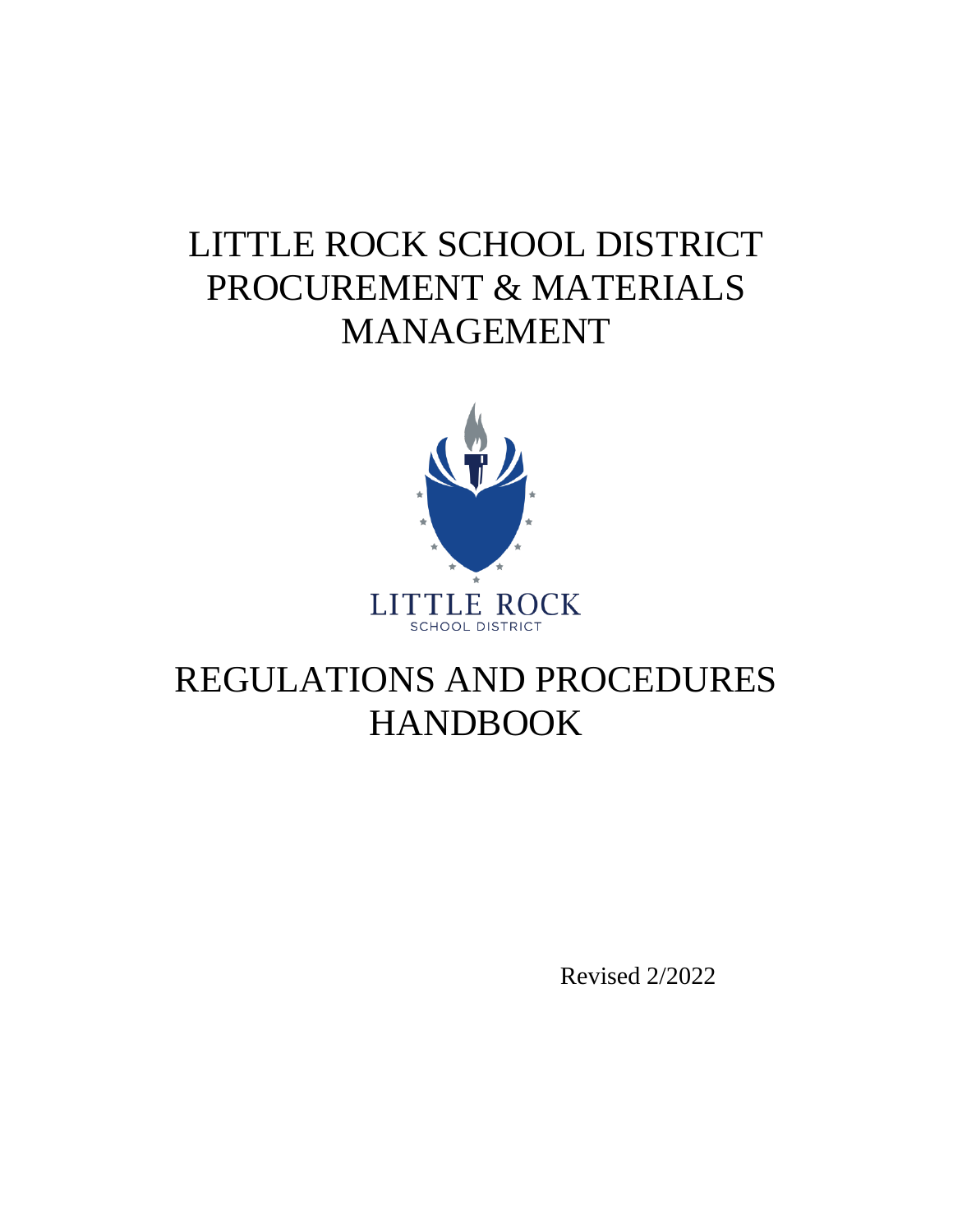# **CONTENTS Page**

| SECTION I: GENERAL INFORMATION                     |                |
|----------------------------------------------------|----------------|
| A. STATUTORY AUTHORITY                             | 1              |
| <b>B. CENTRALIZED PURCHASING SYSTEM</b>            | 1              |
| C. PROCUREMENT MISSION & FUNCTIONS                 | 2              |
| Mission                                            | $\overline{2}$ |
| Functions                                          | 3              |
| D. GENERAL REGULATIONS                             | 6              |
| <b>Blanket Orders</b>                              | 6              |
| Conflict of Interest - Board, Officers & Employees | 6              |
| Conflict of Interest – Suppliers                   | 6              |
| <b>Cooperative Procurement</b>                     | 6              |
| Correspondence w/Vendors                           | 7              |
| <b>Emergency Buying</b>                            | 7              |
| <b>Local Buying Preference</b>                     | 7              |
| <b>Market Analysis</b>                             | 7              |
| <b>Minority Vendors</b>                            | 7              |
| <b>Overdrafts Prohibited</b>                       | 7              |
| Payment in Advance                                 | 8              |
| <b>Procurement Process Review</b>                  | 8              |
| <b>Purchasing Surplus Govt. Property</b>           | 8              |
| <b>Quality/Quantity Determination</b>              | 8              |
| Receiving & Interviewing Salesmen                  | 8              |
| Records                                            | 8              |
| <b>Small Orders Discouraged</b>                    | 9              |
| <b>Standardization of Procedures</b>               | 9              |
| <b>Term Contracts</b>                              | 9              |
| <b>Vendor Relations</b>                            | 9              |
| W-9 Form                                           | 9              |
|                                                    |                |
| <b>SECTION II: INITIATING A PURCHASE</b>           |                |
| A. DISTRICT APPROVED PURCHASE PROCESSES            | 10             |
| B. HOW TO GENERATE A REGULAR PURCHASE              |                |
| <b>ORDER</b>                                       | 10             |
|                                                    |                |
| <b>SECTION III: COMPETITIVE BIDDING</b>            |                |
| A. DEFINITIONS                                     | 13             |
| Commodities                                        | 13             |
| Invitation for Bids (IFB)                          | 13             |
| Open Market Purchase                               | 13             |
| Pre-Bid Conference<br>Purchase                     | 13             |
|                                                    | 13             |
| <b>Purchasing Official</b>                         | 13             |
|                                                    |                |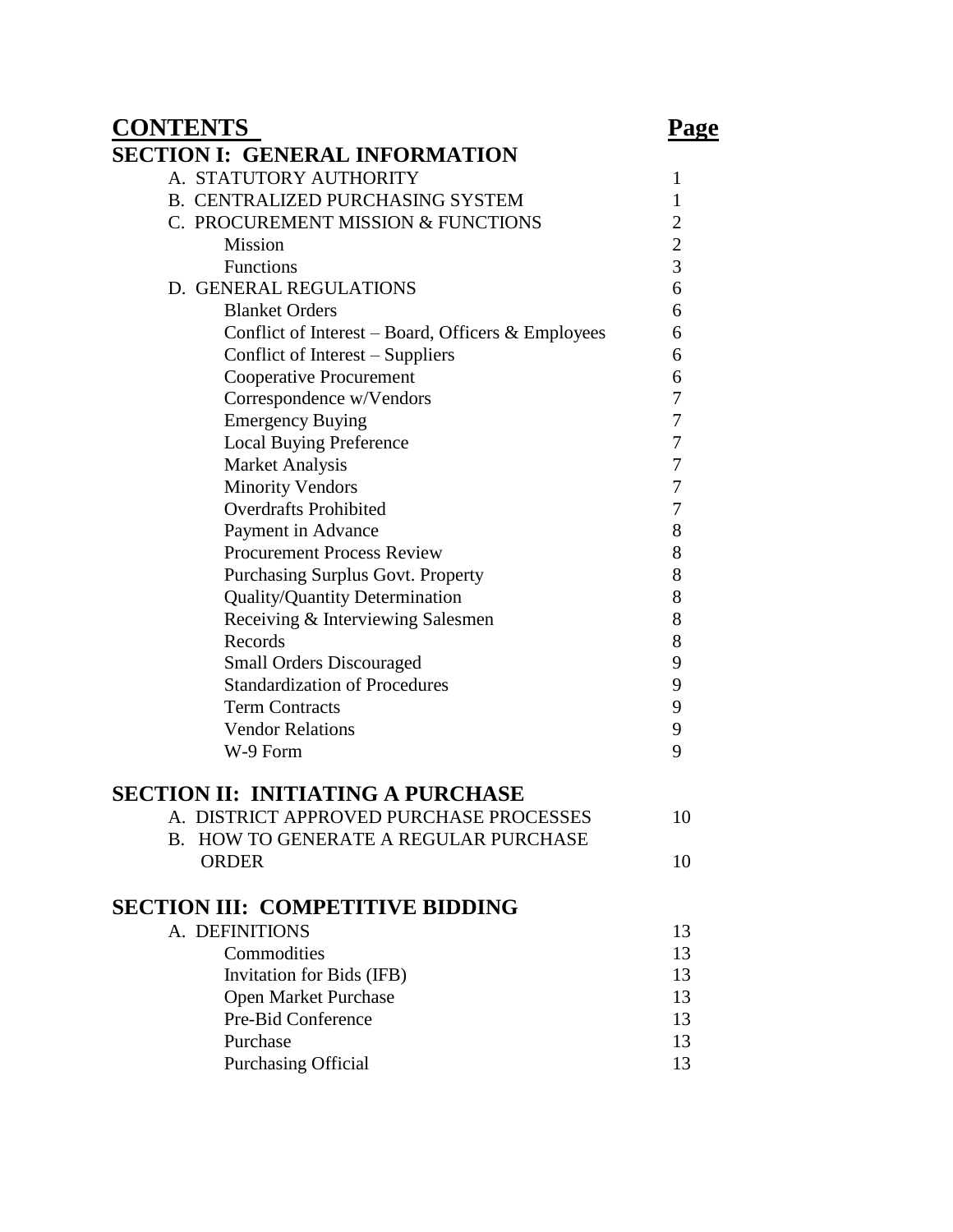# **CONTENTS Page**

| <b>Purchase Price</b>                                | 13 |
|------------------------------------------------------|----|
| Request for Information (RFI)                        | 14 |
| <b>Request for Proposal (RFP)</b>                    | 14 |
| <b>B. COMPETITIVE BIDDING PROCEDURES</b>             | 14 |
| Federal/Child Nutrition Purchases and Code of Ethics | 16 |
| C. PROCUREMENT OF PROFESSIONAL &                     |    |
| PERSONAL/CONSULTANT SERVICES                         | 17 |
| D. OTHER BID PROCEDURES                              | 19 |
| Award                                                | 19 |
| <b>Bid Guarantee (Bid Bond)</b>                      | 19 |
| Bidder List (from the Vendor Register)               | 19 |
| <b>Breach of Contract Controversies</b>              | 19 |
| Disqualification of Vendors                          | 20 |
| <b>Evaluation of Bids</b>                            | 20 |
| <b>Exceptions to Bid Requirements</b>                | 21 |
| <b>Exempt Commodities by Classes</b>                 | 21 |
| Late Bids                                            | 22 |
| Mistakes or Withdrawal of Bids                       | 22 |
| <b>Negotiated Purchases (Rejection of Bids)</b>      | 22 |
| Nondisclosure and Confidentiality                    | 22 |
| <b>Opening of Bids</b>                               | 22 |
| Performance and Payment Bond                         | 23 |
| <b>Protest Procedures</b>                            | 23 |
| <b>Public Notice</b>                                 | 23 |
| Responsibility of Bidders/Offerors                   | 23 |
| <b>Single Source/Proprietary Purchases</b>           | 24 |
| Specifications                                       | 25 |
| <b>Split Purchases</b>                               | 27 |
| Suspense or Debarment - Vendor                       | 27 |
| <b>Tie Bids</b>                                      | 28 |
|                                                      |    |

# **SECTION IV: PURCHASING FROM THE SUPPLY CENTER**

| <b>GENERAL</b>              | 29 |
|-----------------------------|----|
| <b>B. REGULATIONS</b>       | 29 |
| <b>Mandatory Purchasing</b> | 29 |
| <b>Supply Catalog</b>       | 29 |
| Requisitions                | 29 |
| Delivery Schedule           | 30 |
| Returns/Credits             | 30 |
|                             |    |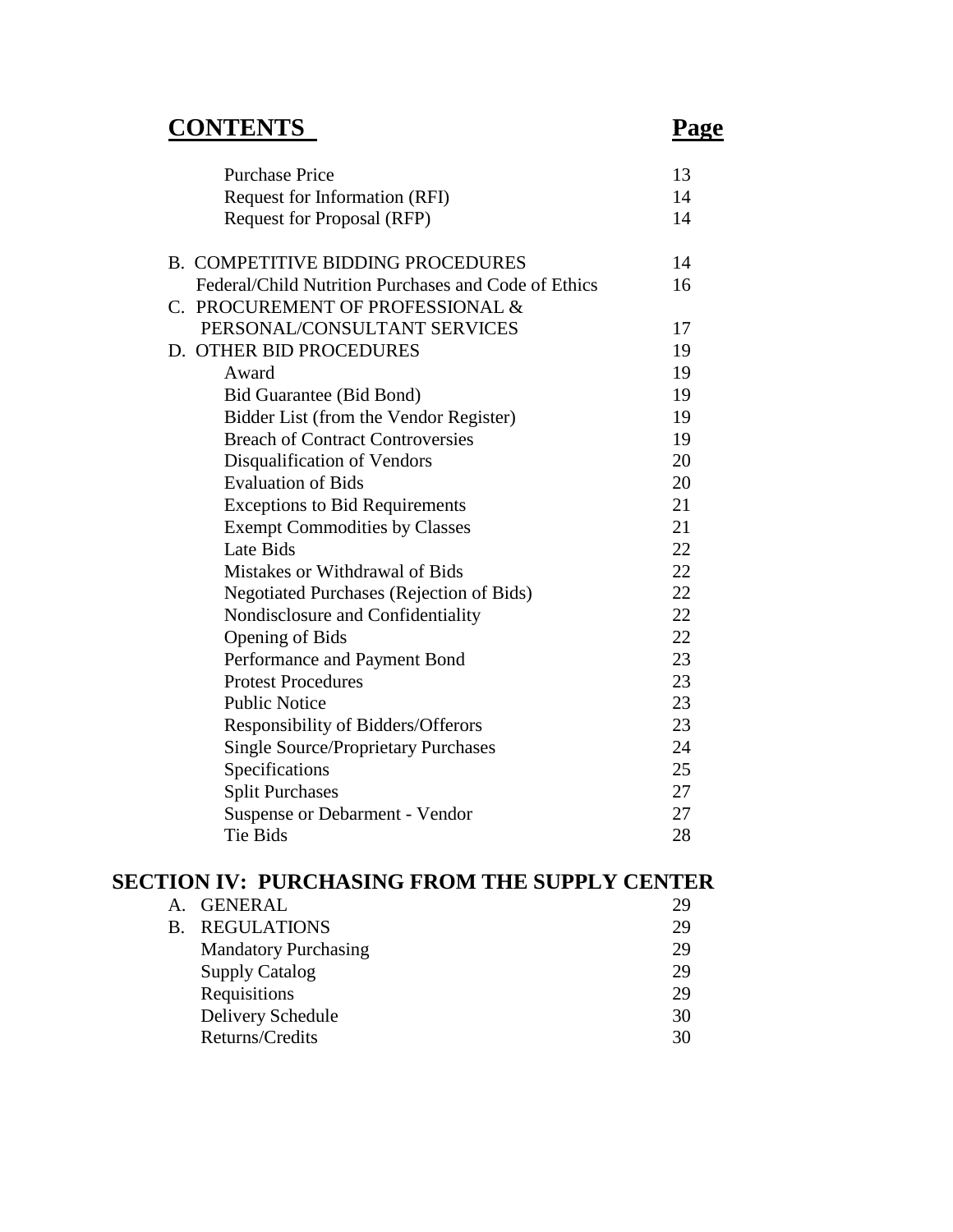| <b>CONTENTS</b>                                   |                                          |    |  |
|---------------------------------------------------|------------------------------------------|----|--|
| <b>SECTION V: CAPITAL EQUIPMENT (FIXED ASSET)</b> |                                          |    |  |
|                                                   | <b>PURCHASES</b>                         |    |  |
| A. GENERAL                                        |                                          | 31 |  |
| B.                                                | PROPERTY CLASSIFICATION & CONTROL        | 31 |  |
|                                                   | C. PROCEDURES FOR CAPTURING FIXED ASSETS |    |  |
|                                                   | IN THE PROPERTY ACCOUNTING SYSTEM        | 33 |  |
|                                                   | D. ACCOUNTABILITY OF DISTRICT PROPERTY   |    |  |
|                                                   | AT SCHOOL/DEPARTMENT LEVEL               | 36 |  |
|                                                   | E. EXCESS PROPERTY                       | 37 |  |
| $\mathbf{F}$                                      | PROPERTY DISPOSAL                        | 37 |  |
|                                                   | G. CAPITAL EQUIPMENT ACCOUNT CODES       | 37 |  |

# **SECTION VI: TEXTBOOKS**

| A. GENERAL            |  |
|-----------------------|--|
| <b>B. REGULATIONS</b> |  |

| <b>APPENDIX A:</b> | <b>LRSD Bidding Flowchart</b>              |
|--------------------|--------------------------------------------|
| <b>APPENDIX B:</b> | Quote/Bid Rules & Approval Authority       |
| <b>APPENDIX C:</b> | Personal/Consultant Services Application   |
| <b>APPENDIX D:</b> | <b>Fixed Asset Exceptions List</b>         |
| <b>APPENDIX E:</b> | <b>Donations of Property</b>               |
| <b>APPENDIX F:</b> | Donations of Computer Equipment            |
| <b>APPENDIX G:</b> | Use of School Equipment or Property        |
| <b>APPENDIX H:</b> | Hand Receipt for Temporary Accountability  |
|                    | of District Material/Equipment             |
| <b>APPENDIX I:</b> | Use and Control of Employees' Possessions  |
|                    | on District Property and Theft of Personal |
|                    | Property in Schools                        |
| <b>APPENDIX J:</b> | FORM PD 028: Record of Employee's          |
|                    | Personal Property Approved for Use on      |
|                    | <b>District Premises</b>                   |
| <b>APPENDIX K:</b> | <b>Excess Property Procedure</b>           |
|                    |                                            |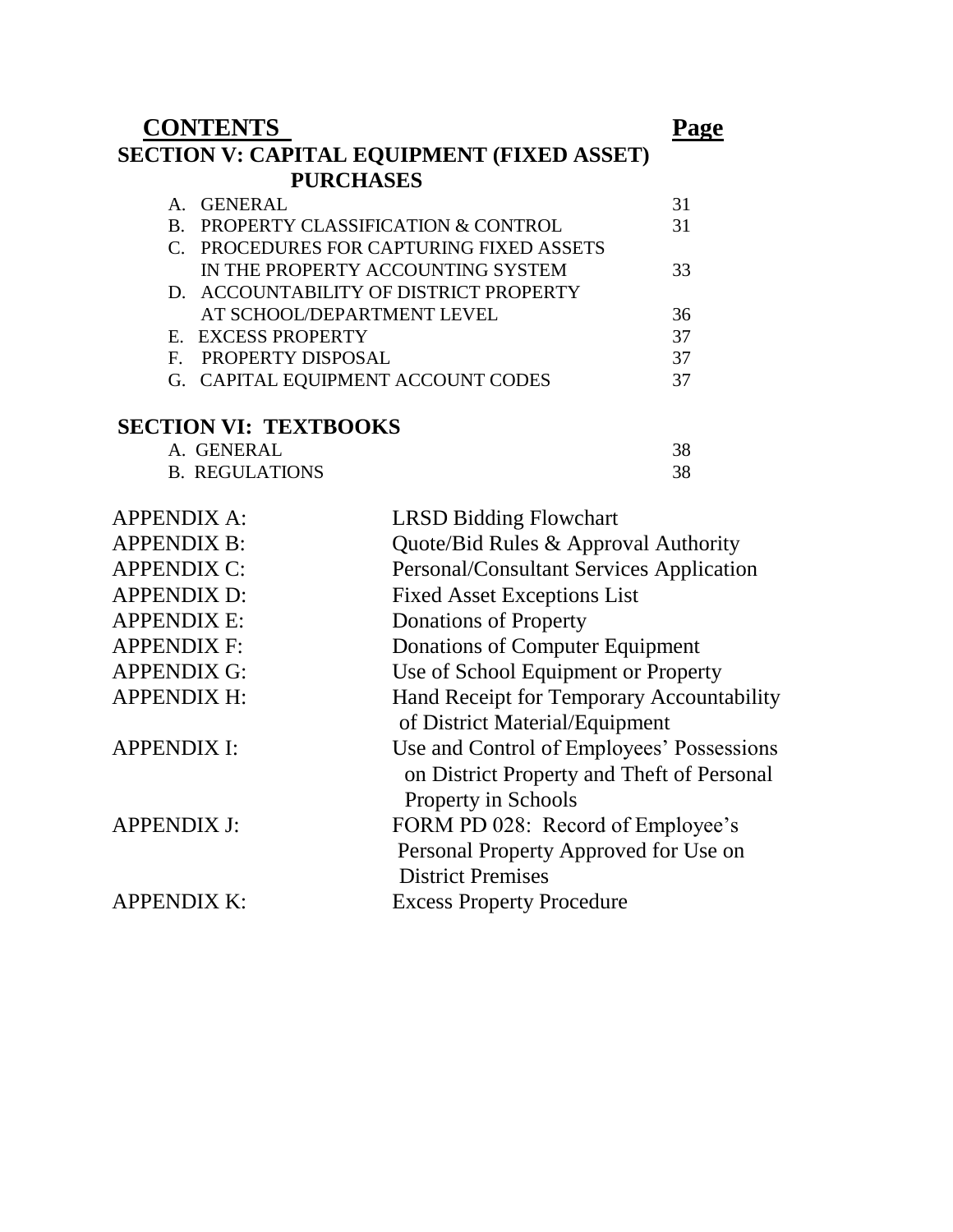# **LRSD PROCUREMENT REGULATIONS**

# **I. GENERAL INFORMATION**

Within the Little Rock School District, the Board of Directors has the final responsibility for developing policy governing the general administration of the school system, and overseeing the process in which the public funds entrusted to them are expended. The responsibility for the procurement of all commodities, services and construction is delegated to the Director of Procurement per Board Policy 7.5. **Individual schools and departments have no authority to make purchases except as approved by the Procurement Department.**

This manual is intended to list the general regulations and procedures developed to accomplish the procurement process for the Little Rock School District. While it is somewhat detailed, it cannot cover all eventualities. The occasional exceptional case will be worked out as circumstances and good business practices warrant.

These regulations and procedures have been prepared primarily for the guidance of the administrative personnel responsible for procurement/material management and for the various departments and schools served by the Procurement Department. However, the information and guidelines contained in this manual are also of considerable use to our current and potential suppliers.

# A. STATUTORY AUTHORITY

School districts in Arkansas are not bound by the purchasing statutes covering state agencies. In essence, school purchasing is primarily governed by board policy and administrative regulations. Public school legislation enacted relative to public school purchasing is contained in Title 6 Chapter 21 Subchapter 3 of the Arkansas Code of 1987 annotated. This legislation outlines the legal parameters governing the responsibilities of school purchasing officials and defines those procurement transactions that require competitive bidding.

# B. CENTRALIZED PURCHASING SYSTEM

The Procurement Department is under the supervision of the district's Chief Financial Officer. The Department serves the district by relieving the rest of the district from performing a function that is common to all. This results in greater effectiveness and economy through specialization. Some advantages to this are better service to users, closer coordination and more effective control, reduced costs and uniformity of procedures and practices.

To avoid the waste in time and money associated with decentralized purchasing and property disposal, the Little Rock School District has established centralized Procurement and Materials Management. This is essential to efficient business administration because of the economy made possible by standardization and consolidation of requirements for quantity or bulk purchasing and maximum utilization of resources for accomplishing the total materials management function. Good planning and procedures are required to accomplish the final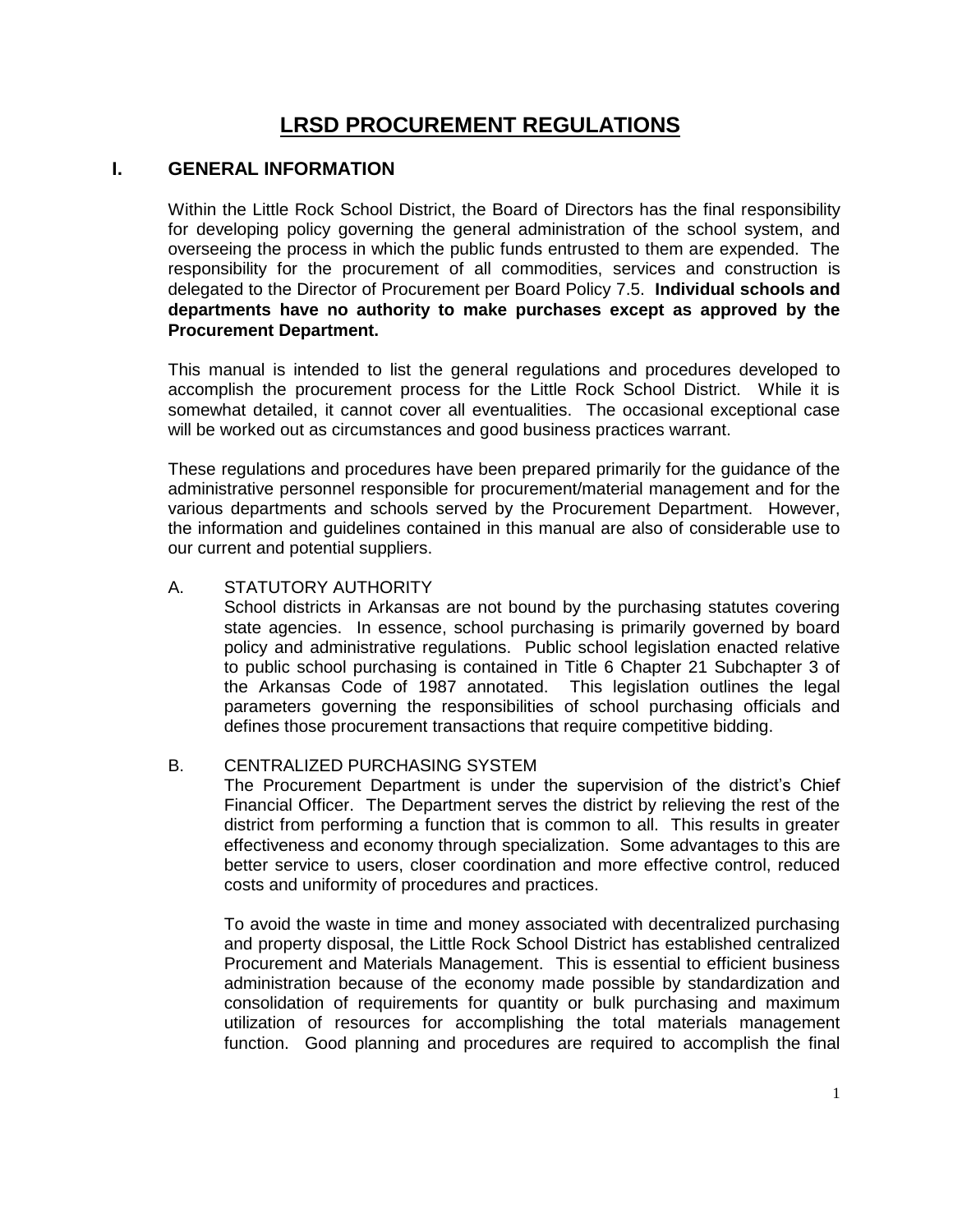objective of getting the supplies to the location where they are needed, at the time they are needed, in the quantity needed, without loss or damage.

The Procurement Department is assigned very definite responsibilities for negotiation and buying for all departments of the district regardless of the source of funding. The department must work with hundreds of individuals within the district and in the business community, in providing the district's logistical requirements economically, efficiently, effectively and as promptly as circumstances will permit.

# C. PROCUREMENT MISSION AND FUNCTIONS

#### 1. Mission

The Procurement Department's overall mission is to purchase competitively without prejudice and to seek maximum educational value for every dollar expended. The prime guidelines governing this responsibility are that all purchases fall within the framework of budgetary limitations and be consistent with the approved educational goals and programs of the district. The procurement department is charged with establishing and administering purchasing regulations and procedures to accomplish this mission.

Purchasing is one of the most common of business activities. It is defined as the acquisition of property and the giving of an acceptable and reasonable consideration in return. Every transaction between a buyer and a seller involving the transfer of property is a contract. Some can be a simple purchase order, duly signed and acknowledged; while some are lengthy written agreements covering a myriad of contractual conditions. From the beginning to the end of a transaction between a buyer and a seller, many problems are involved, and the proper handling of these, and the administering of the business functions connected with them, are vital factors in the successful operation of the district.

For these reasons, the authority and responsibility of purchasing rest with the Procurement Department. This places the responsibility on those whose primary concern is in the performance of this special task and it permits the establishment of uniform procedures governing the actions and relationships of those involved in the procurement process. The Procurement Department shall maintain overall legal authority, responsibility and accountability for implementing the purchasing program and establishing the regulations, procedures and control, even in those instances when certain functions are delegated.

Up-to-date records of available sources of supply are necessary to the Procurement Department. Consequently, procurement personnel must constantly seek out new products and manufacturing representatives, wholesalers and retailers, who may have new lines, grades of material and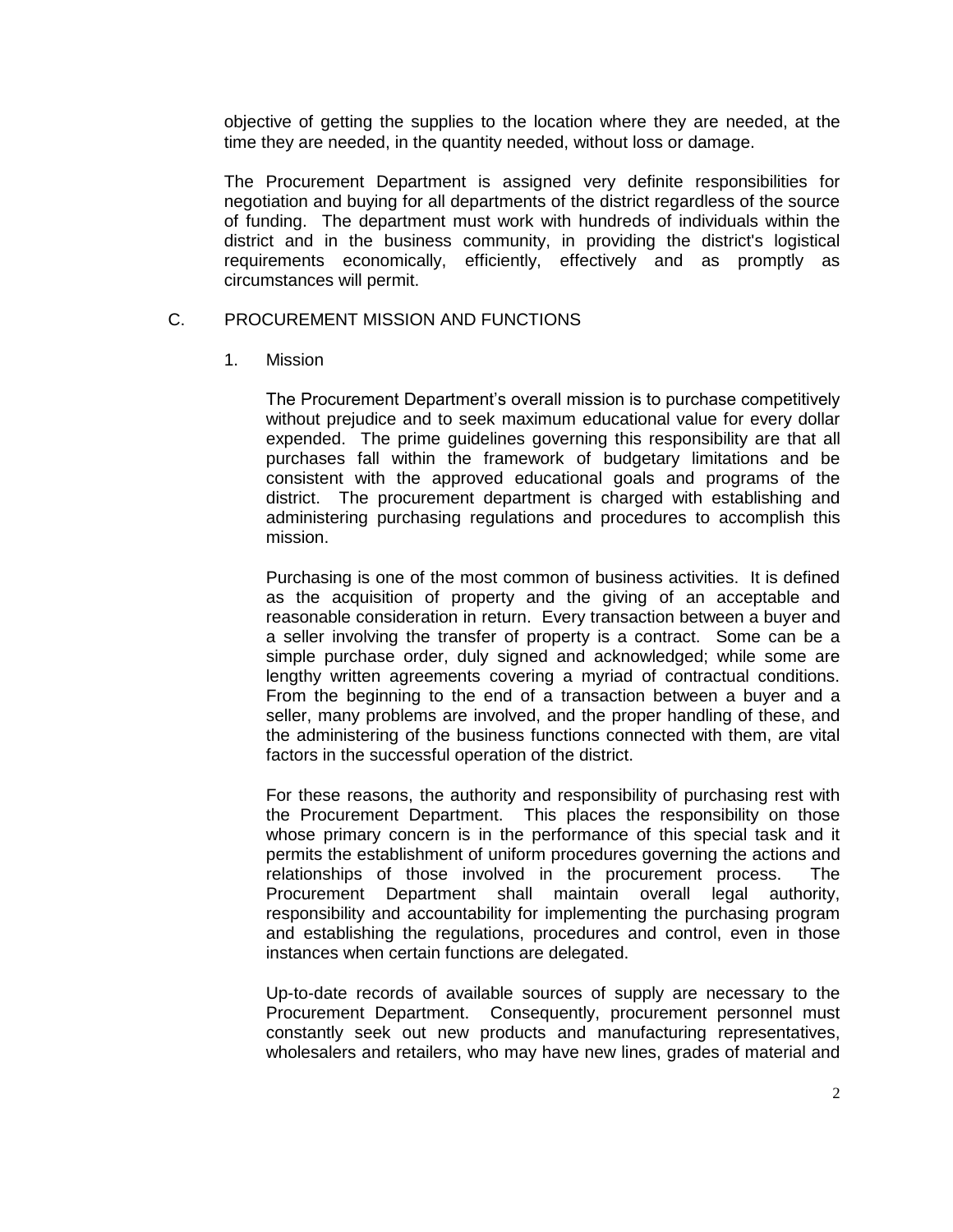better prices. Therefore, easily available, carefully compiled records of purchases must be maintained extending over a period of years.

Ideally, all requests for prices, services and all purchase transactions shall be made by the Procurement Department. In some specific instances, in coordination with the Procurement Director, the Chief Financial Officer may assign responsibility for certain procurement action to other designated officials.

2. Functions

The public school purchasing official is part of the administrative process charged with the responsibility of expending public funds. This responsibility carries with it the obligation, both moral and legal, to ensure that maximum value is obtained for each dollar spent. The obligation can best be discharged by applying professional techniques and maintaining the highest ethical standards in all business interactions and relationships between vendors and contractors and the district's schools and departments.

Professional management is the process of achieving maximum effectiveness in the utilization of resources (severely limited at times) to accomplish the district's goals and objectives. A professional, effective, efficient and well-managed procurement operation will achieve cost reductions and savings.

There are three key operative words that govern every procurement action. These words and their most meaningful definition are:

- Efficiency Providing the best possible service to the user at the lowest total operational cost.
- Economy Continuously and vigorously striving for improved performance relative to obtaining better prices for goods and services purchased.
- Effectiveness Providing the required goods and services to the user when needed at acceptable levels of quality.

The purpose of the Procurement Department is to organize and administer procurement and property disposal for all schools and departments of the district in accordance with responsibility and authority delegated by the district's superintendent and the Board of Directors. The Procurement Department is assigned very definite responsibilities for contracting and procurement for all departments of the district as well as other related functions.

Specific functions are: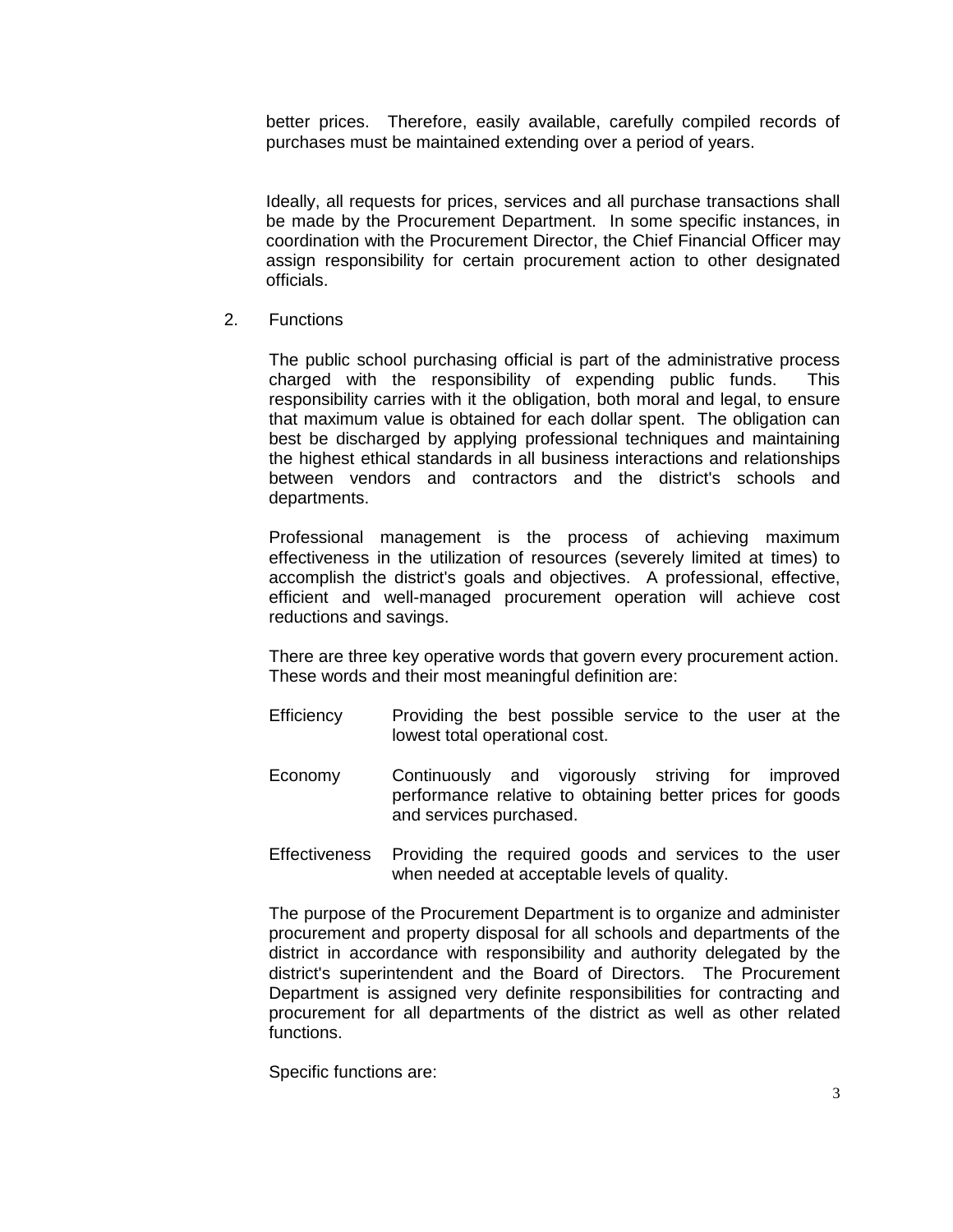- a. Procure all equipment, supplies and services for district use in such a manner that the maximum value will be obtained for the money expended.
- b. Establish, administer and coordinate procurement and materials management regulations and procedures throughout the district.
- c. Negotiate and execute purchase orders, contracts and leases with vendors to the best interest of the district.
- d. Consolidate purchases of like or common items to obtain the maximum economical benefits.
- e. Utilize all known contracts and sources to expedite deliveries of needed supplies and equipment.
- f. Develop and administer a program to advise all requisitioners on correct requisitioning procedures. Advise them of proper lead times required and of all unusual supply situations or problems.
- g. Develop and maintain current list of qualified bidders whose reputations, financial position and price structures are acceptable for consideration as logical sources of supply.
- h. Maintain vendor performance records.
- i. Analyze prices paid for materials, equipment and services.
- j. Act as spokesman for the district on all matters pertaining to procurement and property disposal.
- k. Achieve effective standardization of products whenever possible and execute annual contracts for their procurement.
- l. Provide the schools and departments with current status of their requisitions and information concerning the delivery time for requested items.
- m. Develop and implement measures that provide for the effective receiving of orders.
- n. Maintain liaison with various governmental or educational agencies in relationship to the district's authority to obtain excess of surplus equipment and supplies. Establish necessary procedures for locating, obtaining and inventorying the available and desired item.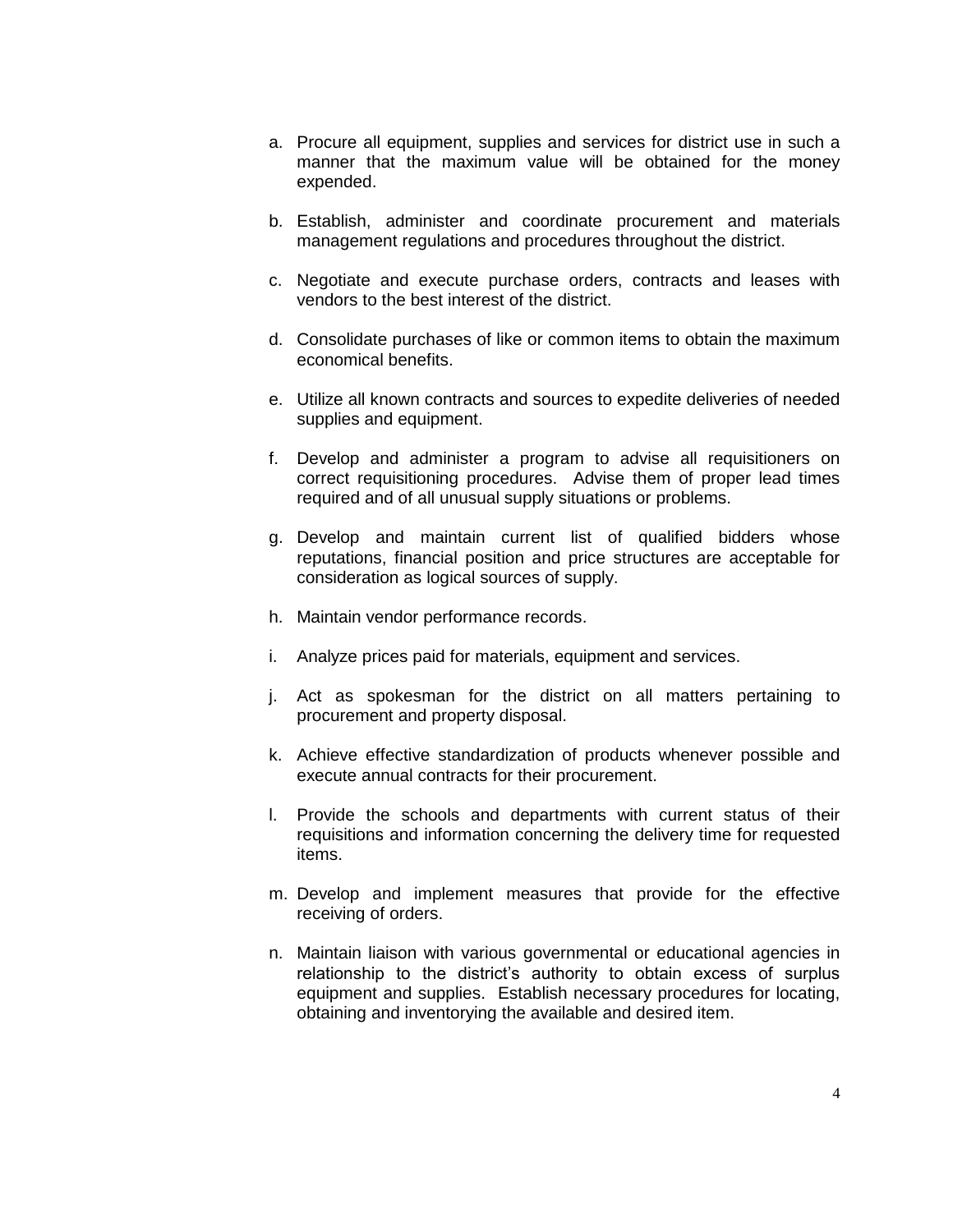- o. Enter into cooperative procurement arrangements with other institutions or public agencies when it is in the best interest of the district.
- p. Serve as the district's primary point of contact with vendors, contractors and suppliers on matters pertaining to the function of procurement and acquisition of materials, equipment, supplies and services.
- q. Procure, through competitive buying procedures, commodities necessary for the operation of the district.
- r. Study price trends and market conditions and keep informed of sources of supply and new product development.
- s. Determine, as appropriate, quantity and quality of commodities purchased.
- t. Serve as the central depository for bids and associated procurement documents.
- u. Control the development and maintenance of the vendor register. Final authority on the selection, qualification and, when appropriate, removal of vendors from the register. Provide vendor reports to district decision makers regarding available vendors by commodities offered including minority and women owned businesses.
- v. Assume responsibility for all purchasing actions to determine compliance with administration and Board of Directors policies and directives; state and federal laws and regulations; assure conformity with overall good purchasing practices; and compliance with proper ethical standard.
- w. Maintain effective communication and liaison with di*s*trict management and school staff personnel, the local busine*ss* community, governmental and other educational agencies.
- x. Develop and maintain appropriate records and reports, such as vendor's performance, bidders list, contract files, management reports and inventory records.
- y. Prepare for the Chief Financial Officer, as needed, reports relating to the materials management function.
- z. Assume responsibility for the operation of the Central Supply Center inventory control system and Central Warehousing operations.
- aa. Assume responsibility for the appropriate disposal actions for the discarding of equipment and furniture declared obsolete or surplus.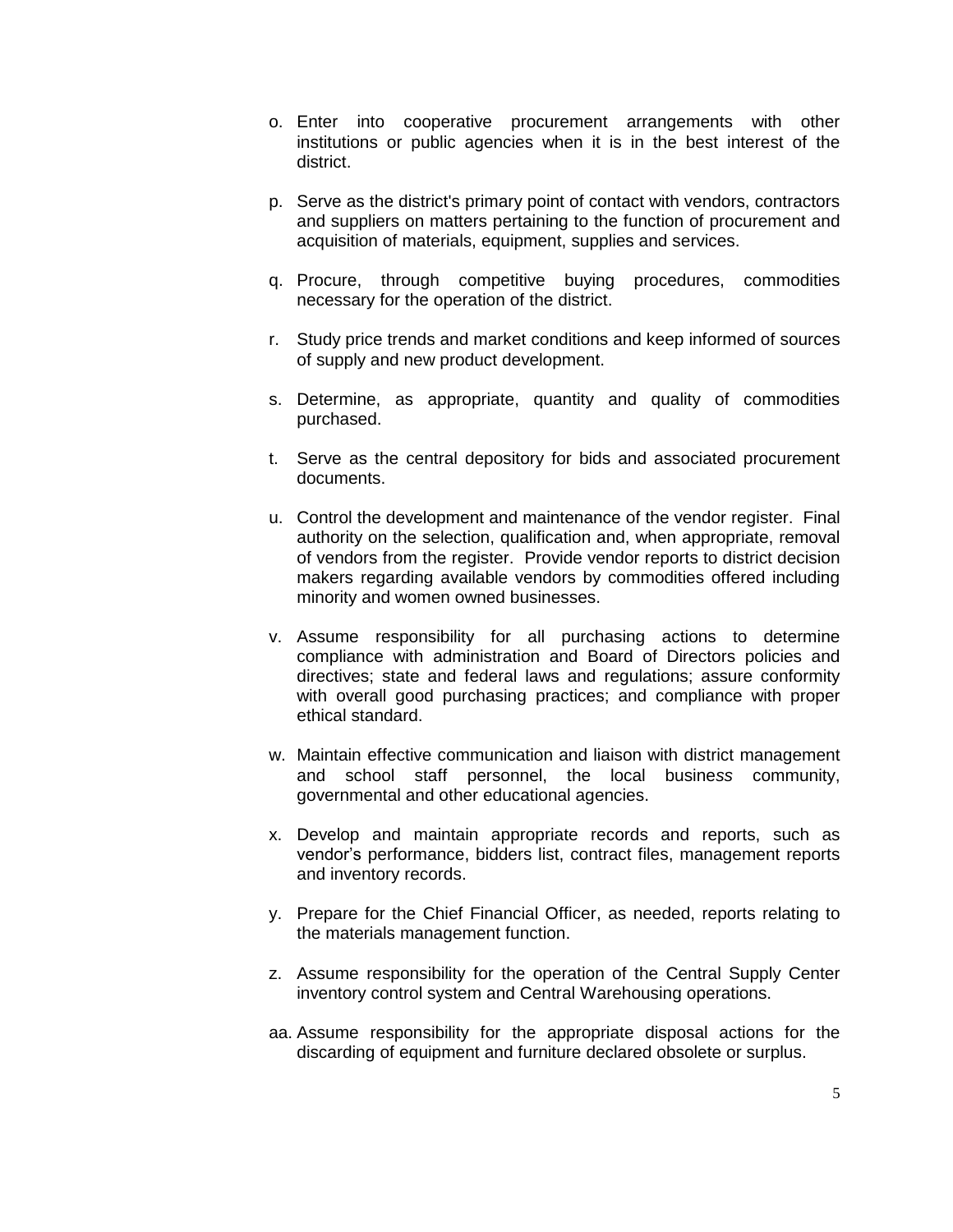- bb. Assume responsibility for operation of the intra-district mail distribution.
- cc. Attend, participate and represent the district in meetings with groups, committees, agencies, etc., as appropriate, on matters relating to procurement and materials management.
- dd. Develop and maintain the district Property Accounting System.

# D. GENERAL REGULATIONS

1. Blanket Orders

A blanket purchase order is a negotiated purchasing arrangement, which designates one vendor as a supplier for a specific item or class of items or services which may be required on a frequent basis by a particular department. The blanket order defines the terms, conditions, persons authorized to use the blanket order and delivery instructions. Firm dollar limits and specific directions are established as controls regarding this type of order. The vendor receives a properly authorized request from a designated department, makes delivery and invoices against the original blanket purchase order. This procedure is followed until the effective date is expired and/or the dollar limit is exhausted.

# 2. Conflict of Interest – Board Member, Officer and Employees

No board member, officer or employee of the district shall be interested financially in any contract entered into by the district. This shall also preclude acceptance of any gratuities, financial or otherwise, by the above persons, from any supplier of materials or services to the district. (Also see Board Policy GBEA & AR Code Annotated 6-24-101:119)

3. Conflict of Interest - Suppliers: Suppliers and potential contractors shall be cautioned that communicating directly or indirectly with any Little Rock School District official for the purpose of influencing the outcome or gaining favorable advantage in the award of a bid or contract is prohibited. Any action taken which may tend to degrade the integrity of the competitive procurement process will be considered as grounds for disqualification.

# 4. Cooperative Procurement

The Director of Procurement has been delegated authority to join with educational institutions and other public agencies in the joint-cooperative procurement of supplies, materials, equipment and contractual services whenever the best interest of the district will be served. These cooperative procurements will be in accordance with the institution's procurement policy but the district will issue its own purchase orders, negotiate separate contracts or appropriate and develop separate payment processes.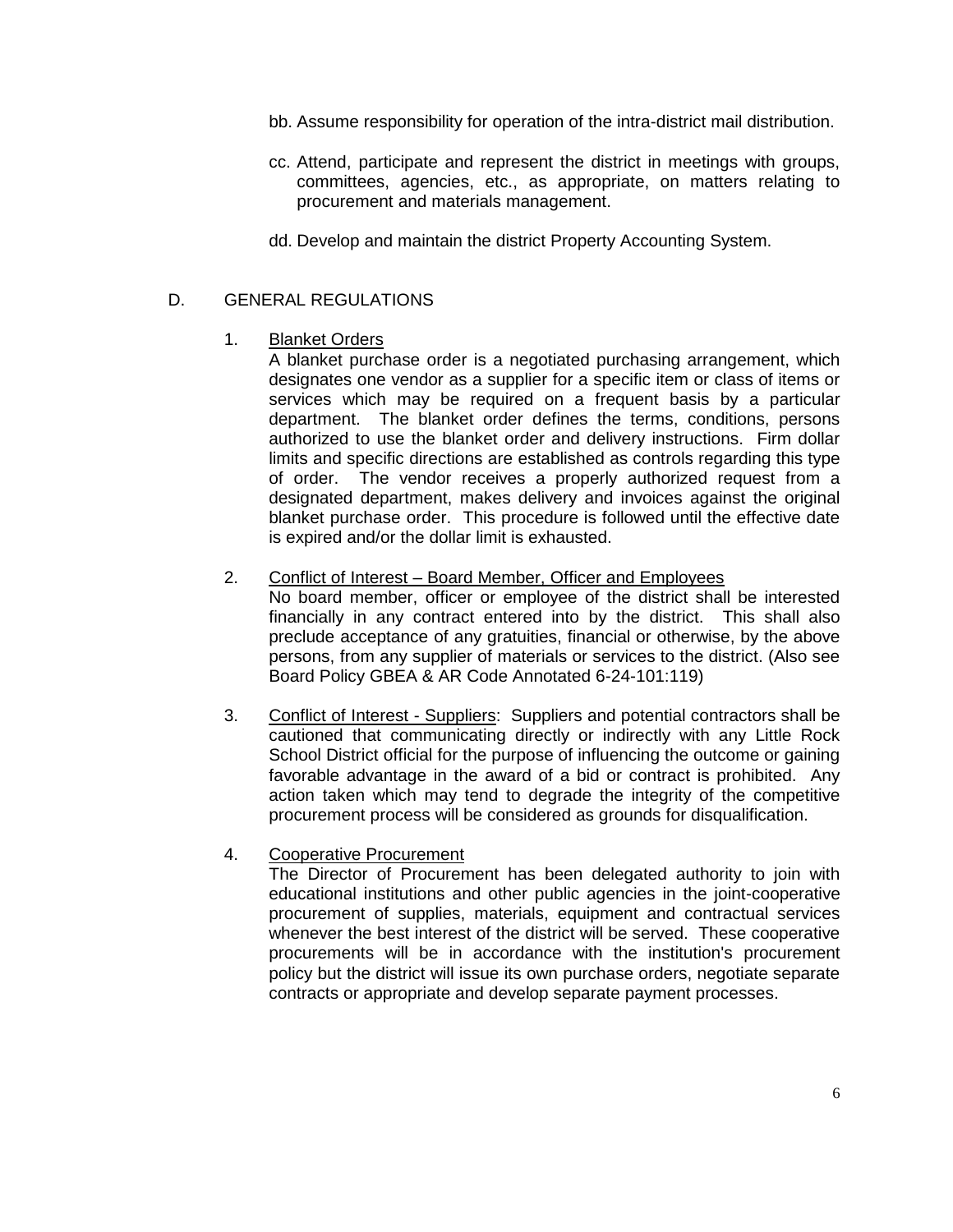# 5. Correspondence with Vendors

All correspondence with vendors should be written by the Procurement Department, except in special cases where the technical details involved make it advisable to delegate authority to others. In such cases, Procurement will receive copies of all correspondence. In addition, it may be necessary for faculty members or other personnel to correspond directly with suppliers to obtain information on supplies they may be utilizing. This is felt necessary and even encouraged by Procurement.

# 6. Emergency Buying

Emergency orders must be kept to a minimum. When necessary, emergency purchases will be made by a buyer from Procurement by telephone and a confirming purchase order will be sent immediately to the vendor. To initiate an emergency transaction, the authorized user should call Procurement giving the requisition number, item needed, the circumstances and the total cost. Proper planning eliminates many rush transactions but real emergencies will be handled as expeditiously as possible. Emergency purchases over \$10,000 must be documented and approved by both the CFO and Superintendent.

# 7. Local Buying Preference

Other things being equal, the district prefers to deal with local sources of supply in order to minimize communications and shipping problems. The Little Rock area is amply blessed with commercial suppliers with inventories of most products required.

# 8. Market Analysis

Procurement personnel must systematically select useful information from the mass of information received daily. New sources of supply, new lines and grades of material and prices paid for equipment, will be analyzed and purchased in accordance with market conditions.

# 9. Minority Vendors

In support of the Little Rock School District's goal to achieve an equitable integrated public education program, Procurement enhances this effort by ensuring that responsible minority businesses enterprises (MBE) and labor surplus area firms (LSA) are afforded a fair and equal opportunity to participate in the procurement process. LRSD recognizes AR Code 15-4- 301:315 and 2CFR 200.321 to support and encourage participation of businesses owned & controlled by minority vendors and in impoverished areas. LRSD has in effect a 10% spending goal with MBE's and a 10% spending goal with women owned business enterprises (WBE) (Board Policy 7.5.1). LRSD encourages MBE's and WBE's to contact us for any assistance.

# 10. Overdrafts Prohibited

No purchase requisition shall be allowed to overdraft a budget account except by written authority of the Chief Financial Officer. It is the responsibility of the requisitioner to know that funds are available in a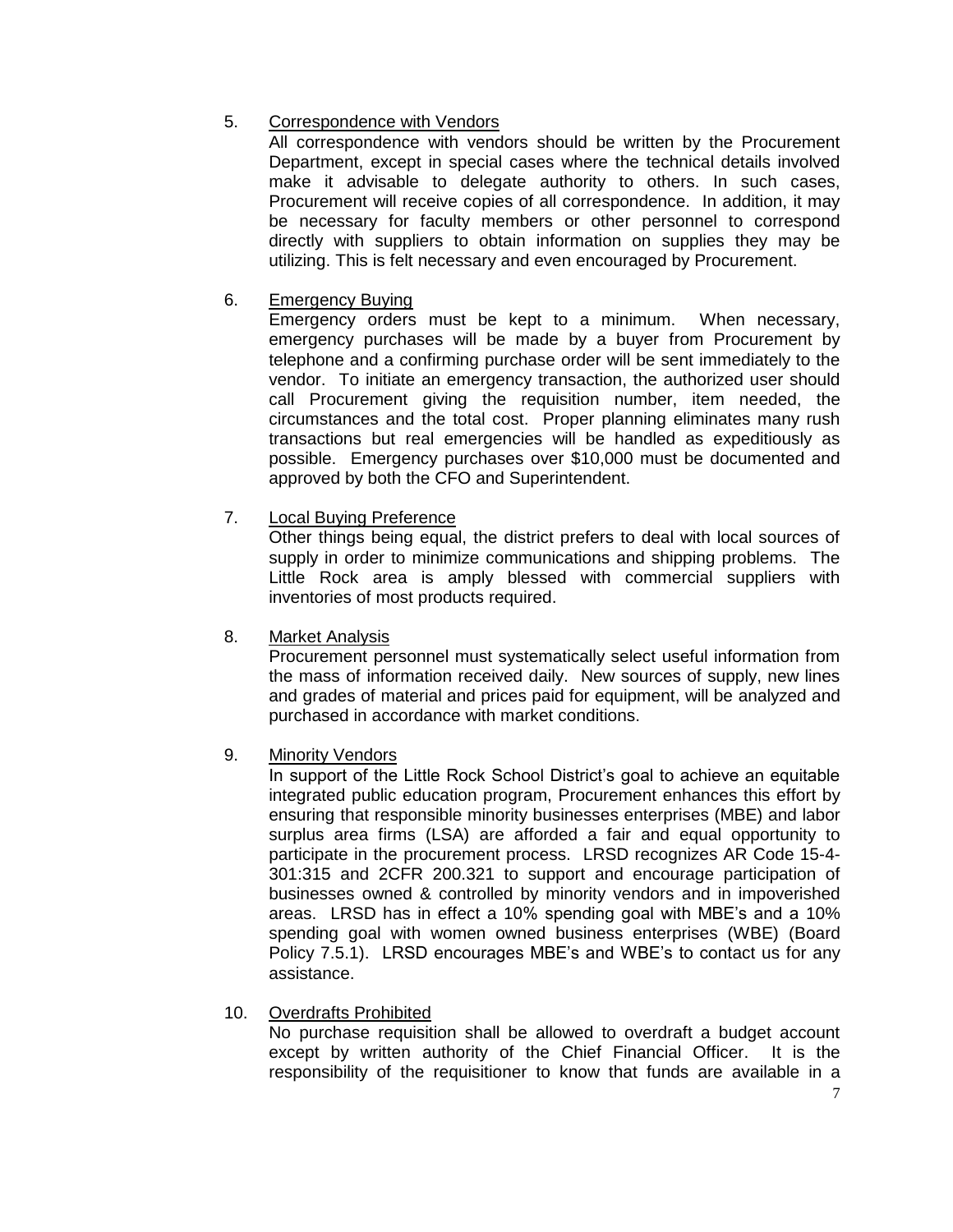designated account before a request for purchase is made. The Business office provides a periodic report of expenditures and unexpended balances to departments and schools of the district.

# 11. Payment In Advance

Pre-payment is sometimes necessary in cases such as subscriptions, dues and memberships where payment is required before the goods or services are delivered. This means that a check must be written and presented to the vendor before delivery can be accomplished. Since a check is written in advance, information on the requisition must be precise, especially the price. The requisition should indicate prepayment. Proper back-up documentation such as a subscription notice, etc. must accompany the requisition.

# 12. Procurement Process Review

The Procurement Department will continuously review the procurement system. Department personnel must be constantly alert to new or different methods and techniques which could result in improved economy or efficiency in the acquisition function. Creativity, initiative and ingenuity are the key elements of the review process. However, personnel may be assigned specific projects periodically with the objective of finding areas in which improvements can be made.

# 13. Purchasing Surplus Government Property

There are two sources for obtaining government surplus property - Federal Surplus Property and Marketing and Redistribution (state). Certain authorized personnel may go by the federal facility. Any Little Rock School District employee may go to the State facility. When desired merchandise/equipment is identified, a purchase requisition should be completed, showing exact description of merchandise and price. A purchase order will be generated and taken to the site by the user to pickup merchandise.

# 14. Quality/Quantity Determination

Procurement has the full authority to question the quality, quantity and type of material requested in order to facilitate economy.

# 15. Receiving and Interviewing Salesmen

Sales representatives must be qualified and approved by the Procurement Department before they visit and demonstrate their products at the schools or departments. Sales representatives, once approved by Procurement, will be issued a Vendor Visitation Authorization which authorizes them to visit schools or departments. If they do not have one, direct them to Procurement. Demonstrations should be coordinated as users at other schools may desire to attend and learn about the product.

# 16. Records

Records of all purchases will be carefully compiled, readily available and maintained as required by district regulations, state and federal law.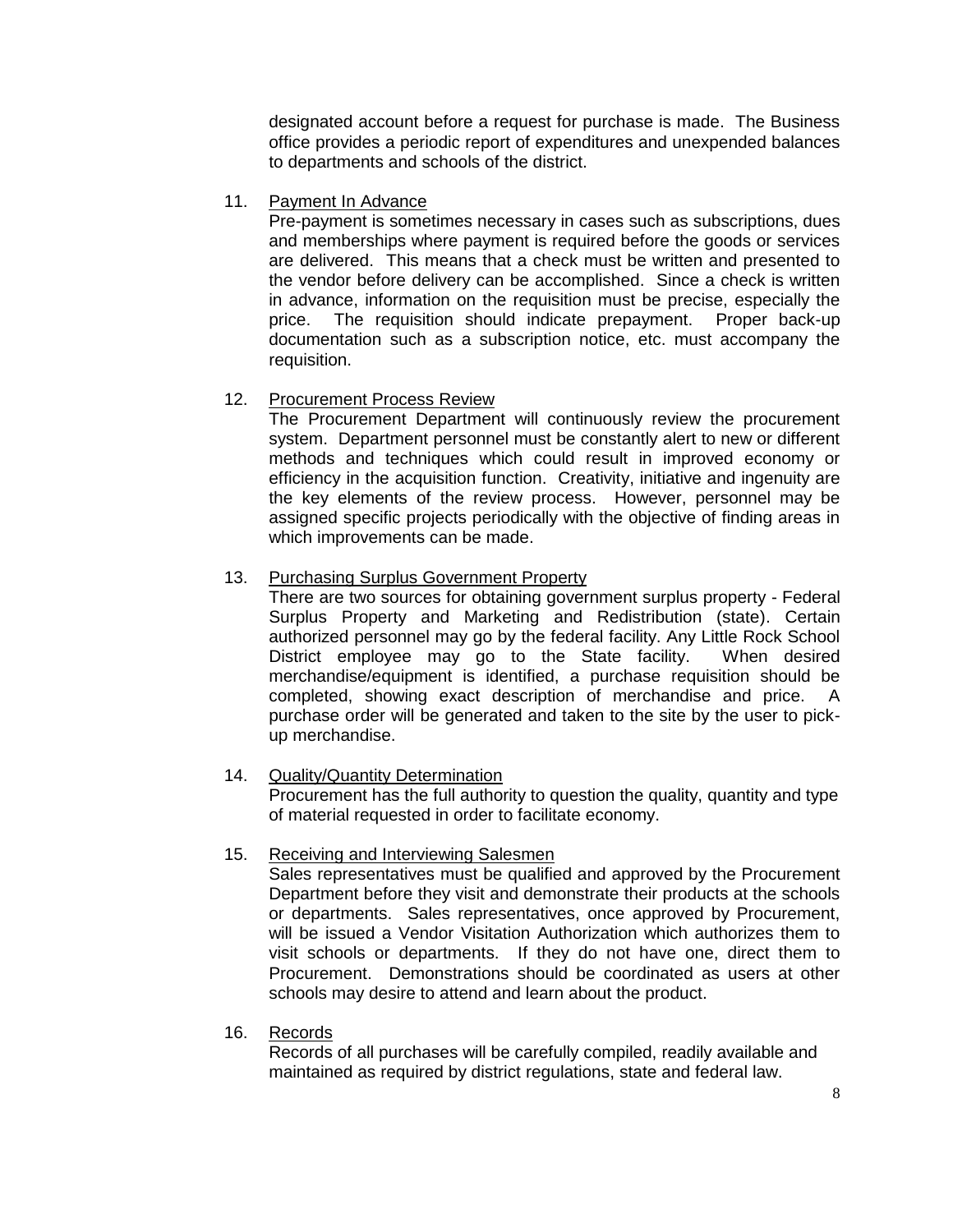# 17. Small Orders Discouraged

Small orders are costly to the district and even more so to vendors. The district will consolidate items as much as possible so vendors will more readily offer discounted prices.

# 18. Standardization of Procedures Based on Board Policies

Procurement procedures and administrative practices developed from Board policies shall be uniformly standardized but sufficiently flexible to care for isolated unique conditions. Items commonly used in the various schools or departments thereof shall be standardized whenever consistent with educational goals and in the interest of efficiency and economy.

# 19. Term Contracts

A term contract is an agreement with established prices and terms between vendor and the district. This contract is based upon frequent requirements for items of similar nature or category which are competitively bid indicating quality desired and delivery instructions. The term or duration of the contract can vary with any extensions mutually agreed to by both parties.

20. Vendor Relations

No favoritism will be extended to any vendor. Each order will be placed on the basis of quality, price and delivery; past services being a factor if all other considerations are equal.

# 21. W-9

The Procurement Department will not issue purchase orders to firms or individuals unless a federal tax identification number or social security number is on file. This information must be obtained in writing either by having vendors complete IRS form W-9 or a signed letter from the firm or individual listing the Federal ID number or social security number.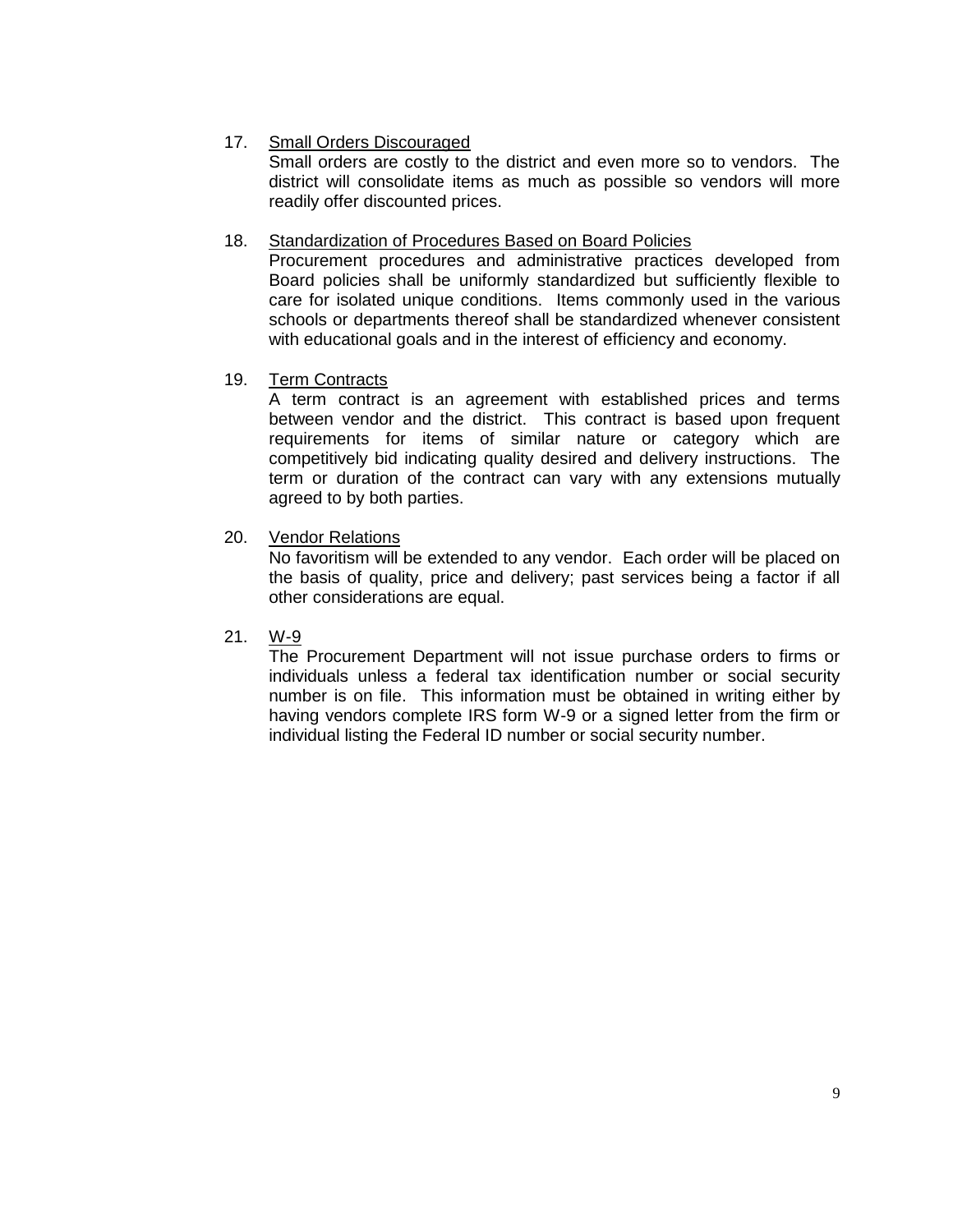# **II. INITIATING A PURCHASE**

- A. DISTRICT APPROVED PURCHASE PROCESSES (The District has approved TWO purchase processes)
	- 1. PRO-CARD: A VISA Procurement card used for purchases under \$1,000 within the established District rules (see LRSD Pro-Card handbook and Board Policy DGD).
	- 2. Regular District Purchase Order: A pre-numbered purchase order issued to the vendor by the District's Procurement & Materials Management Department for expenditures over \$1,000 OR under \$1,000 where the Pro-Card is not used. This form is to be signed by the District's Director of Procurement & Materials Management and is the primary method for ordering or contracting goods/services. A copy of the purchase order is presented to the vendor and is the authority to ship/deliver the goods/services ordered.
- B. HOW TO GENERATE A REGULAR PURCHASE ORDER

The district utilizes an Automated Purchase Order System that allows the generation of a regular purchase order by the Procurement Department. The following steps explain how a regular purchase order is prepared.

# Step One: DETERMINE NEED AND PLAN PROPERLY

All users should recognize the need for timely anticipation of their resource requirements. The Procurement Department strives to act quickly and efficiently; however, proper and economical purchasing takes time. Sources must be located, bids obtained (if applicable), negotiations accomplished, prices compared and qualities checked before orders can be placed. Once the order is placed, additional time is required for normal processing by the vendor. Transportation takes time and the least expensive means of transportation may be slow. All these factors affect the time that elapses between recognition or identifying the requirement and the actual receipt of the order. The more time allowed for the procurement action, the more effective the process becomes. Only with proper planning and foresight can unnecessary delays be avoided.

The necessity of pre-planning supply and equipment needs by users cannot be over emphasized. The time required to issue an order and secure delivery after the receipt in Procurement of a properly prepared and approved requisition varies according to several factors, among which are the following:

- 1. Are the items simple or complex?
- 2. Are the items expensive or of small value?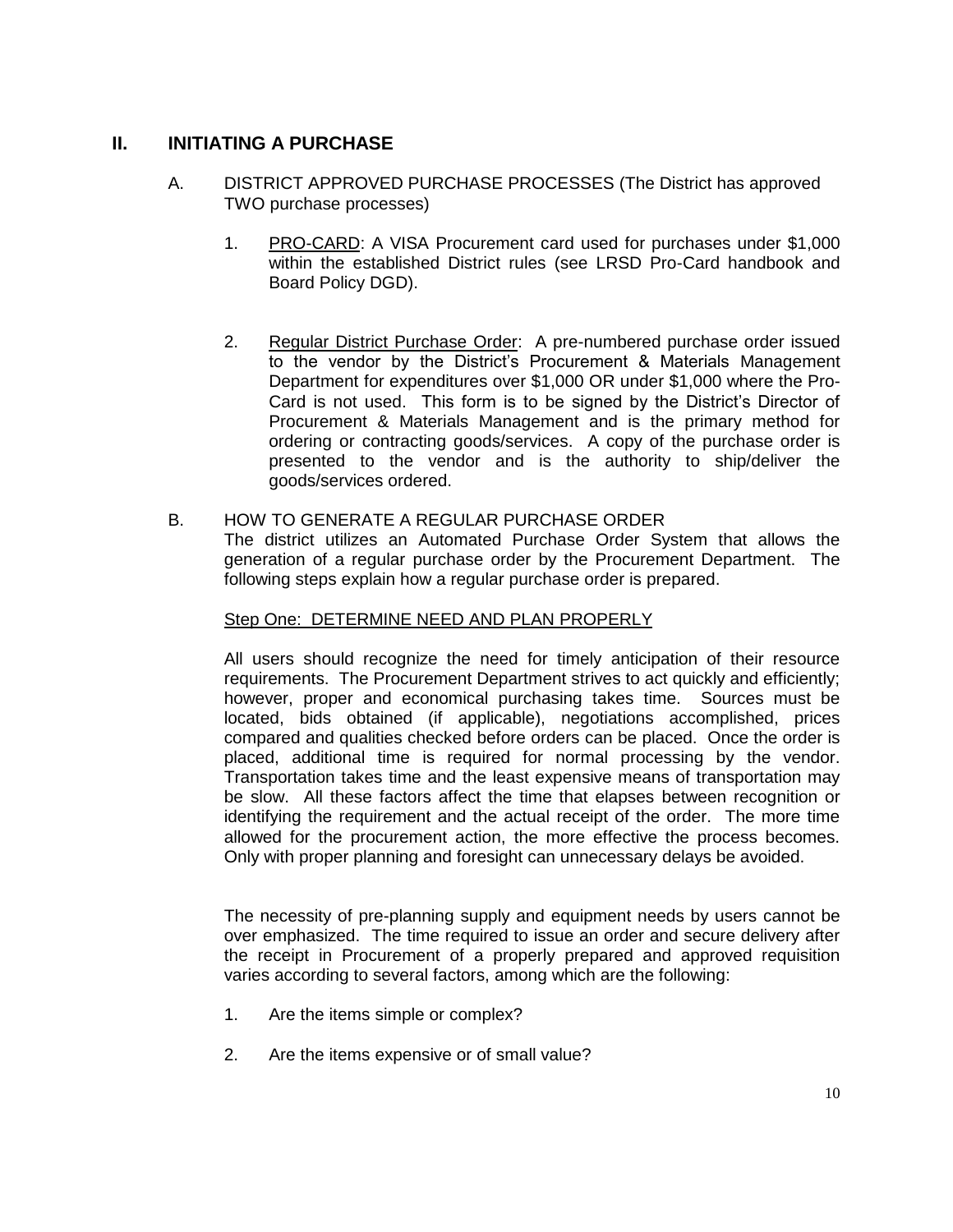- 3. Are there many or is there only one source of supply?
- 4. Are the items regularly stocked by the dealers, or must they be scheduled with the manufacturers for future delivery?
- 5. Is the item a standard one or is it newly developed and marketed?
- 6. Are modifications or attachments as to speed, output or sensitivity required even for otherwise standard equipment?
- 7. Is the item to be used alone or as part of a "system" presently on hand, or are components to be secured from the same or various sources?
- 8. Are one or more potential suppliers available locally?
- 9. Can the item be maintained or serviced locally?

Obviously, all these questions must be considered by the Procurement Department in checking and amplifying specifications, securing prices and negotiating desired delivery dates.

# Step Two: PREPARATION OF A PURCHASE REQUISITION

A purchase requisition is a computer generated communication transmitting the needs of the requisitioner to the Procurement Department. It is procurement's responsibility to handle the requisition in an appropriate manner. Procedures for the actual preparation of a district requisition are contained in a separate desktop guide developed for schools/departments. Once a requisition has been prepared it must be approved. In general, all requisitions exceeding \$1,000 must be approved by at least one level of authority above the originating school/department (see Appendix B). Exceptions to this will be:

- 1. The Superintendent will have authority to approve all requisitions from his/her budget.
- 2. MRO Supplies purchased by the Facilities Services Department are covered under separate procedures.

# Step Three: PREPARATION OF A REGULAR PURCHASE ORDER

A regular purchase order is the authorization for a vendor to deliver merchandise to the District. A signed, official purchase order containing a purchase order number is the primary method of procurement obligating the district. All purchase transactions must be authorized by an official district contract or purchase order signed by the Procurement Director or his designee. Exceptions may be made only as provided for by administrative directive.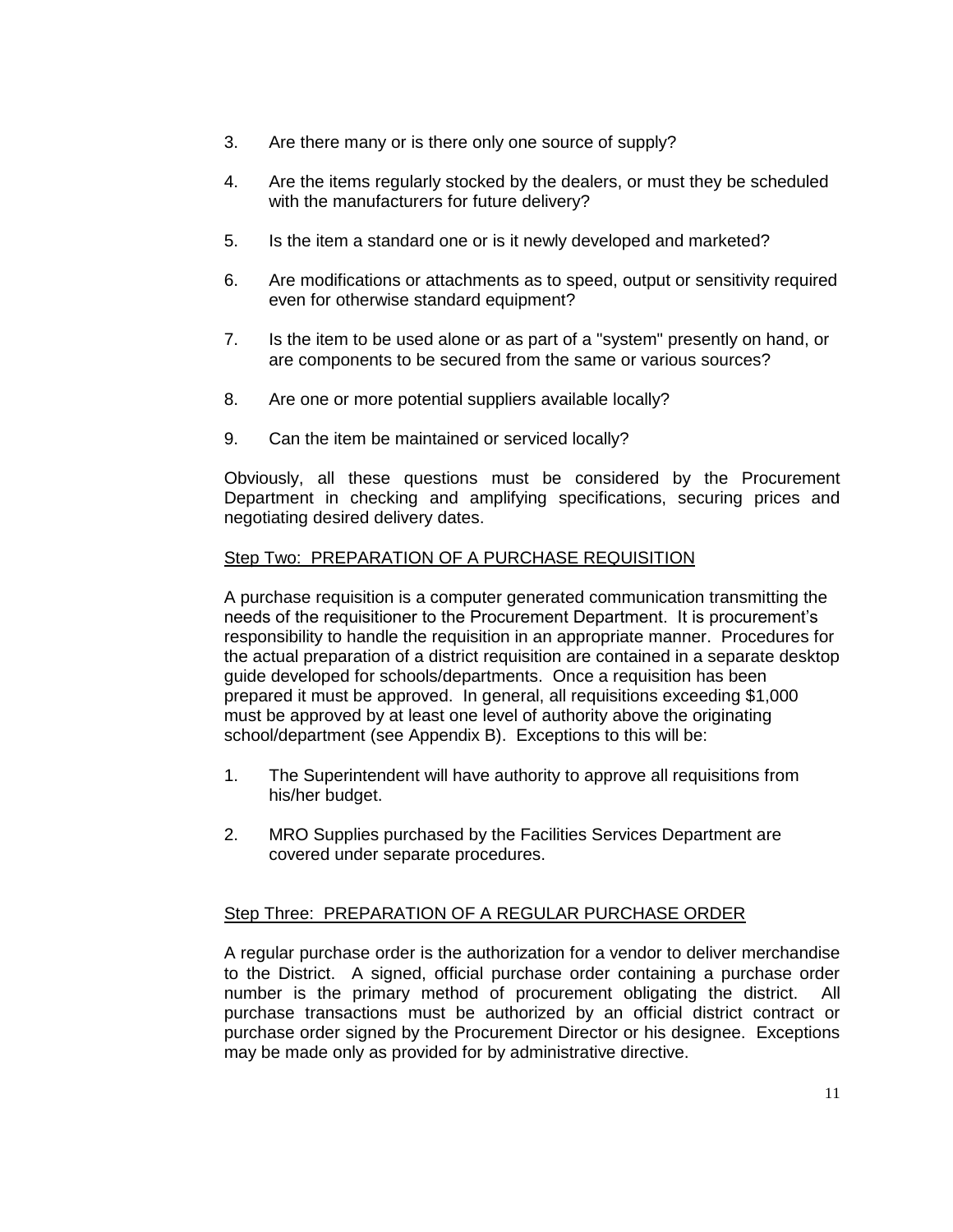Issuing a Regular Purchase Order: Once a properly approved requisition is received, Procurement will generate a computer generated purchase order.

Except for competitive bids, regular purchase orders will be issued within three (3) days and when possible, within twenty-four (24) hours after receipt of an approved requisition. Delivery, however, will always depend on stock of vendors and the problems they have in producing or securing delivery from their suppliers.

Only the Procurement Department can make modifications to purchase orders and contracts such as: prices, terms, delivery address, delivery date, quantity and quality. Verbal or written instructions issued by unauthorized individuals regarding purchases will not be recognized by the district and payment for these obligations may not be allowed.

Occasions often arise necessitating the cancellation of a regular purchase order. Only the Procurement Department is authorized to cancel an order. Some of the reasons for cancellation are: merchandise is no longer available, company has gone out of business, delivery time cannot be met and price increases exceed users budget. If the user is notified by the vendor of a cancellation, the school/department should refer vendor to Procurement.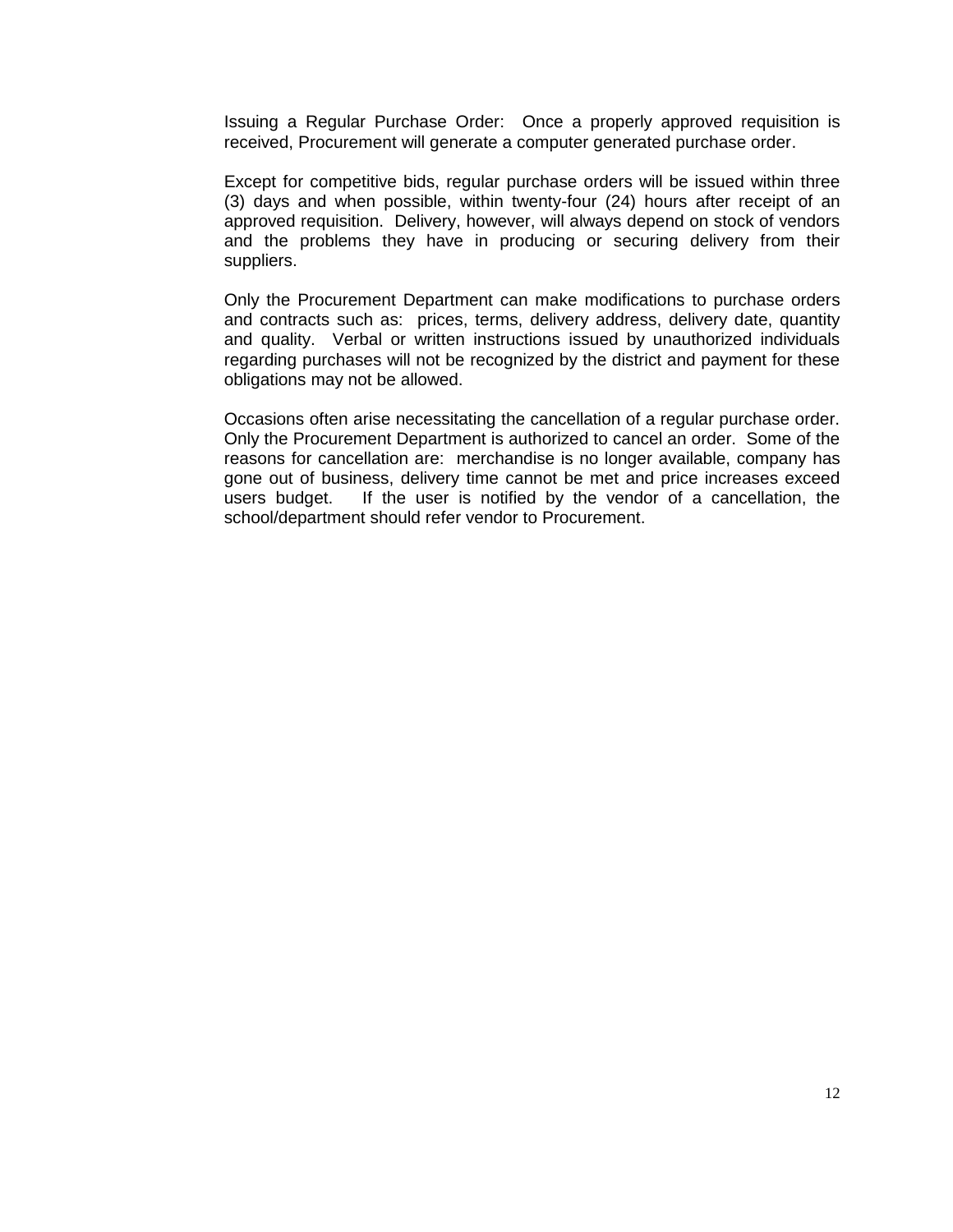# **III. COMPETITIVE BIDDING**

Competitive bidding shall be the standard method of purchasing where the estimated purchase costs equal or exceeds the amount established by AR Statute 6-21-304 unless a sole source or emergency determination is made. Awards shall be made without prejudice or favoritism to any vendor. See APPENDIX A FOR BIDDING FLOWCHART and APPENDIX B for Bid/Quote Rules and Expenditure Authorization Levels.

# A. DEFINITIONS

- 1. Commodities: Commodities shall mean all supplies, goods, material, equipment, machinery, facilities, personal property and services, other than personal and professional services, purchased for or on behalf of the school district.
- 2. Invitation for Bids (IFB) (1) The customary formal sealed bidding method used by state and local governments for the purchase of equipment, materials, supplies and construction. (2) All documents, whether attached or incorporated by reference, utilized for soliciting bids.
- 3. Open Market Purchases: Open Market Purchases shall mean those purchases of commodities by any purchasing official in which competitive bidding is not required.
- 3. Pre-bid conference: A technique used in preparation for formal bidding when specifications have not previously been developed for a new product or service and the district may not have the professional expertise or the time to develop adequate specifications. Manufacturing representatives, consultants and prospective bidders, as appropriate, are gathered in a formal conference to assist in the development of requirements, specifications, etc.
- 4. Purchase: Purchase shall mean and include not only the outright purchase of a commodity but also the acquisition of commodities under rentalpurchase agreements or lease purchase agreements or any other type of agreements whereby the school district has an option to buy the commodity and to apply the rental payments on the purchase price thereof.
- 5. Purchasing Official: Purchasing official shall mean the Board of Directors of any school district or a lawfully designated agent of the school district with authority to contract or make purchases on behalf of the school district.
- 6. Purchase Price: Purchase Price shall mean the full sale or bid price of any commodity, without any allowance for trade-in.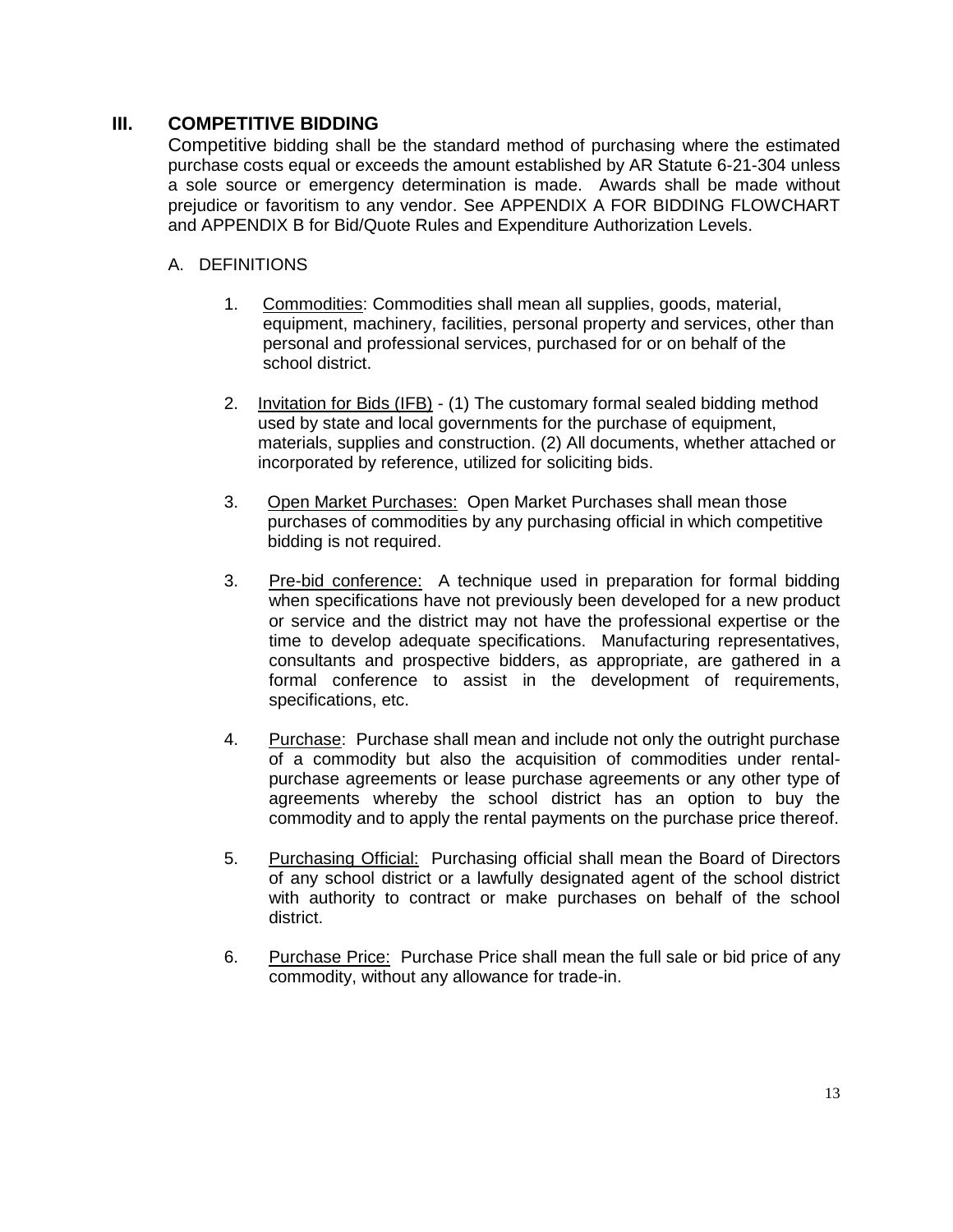- 7. Request for Information (RFI) A sourcing document used primarily to locate providers of goods or services. Used in informal, uncompetitive solicitation of information, data, comments, or reactions from possible suppliers/contractors. Normally, but not necessarily always, followed by issuance of a Request for Proposal or a multi-step bidding procedure.
- 8. Request For Proposal (RFP) (1) All documents, whether attached or incorporated by reference, used for soliciting (competitive) proposals. The RFP procedure permits negotiation of proposals and prices as distinguished from an Invitation for Bids. (2) The solicitation document used in the competitive formal proposals process. The procedure allows changes to be made after proposals are opened and contemplates that the nature of the proposals and/or prices offered will be negotiated prior to award.

# B. COMPETITIVE BIDDING PROCEDURES

Since all purchasing requests flow through the Procurement Department, competitive buying is a continuous process, regardless of the estimated end cost. However, in those instances where competitive bidding is required, the following procedures are established. The following methods may be used for purchases equal to or exceeding amount established in AR Code 6-21-304.

- 1. Formal Invitation for Bidding (IFB) This method of procurement requires:
	- a. An item description and all contractual terms and conditions applicable to the procurement;
	- b. Public, contemporaneous opening of bids at a pre-designated time and place;
	- c. Unconditional acceptance of a bid without alteration or correction except as authorized elsewhere in this regulation; and
	- d. Award to the responsive and responsible bidder who has submitted the lowest bid that meets the requirements and criteria set forth in the invitation for bids.

# 2. Two-step Formal Competitive Bidding (multistep):

Where it is considered impractical to initially prepare a purchase description, precise specification or scope of work to support an award based on price, an invitation for bids may be issued requesting the submission of unpriced technical proposals to be followed by an invitation for bids requesting pricing information, limited to those bidders whose technical proposals meet the requirements set forth in step one.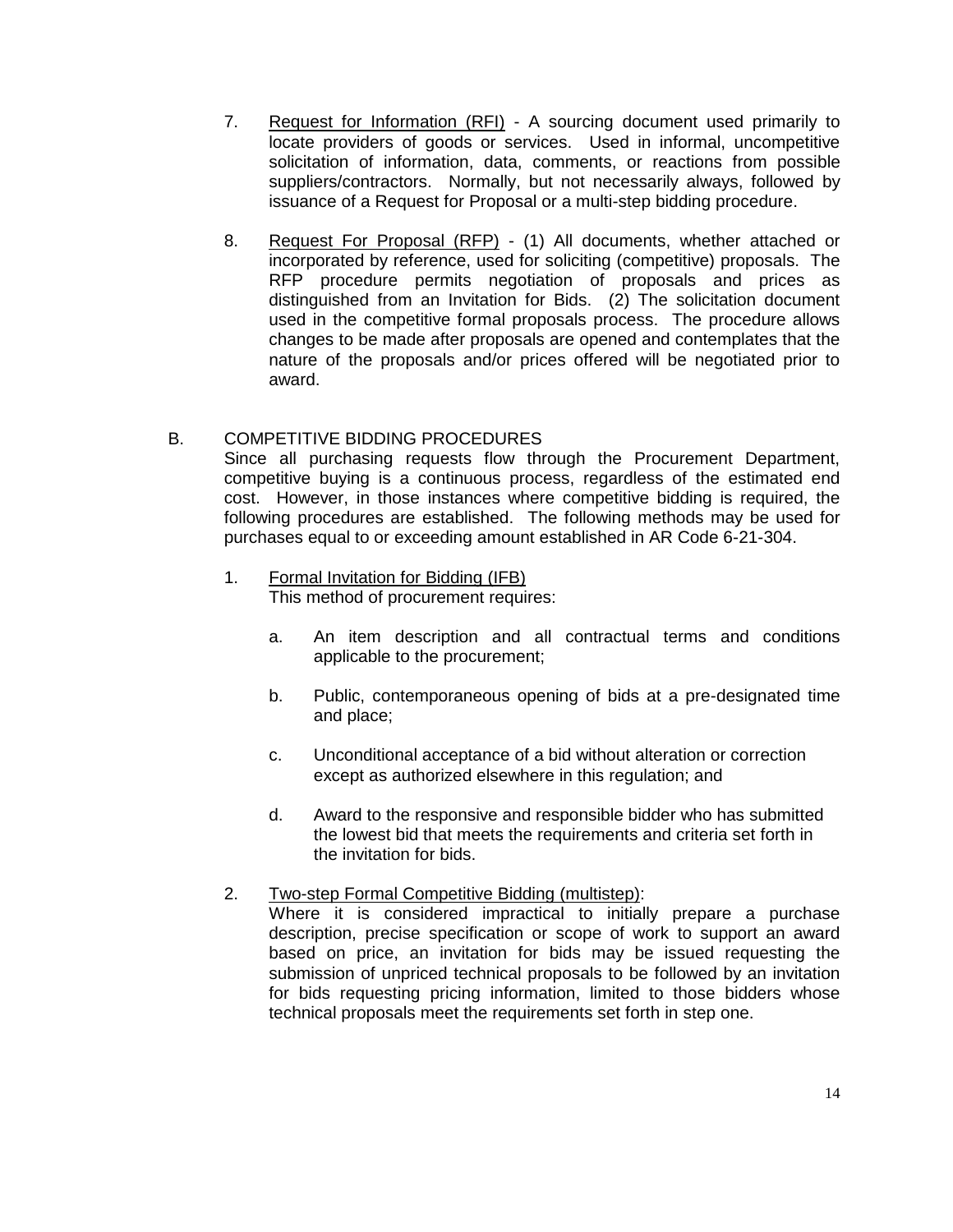# 3. Formal Request for Proposals (RFP):

When the Procurement Director determines that the use of a formal IFB is not practicable and advantageous, a contract may be awarded by soliciting proposals. An RFP is a method of procurement which involves but is not limited to:

- a. An award made to the responsible offeror whose proposal is determined to be the most advantageous for the District, considering product price or cost data and other evaluation factors set forth in the Request for Proposals.
- b. Proposals are to be sealed by the vendor and delivered to the designated address by the designated time. Unlike an IFB, An RFP does not require a public reading. Precautions must be taken to avoid disclosure of contents to competing offerors in the event follow-up negotiation is needed. Proposals may be accessible to the public after awarding, provided confidentiality provisions are not violated.
- c. Written or oral discussions may be conducted with responsible offerors who submit proposals determined to be reasonably susceptible of being selected for award for the purpose of clarification to assure full understanding of, and responsiveness to, the solicitation requirements. Offerors shall be accorded fair and equal treatment with respect to any opportunity for discussion and revision of proposals, and such revisions may be permitted after submission and prior to award for the purpose of obtaining best and final offers. Discussion need not be conducted:
	- i. with respect to prices, where such prices are fixed by law or regulation, except that consideration shall be given to competitive terms and conditions;
	- ii. where time of delivery or performance will not permit discussions; or
	- iii. where it can be clearly demonstrated and documented from the existence of adequate competition or accurate prior cost experience with that particular commodity or service that acceptance of an initial offer without discussion would result in fair and reasonable prices, and the Request for Proposals notifies all offerors of the possibility that award may be made on the basis of the initial offers.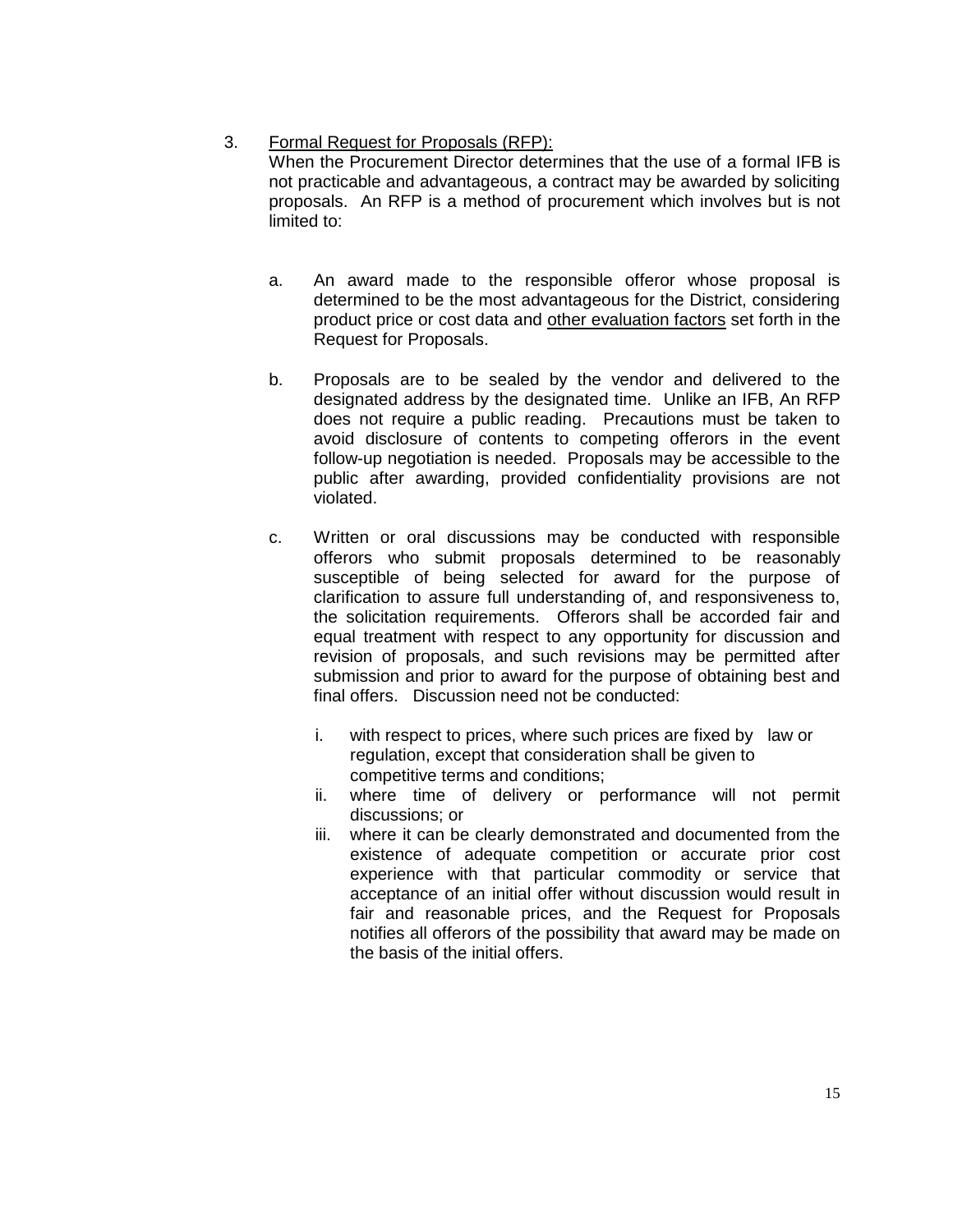These two methods of source selection, IFBs versus RFPs, differ fundamentally in the following ways:

Under IFBs, judgmental factors may be used only to determine if the supply or service bid meets the purchase description. Under RFPs, judgmental factors may be used not only to determine if the items or services being offered meet the procurement description but also to evaluate competing proposals.

The effect of this latitude of judgmental evaluation is that under an IFB, once judgmental evaluation is completed, award is made on a purely objective basis to the lowest responsive bidder. Under an RFP, the quality of competing products or services may he compared and trade-offs made between price and quality of the products or services offered. Award under competitive proposals is made to the responsible offeror whose proposal is most advantageous to the District, which may not be the lowest offer in all instances.

IFBs and RFPs also differ in that, under an IFB, no change in bids is allowed once they have been opened, except for correction of errors in limited circumstances. The RFP method permits discussions to allow clarification to assure responsiveness to the solicitation and ultimately to negotiate an agreement, price and other factors considered.

- C. Federal Fund/Child Nutrition Purchases Federal Fund and Child Nutrition purchases are funded with federal dollars and shall abide by federal rules regarding bidding thresholds:
	- a. Micro Purchases: Aggregate purchases not exceeding \$10,000 which may be awarded without soliciting competitive quotations  $-$  if price is reasonable. Buy American applies.
	- b. Small Purchases: Aggregate purchases not exceeding federal small purchase threshold of \$249,999 or the State of AR Competitive Bid threshold per Code 6-21-304 (adjusted annually). Minimum of 2 (two) written quotes and assurance of open and free competition. Buy American applies Cooperative Contracts cannot be used to satisfy the small purchase threshold requirement; however, a cooperative contract can be one of the three quotes obtained.
	- c. Formal Bid Purchases: Aggregate purchases expected to exceed the amount established in AR Statute 6-21-304.

LRSD Child Nutrition will maintain a written code of conduct for its employees involved in the procurement process in compliance with federal and state requirements.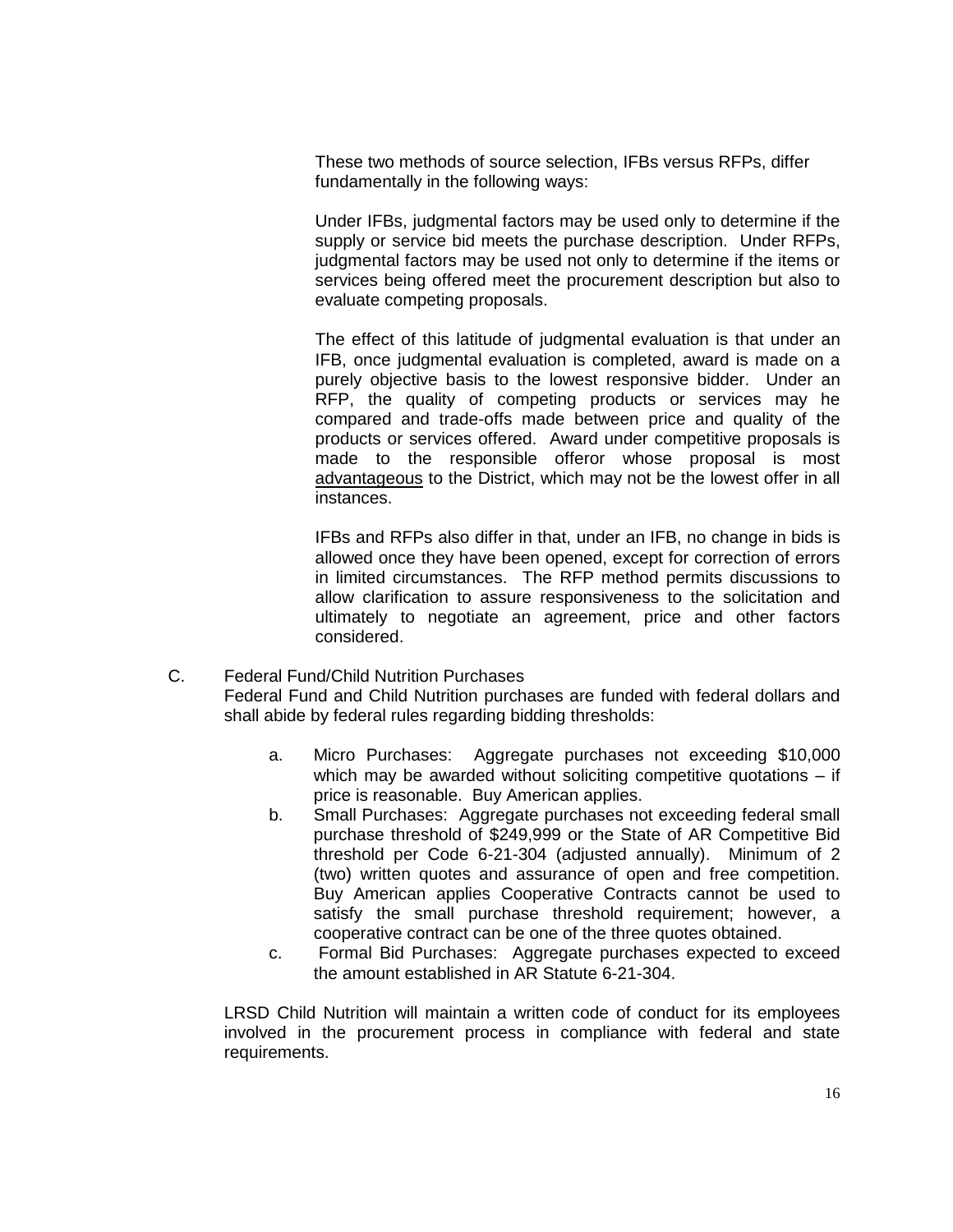# D. PROCUREMENT OF PROFESSIONAL & PERSONAL/CONSULTANT **SERVICES**

1. Definitions:

Professional Services - Infrequent, technical, and/or unique functions performed by independent contractors whose occupation is the rendering of such services. While not limited to licentiates, the services are considered "professional" and the contract may run to partnerships, firms or corporations as well as individuals.

Arkansas law defines professional services as legal, financial advisory, architectural, engineering, construction management, land surveying and such other services as the political subdivision shall designate by 2/3 vote of its governing body. The law **(19-11-801:805)** further requires that procurement of these services shall be accomplished through contract negotiation, as opposed to competitive bidding. Selection is made on the basis of demonstrated competence and qualifications for the type of services required and at fair and reasonable prices.

Personal/Consultant Services - Infrequent, technical, or unique functions performed by an independent entrepreneur. Personal services contracts most often run to individuals rather than partnerships, firms or corporations. There is no clear definition in the State statutes that deal with school district's acquisition of personal services, except that statute 6- 21-301 exempts personal and professional services from the competitive bid requirement. In the absence of clear statutory guidelines, the district will acquire personal services like a professional service. In addition, the district considers all consultant services as personal services and therefore exempt from competitive bidding. Consultants are defined as those persons who are exceptionally qualified by education or by experience in a particular field or discipline to perform some specialized service.

2. Selection Procedures for Professional, Personal/Consultant Services:

# Professional Services:

Selection and Negotiation is accomplished by the District issuing a separate solicitation through an RFQ (Request for Qualifications): In evaluating the qualifications of each person/firm, the District shall consider:

- i. The specialized experience and technical expertise of the firm with respect to the type of professional services required;
- ii. The capacity and capability of the firm to perform the work in question, including specialized services, within the time limitations fixed for the completion of the project;
- iii. The past record of performance of the firm with respect to such factors as control of costs, quality of work, and ability to meet schedules and deadlines; and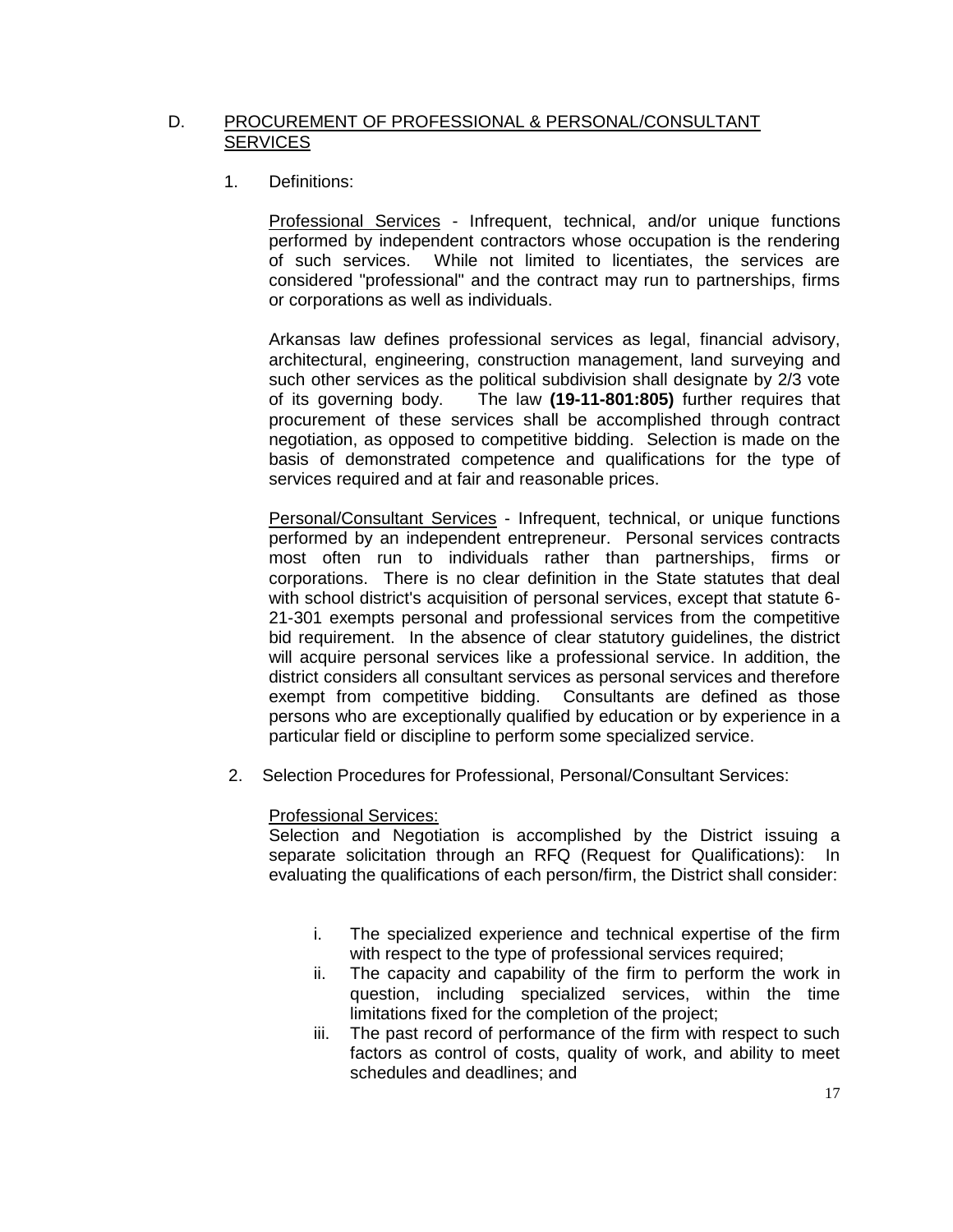iv. The firm's proximity to and familiarity with the area in which the project is located.

The District shall select three (3) qualified firms. The District shall then select the firm best qualified and capable of performing the desired work and negotiate a contract for the project with the firm selected.

For the basis of negotiations, the District and the selected firm shall jointly prepare a detailed, written description of the scope of the proposed services.

If the District is unable to negotiate a satisfactory contract with the firm selected, negotiations with that firm shall be terminated. The District shall then undertake negotiations with another of the qualified firms selected. If there is a failing of accord with the second firm, negotiations with such firm shall be terminated. The District shall undertake negotiations with the third qualified firm. If unable to negotiate a contract with any of the selected firms, the District shall reevaluate the necessary services, including the scope and reasonable fee requirements, again compile a list of qualified firms and repeat the process.

#### Personal/Consultant Services:

The LRSD requires numerous categories of consultant/personal services. These services can be acquired by either of the following two methods:

(1.) Prospective vendors are requested to submit an ONLINE application (SEE APPENDIX C) for the category for which they are interested. A district committee will evaluate new applications when received and designate approved vendors based upon the evaluation outcomes. The Procurement Department will negotiate terms/conditions and prepare an applicable contract for services with approved vendors. Contract duration will be dependent on project OR no more than one school year at a time. In either case, the resulting contract may be extended based on mutual agreement of both parties. VENDORS ARE RESPONSIBLE FOR REQUESTING CONTRACT RENEWAL. In addition, approved vendors are encouraged to UPDATE their applications annually for any changes. District schools/departments may utilize any of the vendors on the approved list by completing a requisition noting the approved contract number on the requisition. The approved list will be maintained by Procurement and posted in the LRSD Teachers' Lounge. Vendors will remain on the list subject to annual review by the District committee or contract termination.

(2.) The district may issue an RFQ as needed for a particular public project and follow the steps as listed for the acquisition of professional services.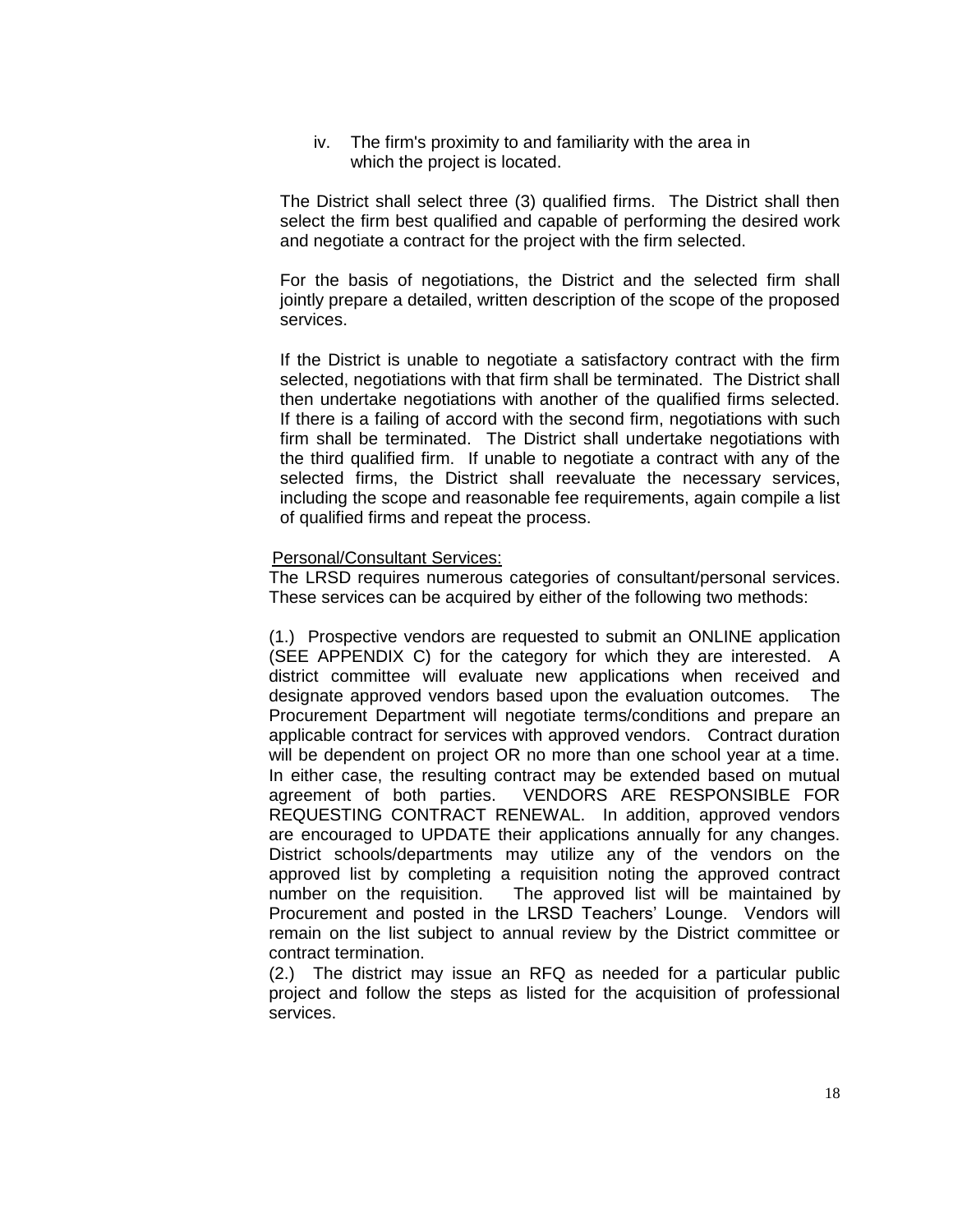# E. OTHER BID PROCEDURES

# 1. Award:

Award will be made as promptly as possible to the responsive and responsible bidder or offeror whose bid or proposal is most economical for the purpose(s) intended according to criteria set forth in the solicitation.

2. Bid Guarantee (Bid Bond): On certain bids, the Director of Procurement may deem it necessary to require bid bonds. The deposits would be in a reasonable amount and usually not in excess of five per cent (5%.) of the base bid or contract amount. The Invitation for Bids will specify the deposit amount. A certified check, cashier's check or properly executed bond made payable to the Little Rock School District should accompany the bid proposal.

The successful bidder's surety will be retained until he has entered into a contract and furnished the required material or services or, if required, provided a performance bond. Should a bidder fail to enter into a contract or furnish the required bonds within ten (10) working days after his bid is accepted, his bid guarantee may be forfeited to the district as liquidated damages but not as a penalty.

3. Bidder Lists (from the Vendor Register):

Opportunity shall be provided for all responsible vendors to conduct business with the district and the Director of Procurement shall develop and maintain lists of potential bidders for the various types of materials, equipment and supplies. Such bidder's lists shall be used in the development of an e-mailing list for distribution of specifications and Invitations for Bids. All responsible vendors may be included in this list upon request by completing the district's vendor register.

- 4. Breach of Contract Controversies:
	- a. General any contractor who is determined in writing by the Procurement Director to be in breach of any of the terms and conditions of a contract with the district held by such contractor, shall, at the discretion of the Procurement Director, be declared in default and such contract may be terminated as a result of such default.
	- b. Default a default in performance by a contractor for which a contract may be terminated shall include but shall not necessarily be limited to failure to perform the contract according to its terms, conditions and specifications or failure to make delivery within the time specified or according to a schedule fixed by the contract.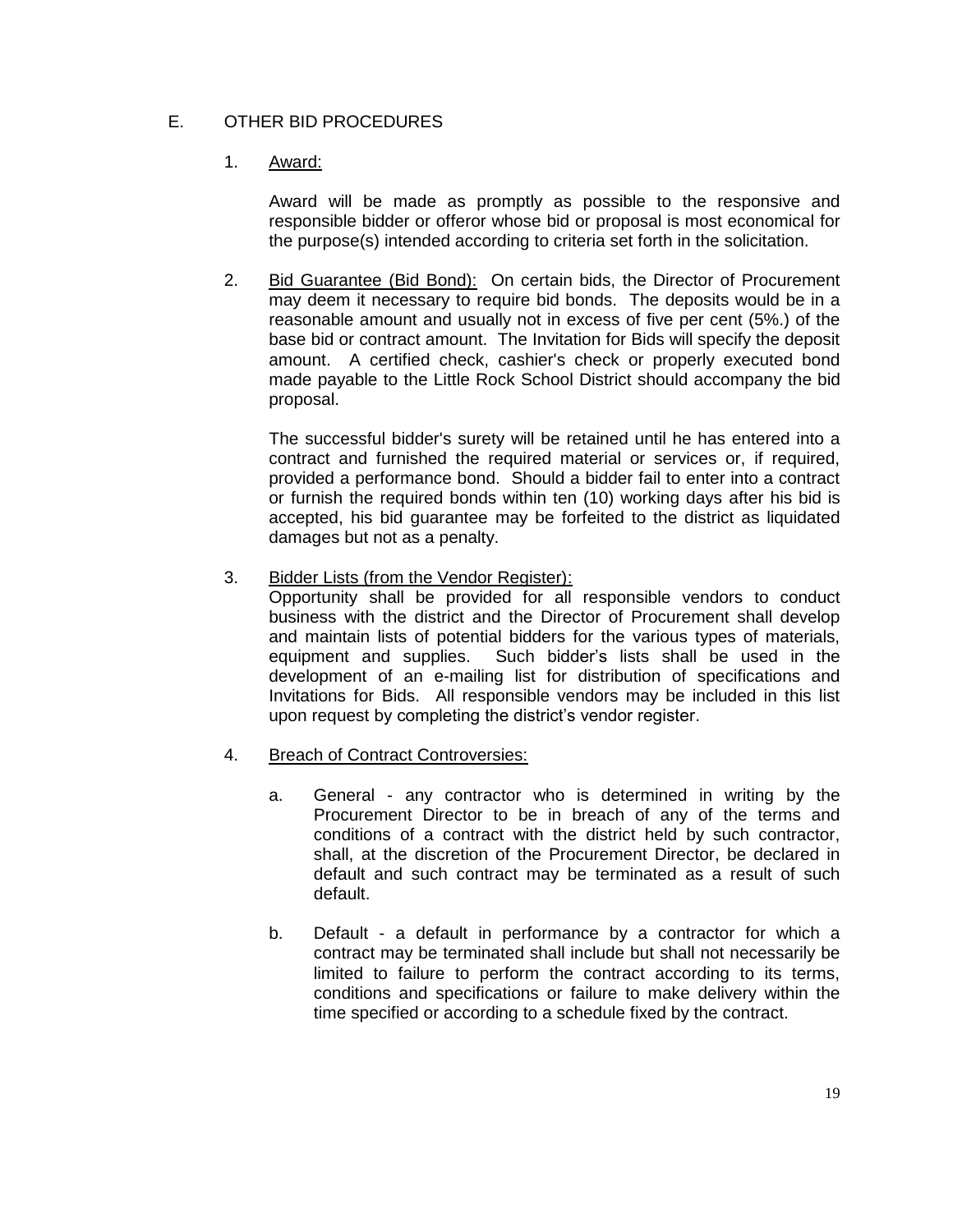- c. Contractor's liability the contractor and/or his surety, if a performance or payment bond has been required under the contract, shall be jointly and severely liable to the district for any and all loss or damage as provided in the contract between the district and the contractor as a result of the contractor's default; provided, however, that a contractor's surety liability shall not exceed the final sum specified in the contractor's bond.
- 5. Disqualification of Vendors: The Director of Procurement may disqualify a vendor on a bid under consideration for any one or combination of the following reasons:
	- a. Bidders product does not meet district specifications or bid conditions.
	- b. Bid is not received on the district's Invitation for Bids form.
	- c. Bid not signed.
	- d. Required bid bond not furnished.
	- e. Failure to comply with bid instructions, terms and conditions that are judged to be essential to the competitive bid process and the best interest to the district.

Disqualification of vendors on future bids may be considered for any one or combination of the following reasons:

- a. Refusal of the vendor to complete a contract or bid.
- b. Vendors past history of late deliveries, partial shipments and incomplete shipments.
- c. Vendors products have proven unreliable, unworkable **or** have not accomplished the result requested in the district specifications.
- 6. Evaluation of Bids:

Bids shall be evaluated based on the requirements set forth in the Invitation for Bids, which may include criteria to determine acceptability such as inspection, testing, quality, workmanship, delivery and suitability for a particular purpose and criteria affecting price such as life cycle or total ownership costs. The Invitation for Bids shall set forth the evaluation criteria to be used. In some instances, the evaluation process may require the assistance of individuals or groups of individuals knowledgeable of the requirement, the intended use of the product(s) and the desired performance level.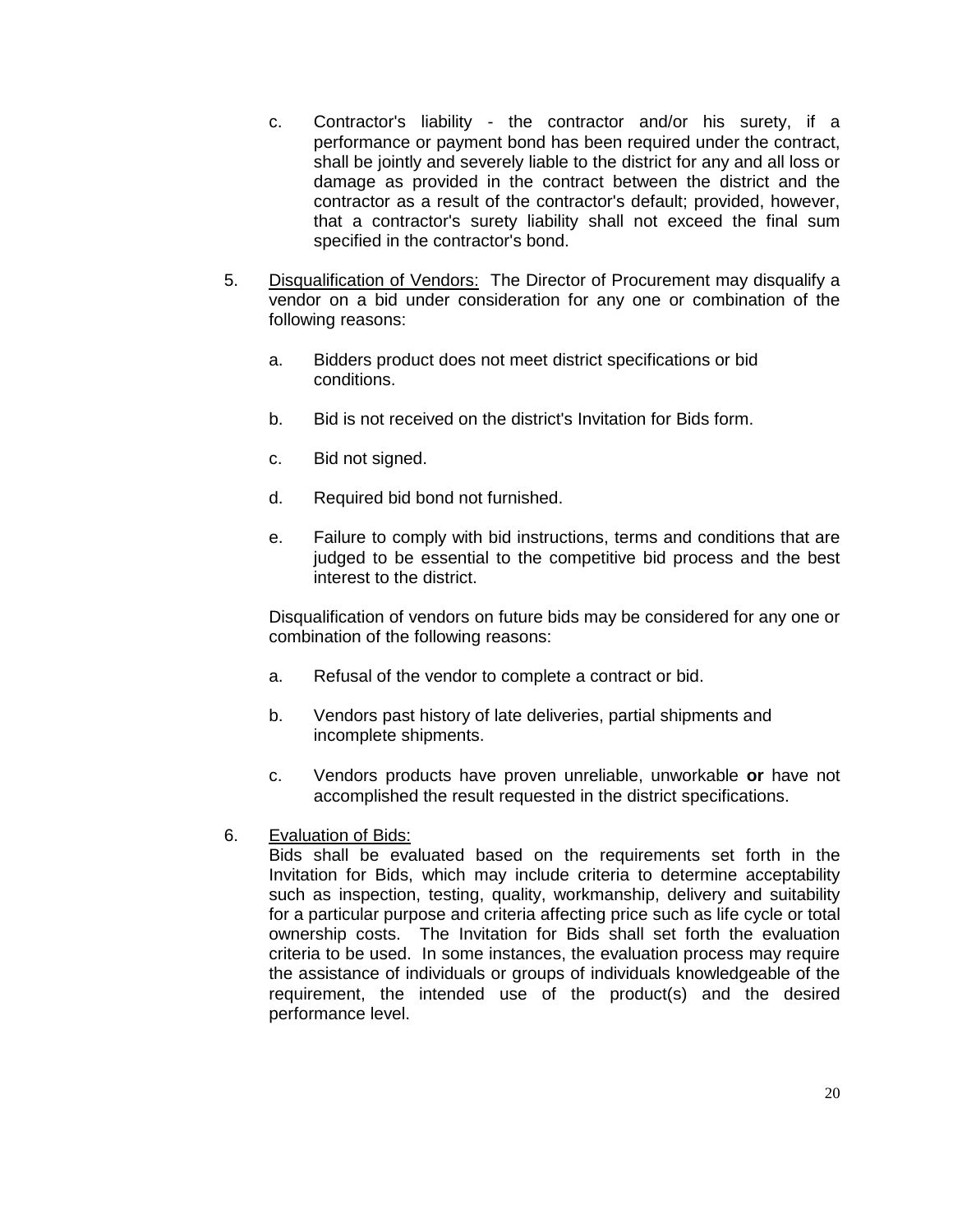- 7. Exception to Bid Requirements: The commodities listed in AR Code 6-21- 305 may be purchased without soliciting bids.
- 8. Exempt Commodity Classes: The following commodity classes are exempt from competitive bidding:
	- a. Advertising in electronic and print media, periodicals and related publications.
	- b. Fees, including medical fees and physician fees.
	- c. Freight and storage charges and demurrage.
	- d. Licenses.
	- e. Maintenance on office machines and technical equipment.
	- f. Membership in professional, trade and other similar associations.
	- g. Postage.
	- h. Services of visiting speakers, lecturers and performing artists.
	- i. Taxes
	- j. Travel expense items, such as room and board and transportation charges.
	- k. Utility services or equipment which is defined, recognized and regulated by the Arkansas Public Service Commission as a monopoly offering.
	- l. Professional and personal/consultant services.
	- m. Published books, software, manuals, maps, periodicals, films, tapes, diskettes, technical pamphlets, copyrighted materials, informational and **educational** resource materials and other **educational** program costs.
	- n. Items, components, parts that would otherwise be incompatible or cause incompatibility when used with or added to an existing set or system.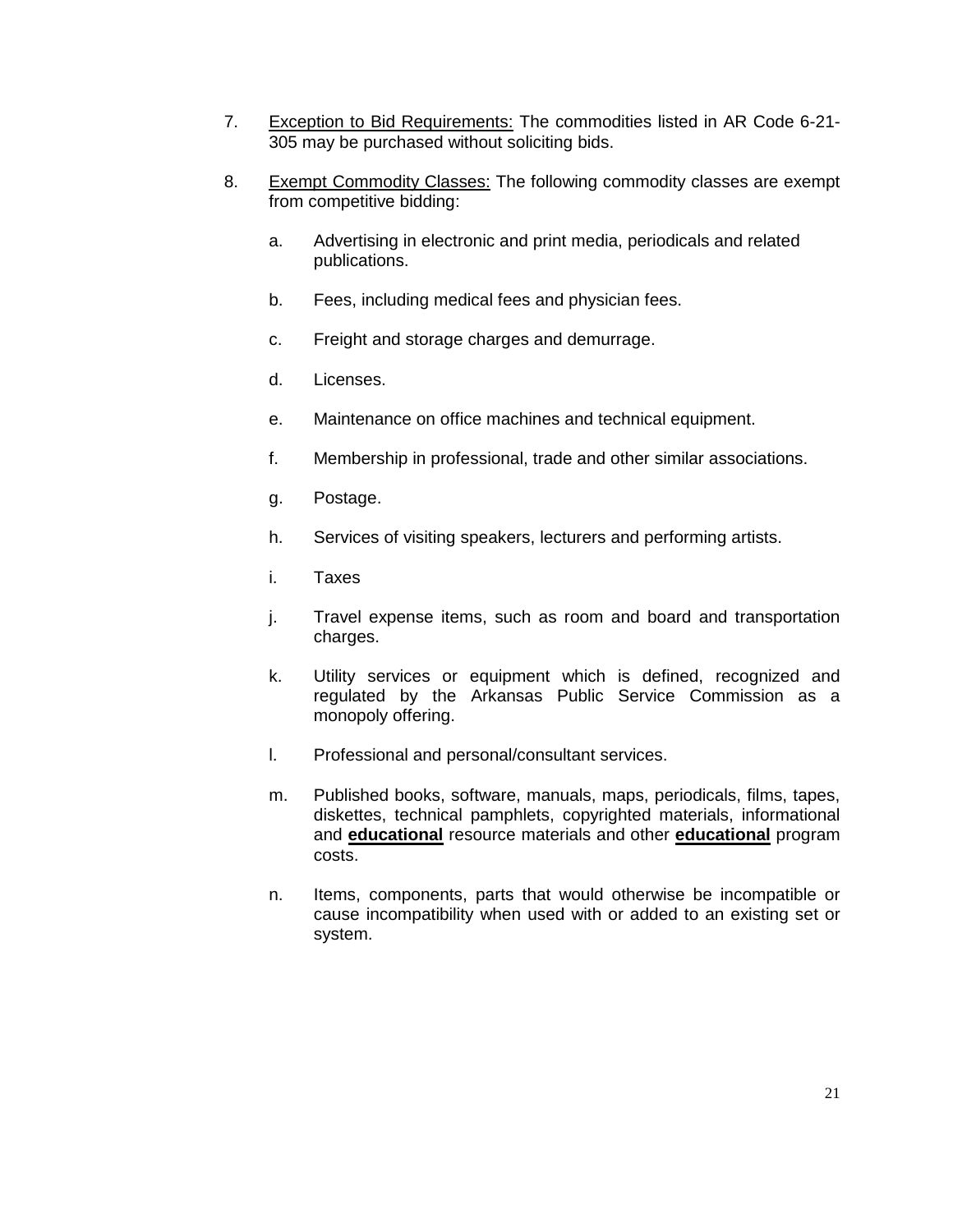9. Late Bids:

All formal invitations for bid specify a bid number, day, hour and place for the public opening of the bid. Each vendor has the responsibility for ensuring that his bid arrives in time to be considered. The only late bids that may be considered at the discretion of the Director of Procurement are those bids that are delayed as a result of incorrect handling by the Procurement Department or district personnel. All other late bids will be refused and filed unopened with date of receipt stamped on outside of envelope.

# 10. Mistakes or withdrawal of Bids:

Correction of patent or provable errors in bids which do not prejudice other bidders, may be allowed upon approval of the Director of Procurement. In the event of an obvious error or under other circumstances considered excusable, the Director of Procurement may allow the vendor to withdraw his bid with or without prejudice. Prior to the opening of any bid, the vendor may withdraw his bid for any reason. The bid may be resubmitted any time prior to the stated opening time and date established for that bid. Penalty for withdrawal of a bid may, at the discretion of the Procurement Director, result in the disqualification of that vendor on future bids. Period of disqualification not to exceed one (1) year.

# 11. Negotiated Purchases (Rejection of all bids):

The Director of Procurement may reject all bids and purchase the commodity by negotiating a contract. If the director determines that the purchase should be made by negotiation, each responsible bidder or offeror who submitted a bid or proposal shall be notified of the determination and shall be given a reasonable opportunity to negotiate

# 12. Nondisclosure and Confidentiality:

When requested by a bidder or offeror, and except as otherwise provided by law, information furnished by a bidder or offeror shall not be disclosed outside the Procurement Department without prior written consent by the bidder or offeror. This provision is not intended to prohibit disclosing such information with certain appropriate officials of the district and its attorneys.

13. Opening of Bids:

Formal bids shall be opened publicly in the presence of one or more witnesses at the time and place designated in the Invitation for Bids. Each bid, together with the name of the bidder, shall be recorded. Upon evaluation and award, bids will be open for public inspection, except as protected under applicable provisions allowing vendors right of nondisclosure.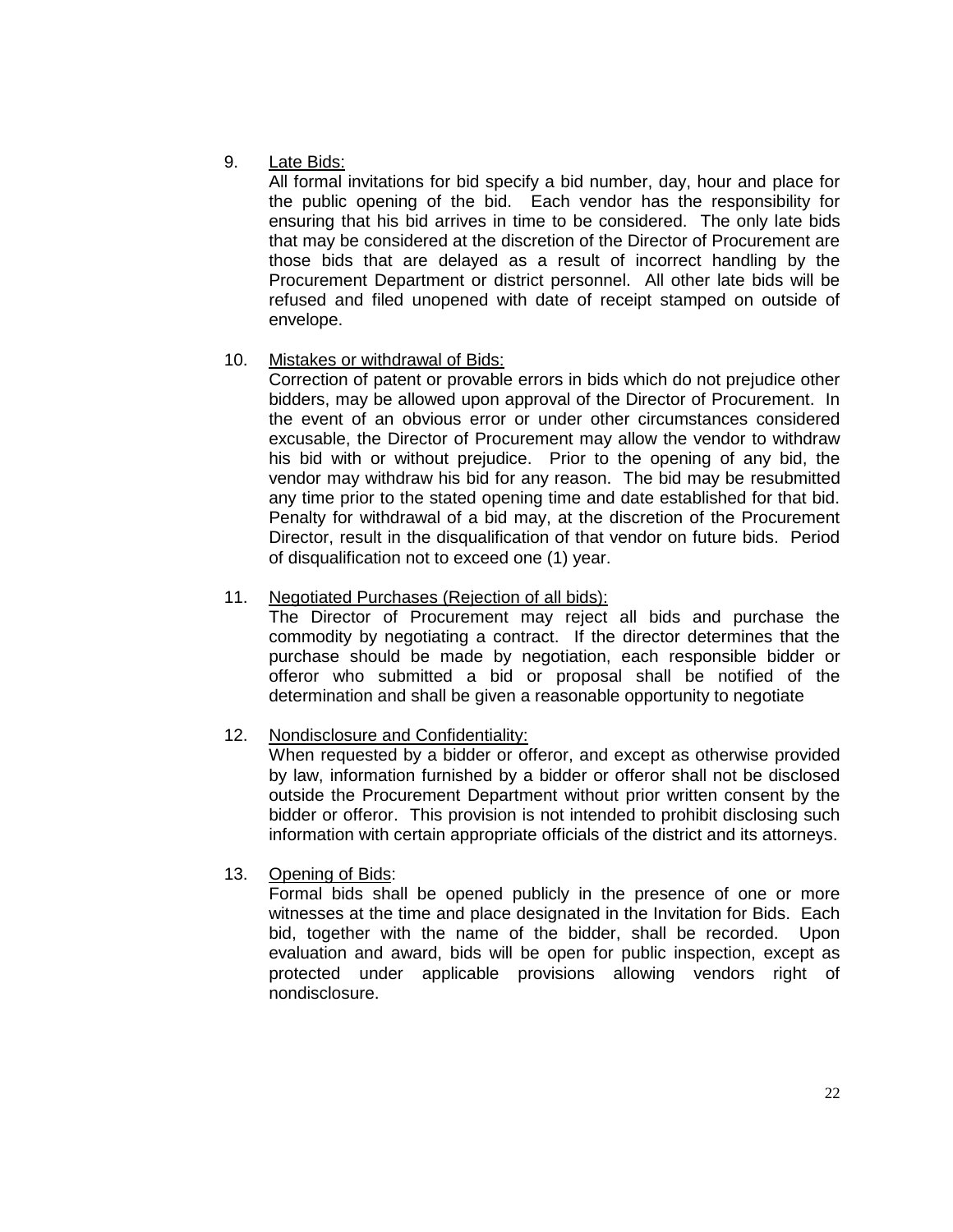# 14. Performance and Payment Bond:

The Director of Procurement, at his discretion, may require that a performance bond be furnished. The performance bond is used to ensure performance of the contract in the time and manner prescribed and to save, indemnify and keep the Little Rock School District harmless against loss.

Bid invitations requiring a performance and payment bond are specifically stated in the Invitation for Bids. Bonds in the amount of one hundred per cent (100%) of the contract amount are required, unless specifically preset at a lesser amount by the Director of Procurement.

# 15. Protest Procedures:

A bidder or prospective bidder may protest to the Director of Procurement when he feels that the bid terms, specifications or method of award will bring about an unfair result. The protest must be submitted in writing within 14 calendar days of or 14 calendar days after the vendor knows or should have known of the facts giving rise to the protest. The Director will convene a hearing as soon as possible and issue a written opinion within 7 calendar days stating the basis for the protest and what action, if any, will be taken.

In the event of a timely protest, the Director will suspend award until a decision is reached as to the merits of the protest, except where necessity requires immediate award in order to protect substantial interest of the district.

When a protest is found to have merit, the award will be changed accordingly unless the item was awarded earlier due to necessity.

If the protesting bidder or offeror is not satisfied with the findings and ruling of the Director of Procurement and wishes to pursue the protest beyond the jurisdiction of the district, the bidder or offeror may seek such remedy as may be allowed by applicable state law. However, in no event can the district accept liability in excess of reasonable expenses actually incurred in connection with the solicitation.

16. Public Notice:

Advertising or publicizing the districts procurement actions is not mandatory except in capital construction projects. The Procurement Department maintains an extensive listing of qualified vendors or bidders for most commodity classes. In those instances when suppliers are not known to the department or where the number of known vendors is considered inadequate for maximum competition, procurement may determine it beneficial to advertise.

# 17. Responsibility of Bidders and Offerors:

A determination of responsibility of a bidder or offeror shall be made in accordance with the following rules. A reasonable inquiry to determine the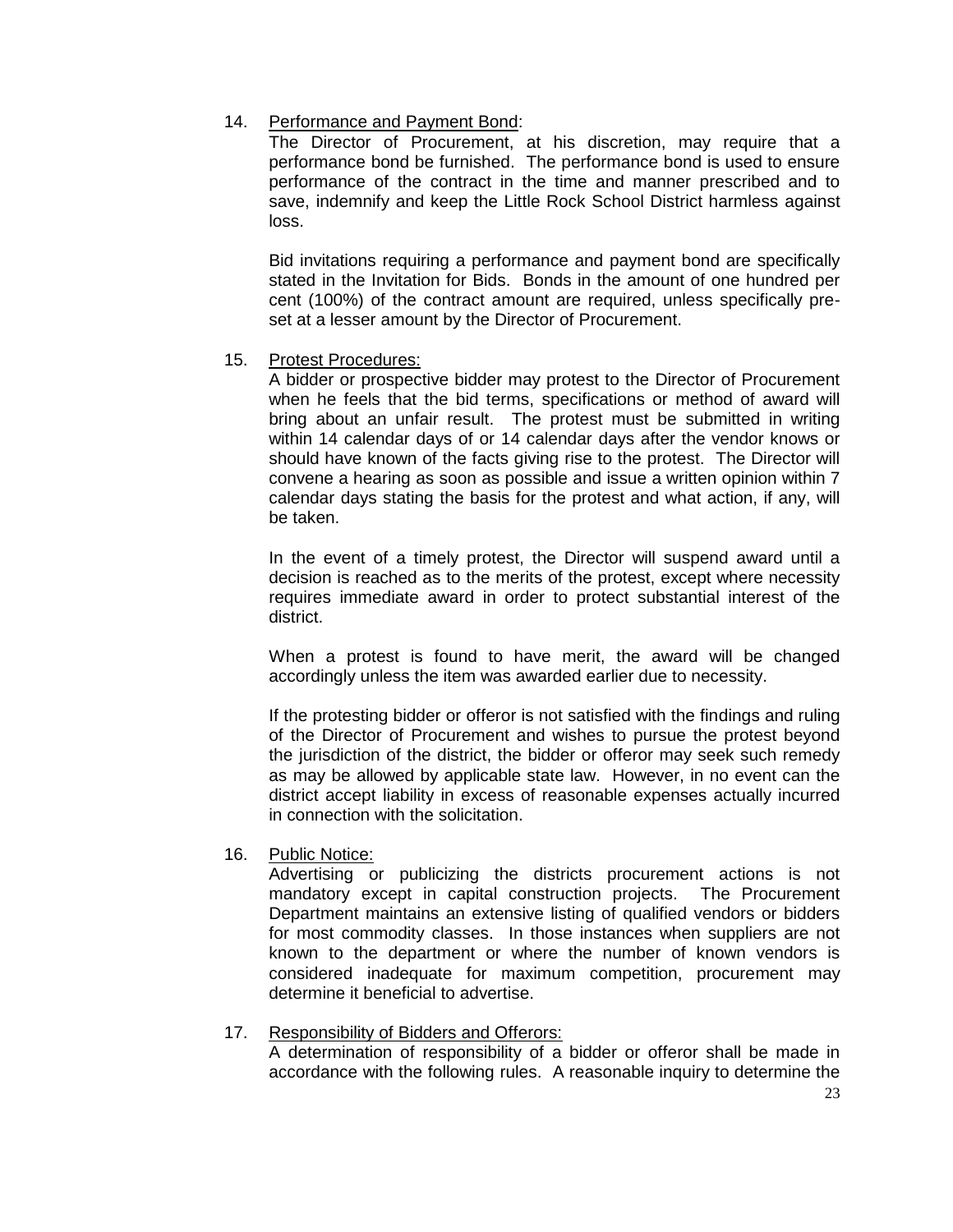responsibility of a bidder or offeror may be conducted. The unreasonable failure of a bidder or offeror to promptly supply information in connection with such an inquiry may be grounds for a determination of nonresponsibility with respect to such bidder or offeror. If a bidder or offeror is determined to be non-responsible, the reasons shall be stated in the determination.

- a. Application (via Vendor Register): A business desiring written notice of Invitations for Bids shall make application to have its name placed on the bidders list for the commodities and services it wishes to supply or provide. The business must provide complete information requested in the application before it will be considered for placement on a bidders list.
- b. Determination: The Director of Procurement may refuse to list any prospective bidder not providing all information requested via the vendor register. The prospective bidder has the burden of showing that it meets the qualifications for inclusion on the bidders list on which it seeks to be listed. The prospective bidder will be advised if his application is disapproved and the reason(s).
- c. Changes/Removal: Any bidder may make changes to or remove their application from the online district vendor register.
- 18. Single Source (Sole Source) or Proprietary Purchases: A contract may be awarded for a required or designated commodity or service to a sole or single supplier when the Procurement Director determines that it is not practicable to use other than the required or designated commodity or service. Written justification is required and approved by the Procurement Director to document when there is only one source for the needed or designated commodity or service. Sole source procurements shall be those procurements, which, by virtue of the performance specification, are available only from a single source. Brand name or design specifications shall not be sufficient explanation for sole source. Examples of the considerations which may apply in reaching a single source determination are:
	- a. Requirements of performance compatibility with existing equipment, systems or services; or
	- b. Repairs involving hidden damage.

A sole-source supplier is the only acceptable vendor who is able to furnish the product or service. Although documentation and technical assistance may be required from the user department, the Procurement Director is responsible for making sole-source determination. In doing so, the following must be considered: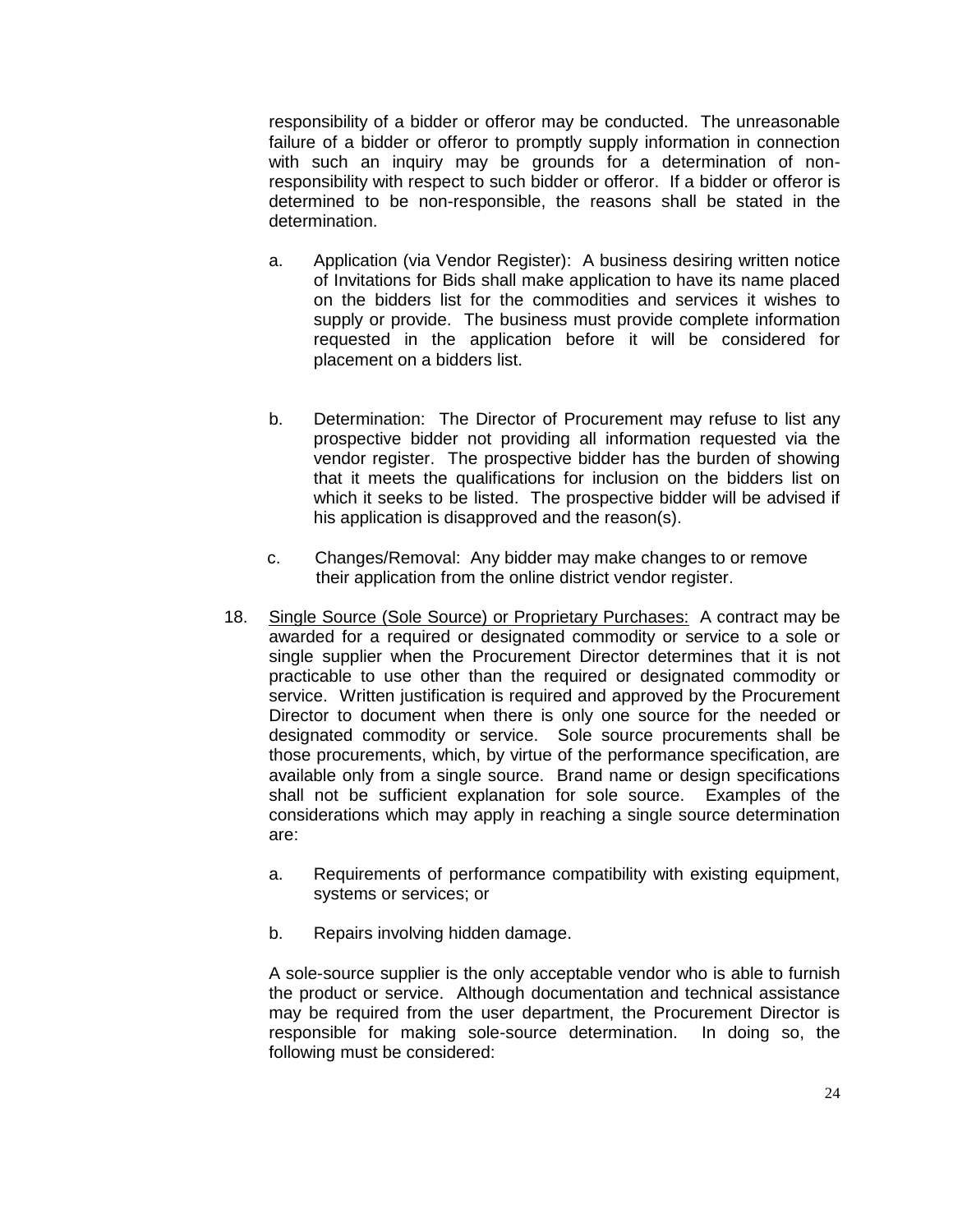- a. Is there a lack of responsible competition for a product or service which is vital to the operation of the district?
- b. Does the supplier possess exclusive capabilities?
- c. Is the product or service unique and easily established as one-of-akind?
- d. Can program requirements be modified so that competitive products or services may be used?
- e. Are there patented or proprietary rights that fully demonstrate:
	- i. a feature providing a superior utility not obtainable from similar products?
	- ii. a product is available from only one prime source, and not merchandised through wholesalers, jobbers or retailers where competition could be encouraged?
	- iii. What would the user do if the product or service were discontinued?

Care must be taken to avoid making sole-source purchases because of a preference for a particular brand. Central procurement must examine the intended use of the product or service and assure that only one supplier is capable of satisfying the intended use. The Procurement Department must challenge all representations that would limit competition or the rationale of "standardization". Each question of standardization/interchangeability requires Procurement to seek an interface which will permit competition, while not diminishing acceptable quality and utility.

Documentation of any approved Sole Source determination is to be kept on file at Procurement.

19. Specifications: To provide a common basis for bidding, specifications should set out the essential characteristics of the items being purchased so that all bidders or offerors know exactly what is wanted and can accurately compute their bids. Assuring that specifications contain essential requirements relate directly to the aspects of proper quality level. In purchasing, quality means the suitability or adequacy of a product to the intended use. Either over-specifying or under-specifying is wasteful. Commodities purchased should be capable of performing as necessary and be as durable as needed but they should not have any unnecessary frills or status features. Requiring unnecessary features can also result in a specification that is so restrictive that it defeats the objective of promoting competition. When practical, requirements should be expressed in generic terms.

Specification may be classified as standard and nonstandard: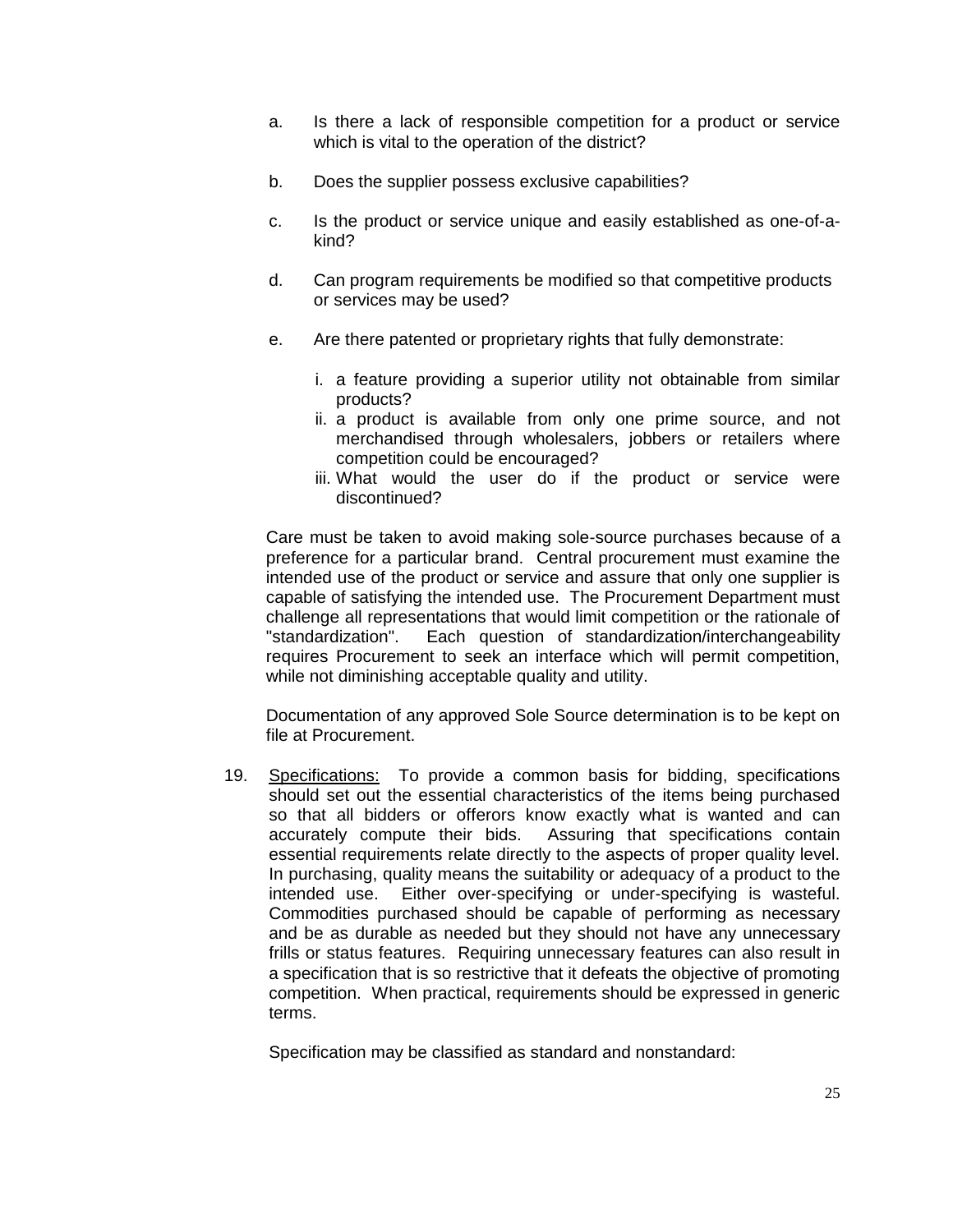- a. Standard specification is developed for repeated use, in the sense that it can be lifted from a file, ready to use.
- b. Non-standard specification is prepared for a particular procurement and connotes a one-time use.

Types of specifications:

- a. Design design specifications set the requirements for the item to be purchased by detailing the characteristics that the item must possess, and usually means that it is written in such detail that it describes how the product is to be manufactured. Normally accompanied with drawings or blue prints. Classified as nonstandard.
- b. Performance performance specifications set out the performance or functional requirements that a product must meet. Describe the capabilities that the product must satisfy. Generally, performance specifications provide the best approach. Performance specifications normally fall into the standard classification.
- c. Combination combination specifications are written to include features from both the performance and design types. Carefully prepared specifications customarily contain both design and performance requirements.
- d. Brand Name or Equal brand name or equal specifications cites one or more brand names, model number or other designation that identify products of a particular manufacturer as having the characteristics of the item preferred. Any other brands or models substantially equivalent to those named are considered, for award, with the Procurement Department reserving the right to determine equivalency. Where brand name or equal specifications are used, it shall be clearly stated in the bid invitation that the brands designated are for reference purposes only and does not indicate a preference.

Using departments are responsible for developing the specifications necessary to support their purchase requirements. The Procurement Department will assist, as appropriate, and shall exercise final approval authority.

Specifications should be prepared using the following guidelines:

- a. Simple, clear and concise.
- b. Thorough enough to discourage the bidding of materials not consistent with quality requested.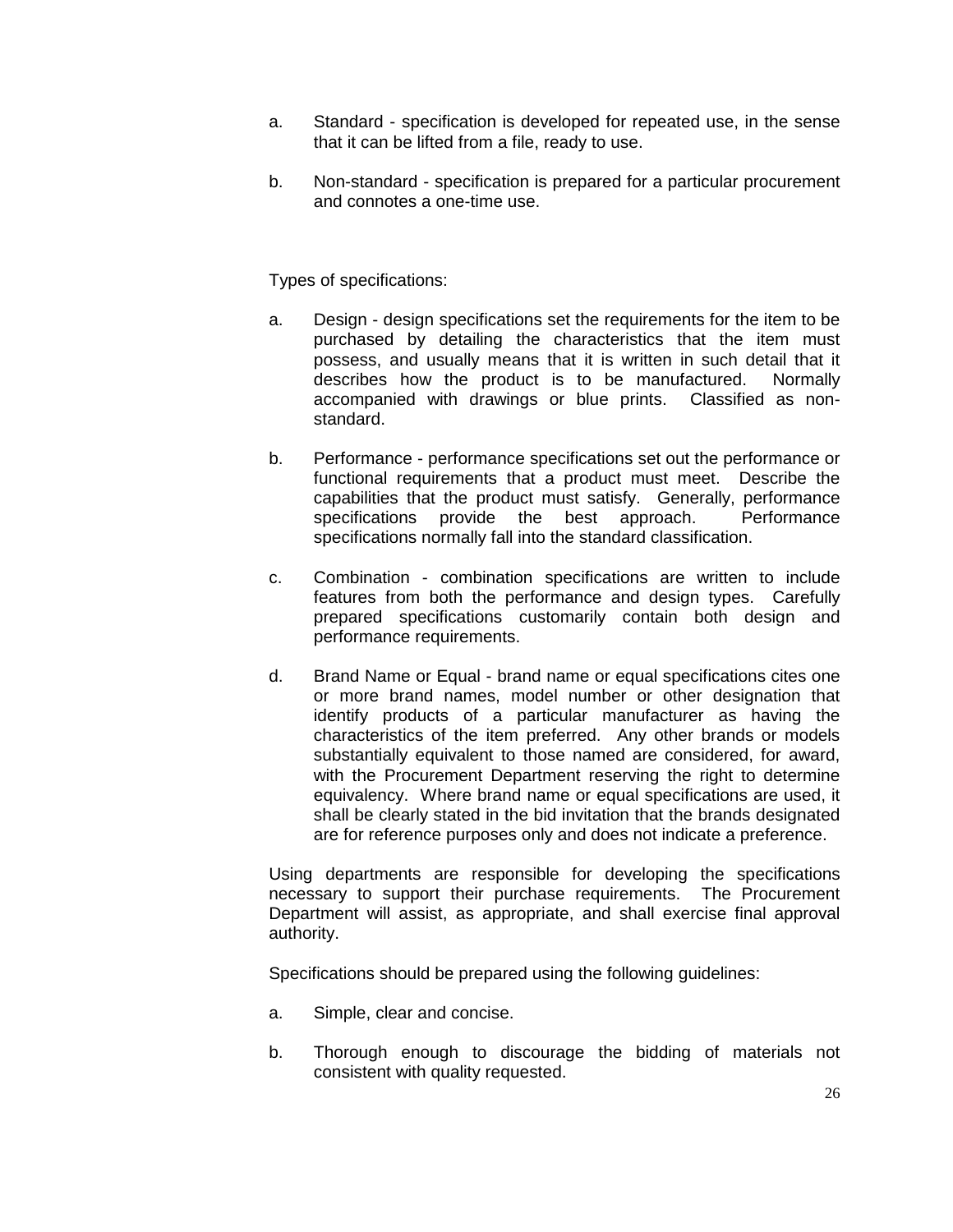- c. Capable of being checked. If a specification cannot be checked, it is of little value.
- e. As fair to vendors as possible.
- 20. Split Purchases: No procurement action shall be separated, split or parceled in any manner with the intent or purpose to cause the purchase to be made under a less restrictive procedure.
- 21. Suspension or Debarment Vendor: The Director of Procurement may, at any time, suspend or debar a vendor for cause.

The Director may convene a hearing when it becomes known that a breach, anticipatory breach or that an extraordinary circumstance has occurred. The Director must give notice and opportunity for the vendor to be heard and then issue a written opinion stating the action taken and the reasons. This opinion will be final unless the vendor seeks remedy in court of appropriate jurisdiction.

The causes for suspension or debarment include but are not limited to the following:

- a. Conviction for commission of a criminal offense as an incident to obtaining or attempting to obtain a public or private contract or subcontract, or in the performance of such contract or subcontract.
- b. Conviction under state or federal statutes of embezzlement, theft, forgery, bribery, falsification or destruction of records, receiving stolen property or any other offense indicating a lack of business integrity or business honesty which currently, seriously and directly affects responsibility as a contractor.
- c. Conviction under state or federal antitrust statutes arising out of submission of bids or proposals.
- d. Violation of contract provisions, as set forth below, of a character which is regarded by the Procurement Director to be so serious as to justify debarment action:
	- i. deliberate failure without good cause to perform in accordance with the specifications or within the time limit provided in the contract; or
	- ii. a recent record of failure to perform or of unsatisfactory performance in accordance with the terms of one or more contacts; provided that failure to perform or unsatisfactory performance caused by acts beyond the control of the contractor shall not be considered to be a basis for debarment.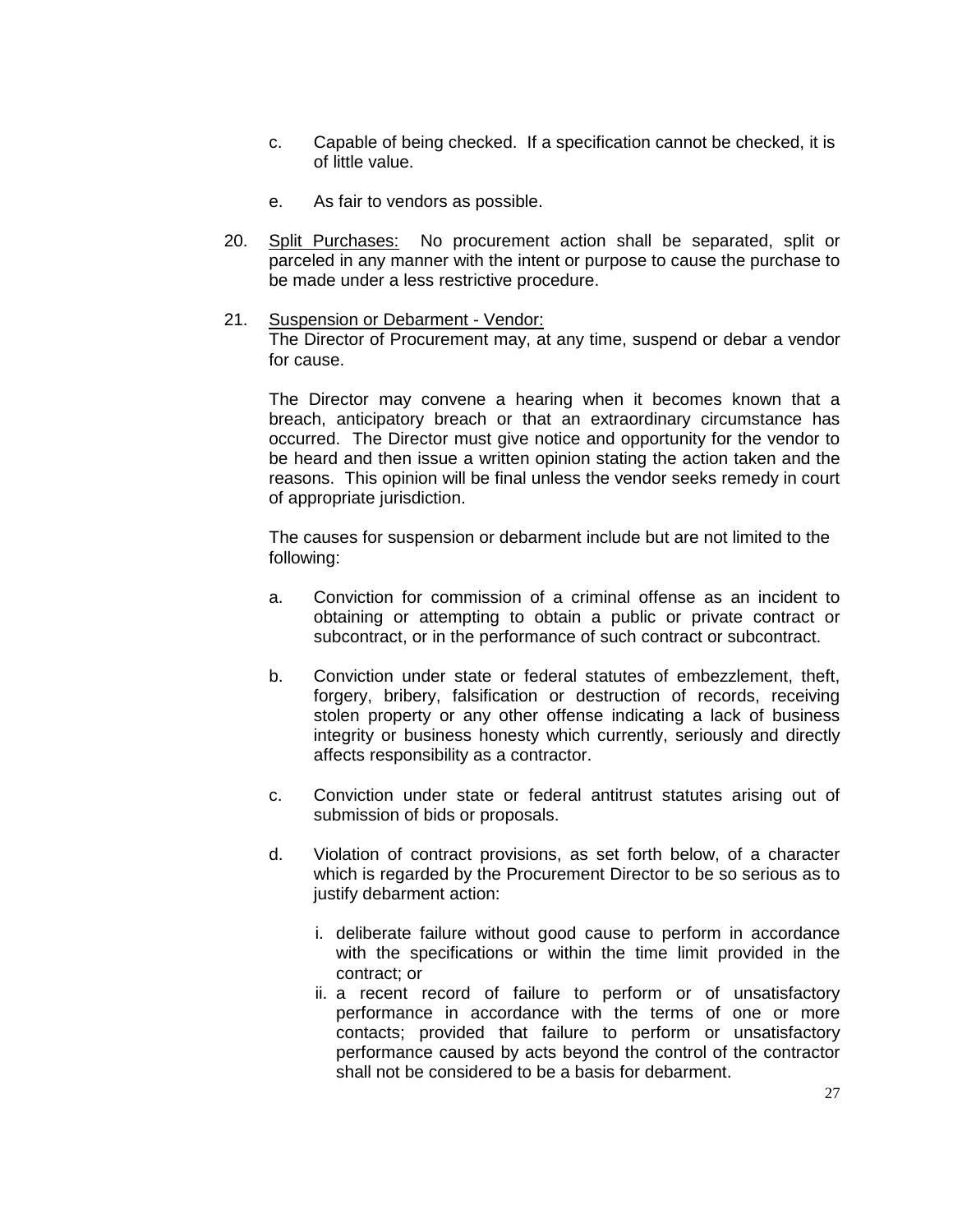- e. Continuous failure to post bid or performance bonds or to provide alternate bid or performance guarantee in the form acceptable to the Procurement Department in lieu of a bond, as required by an Invitation for Bids or a solicitation for proposals.
- f. Substitution of commodities without the prior written approval of the Procurement Department.
- g. Failure to replace inferior or defective commodities within a reasonable time after notification.
- h. Refusal to accept a contract awarded pursuant to the terms and conditions of the contractor's bid.
- i. Falsifying invoices or making false representations or untrue statements about any payment under a contract or to procure award of a contract or to induce a modification in the price or the terms of a contract to the contractor's advantage.
- j. Collusion or collaboration with another bidder or other bidders in the submission of a bid or bids for the purpose of reducing competition.
- k. Falsifying information in the submission of an application for listing on the district's vendor or bid list.
- l. Any other cause the Procurement Director determines to be so serious and compelling as to affect responsibility as a district contractor including debarment by any other governmental entity for any cause.
- m. For violation of the ethical standards set forth in applicable state and district laws, policies or regulations.
- 22. Tie Bids: In the event of tie bids, the following will be used in the determination of award:
	- a. Past performance on previous bids.
	- b. Delivery partial shipments, non-deliveries, cancellations.
	- c. Quality of product
	- d. Discounts
	- e. History of warranties and guarantees
	- f. Distance longest distance for bidder to deliver.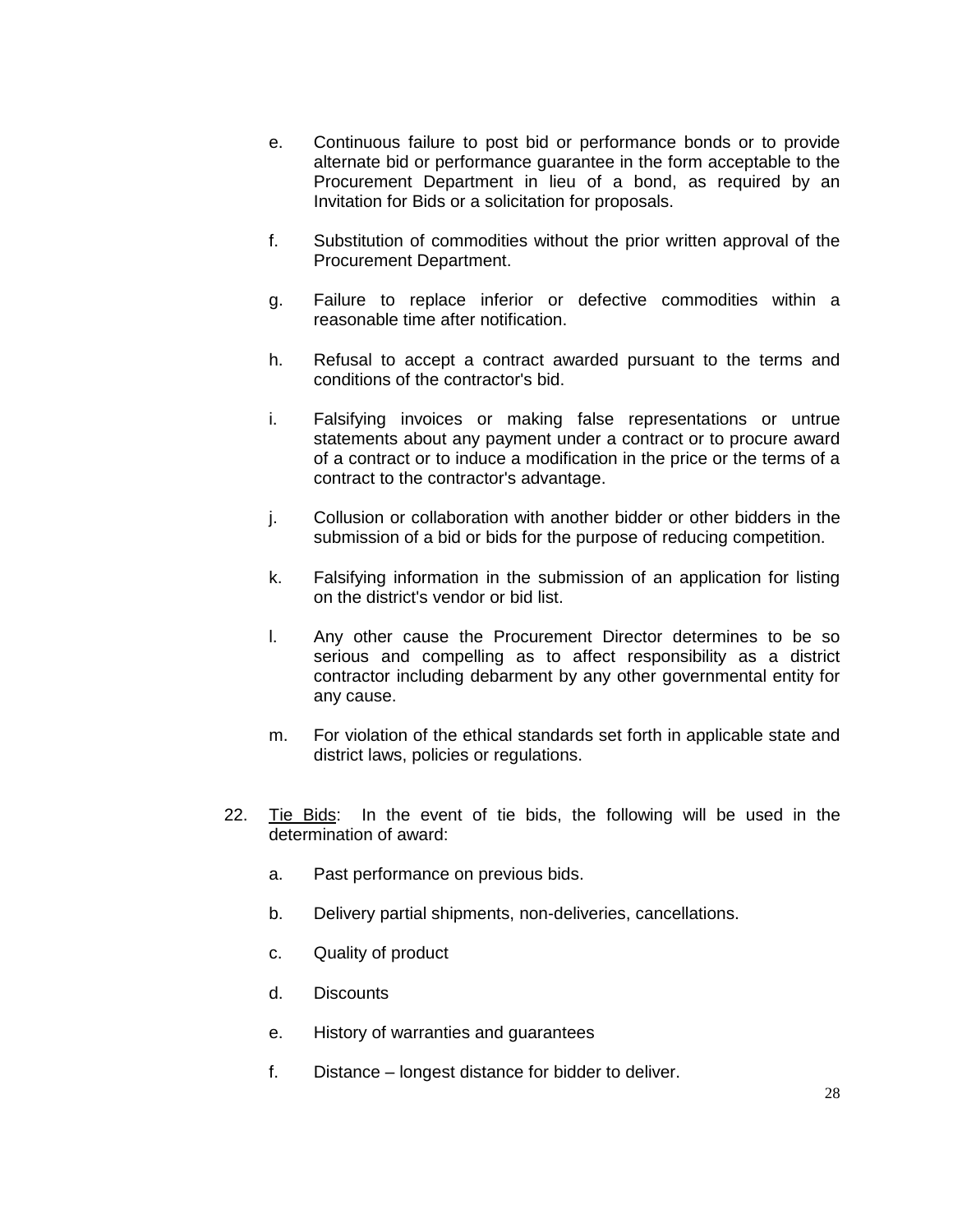# **IV. PURCHASING FROM THE SUPPLY CENTER**

# A. GENERAL

The Little Rock School District operates a centralized supply and material system which buys, warehouses and distributes to the schools and departments, quantities of items which are common to their needs. The Supply Center is the responsibility of and operated by the Procurement Department.

The Supply Center, through competitive bidding, purchases instructional and custodial materials in large quantities receiving wholesale or near wholesale prices. These materials are stored in the central warehouse facility at 1800 East 6th Street. The Supply Center functions similar to a retail store, selling to the schools and departments at considerable savings. This is possible due primarily to the elimination of operating and overhead cost that accrue to commercial businesses and passed on to the customer. Delivery is accomplished by Supply Center personnel using district owned vehicles.

# B. REGULATIONS

- i. Mandatory Purchasing: Materials and supply items carried in the Supply Center for resale may not be bought from outside sources. Only those items not available in the central warehouse will be approved for purchase from outside vendors.
- ii. Supply Catalog: A Supply Center Catalog is available online listing all instructional and custodial materials carried in the central warehouse. It is essential that persons responsible for procuring supplies become thoroughly familiar with the use of this catalog.
- iii. Requisitions: Most schools and departments have the ability to enter supply requisitions on-line using the district's automated system. The requisitions are electronically transmitted. Those few departments that are not online are to prepare a preprinted supply center requisition. The following additional procedures apply to supply center orders:
	- 1. Items cannot be procured from the Supply Center without a preprinted or system generated requisition.
	- 2. Do not call the warehouse to place an order.
	- 3. Prices in the catalog are subject to change without notice. (Up-todate pricing is reflected as an on-line requisition is entered).
	- 4. Back orders are not allowed. If any portion of an order is out of stock, schools/departments must re-order on another requisition within a reasonable time frame.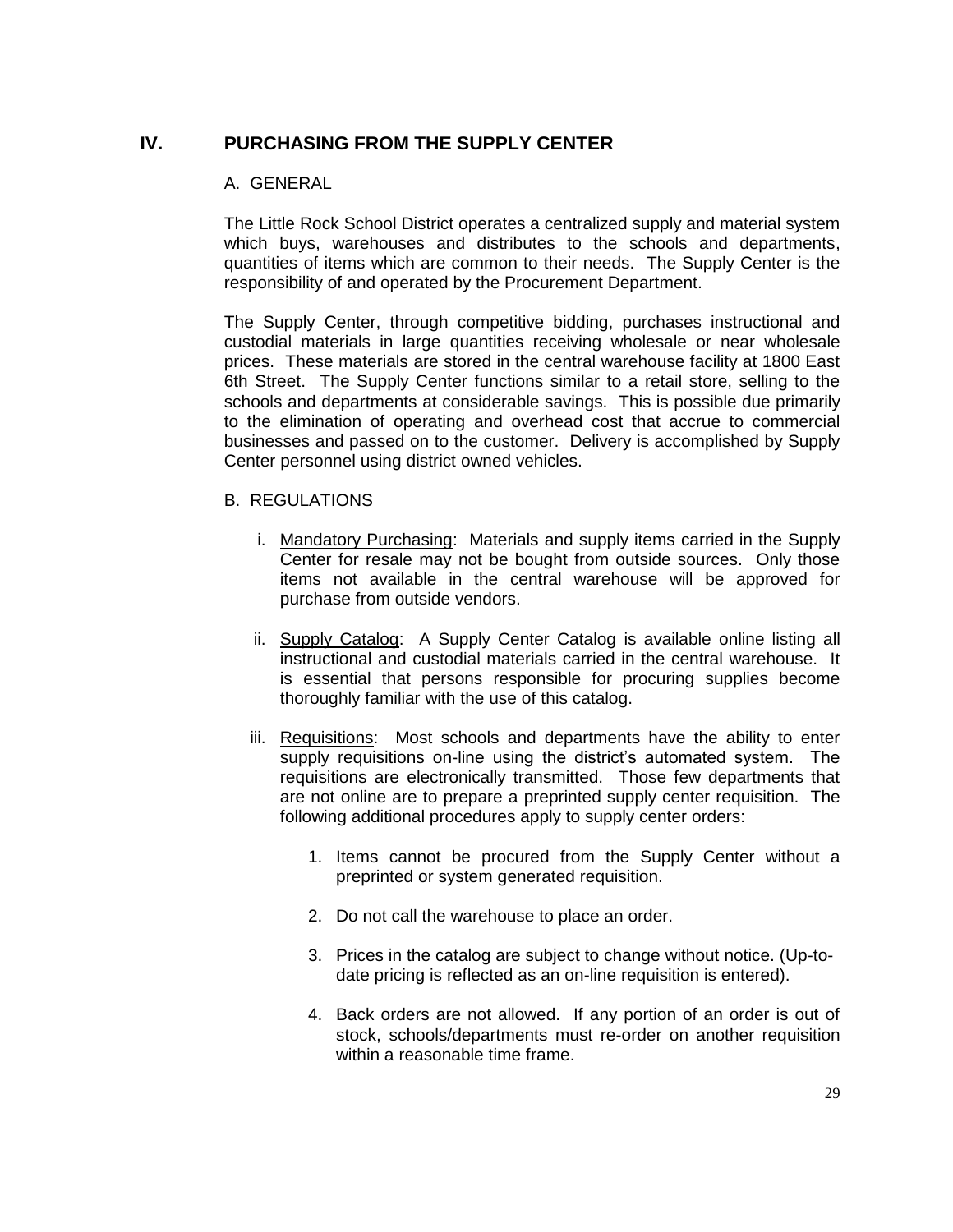5. To economize on labor and transportation (delivery) costs, users are requested to consolidate their orders as much as possible on one requisition at the school or department level.

Preparing A Requisition: Specific instructions on the proper preparation of a supply center requisition are contained in Procurement's "Desktop Guide" for bookkeepers and secretaries; however, some of the most critical points to remember are listed below for emphasis:

- a. Accuracy in using the proper catalog number when ordering supplies.
- b. Accuracy in using the correct budget account code.
- c. Forward requisitions to Procurement (this applies to preprinted requisitions only).
- d. Please note if order is an emergency, otherwise delivery of order will follow the normal delivery schedule.
- e. Orders will not be received by telephone or any manner other than a properly prepared preprinted or system generated requisition.
- f. Schools/departments are to check merchandise carefully and sign the warehouse delivery copy upon delivery. Should there be a problem or question about the order, immediately notify the Inventory Control Specialist. Do not call or deal directly with Supply Center warehouse personnel. All transactions must flow through the inventory control desk with Procurement.
- iv. Delivery Schedule: Procurement posts requisitions the day after a requisition is entered and the following delivery schedule is followed:

| <b>DELIVERY</b> |
|-----------------|
| Wednesday       |
| Thursday        |
| Friday          |
| Monday          |
| Tuesday         |
|                 |

v. Returns/Credits: Items may be returned to the Supply Center and credit received, where warranted, or exchanged in those cases where items were issued incorrectly or mistakenly ordered. Items can only be returned or exchanged after notifying the Inventory Control Specialist. Items must be in the same condition as issued (unused and in the original wrapping, carton or container). Do not call the warehouse personnel or return items through the school mail unless instructed to do so by the inventory control specialist. Items bought/issued in one fiscal year cannot be returned or exchanged in the following fiscal year. In cases where inattention or improper care is exercised in requisitioning supplies and materials from the Supply Center and the items must be returned to the warehouse inventory, a restocking charge of 15% may be imposed to help defray the expense.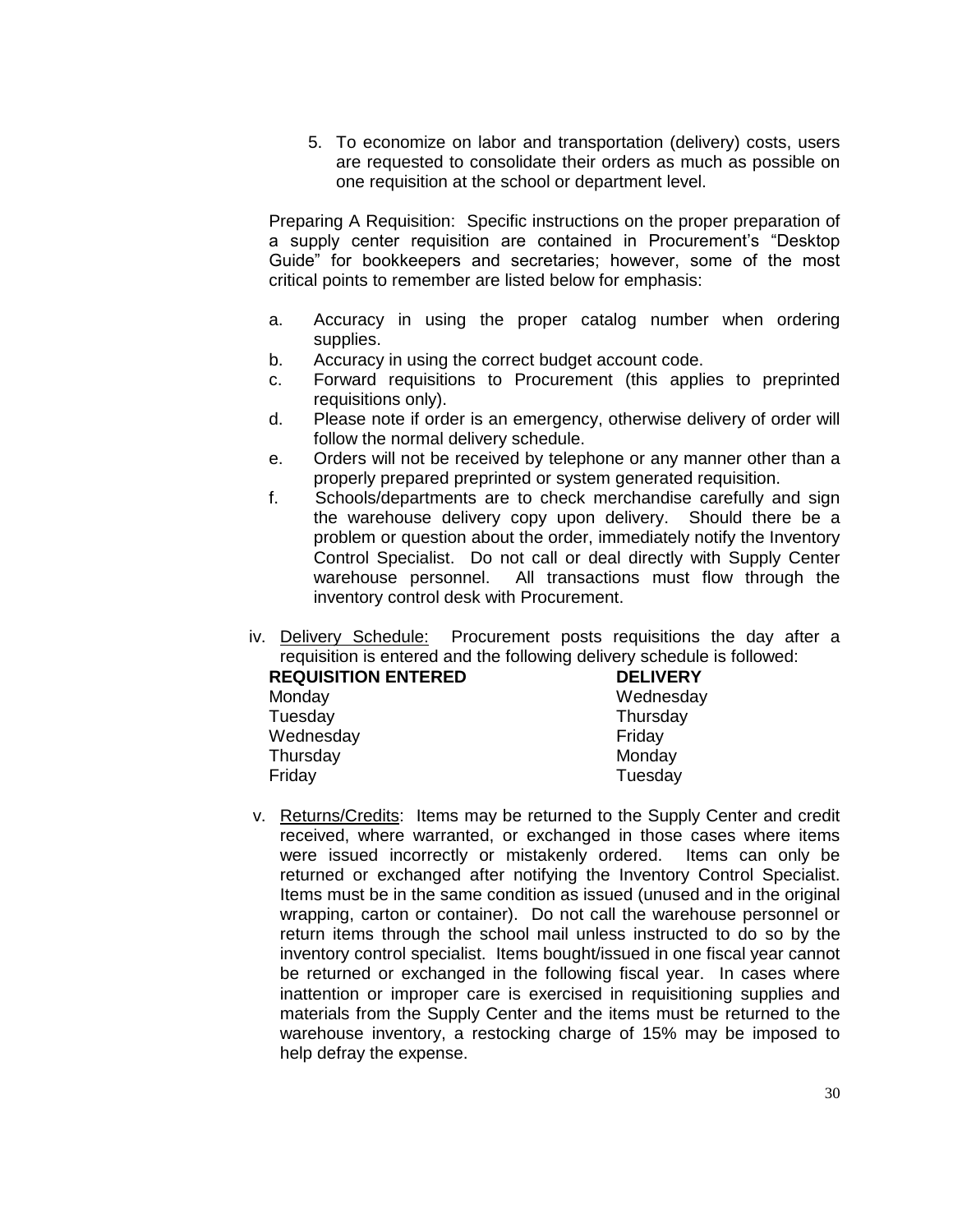# **V. CAPITAL EQUIPMENT (FIXED ASSET) PURCHASES**

# A. GENERAL (Refer to Board Policy 7-13)

The Little Rock School District Procurement and Materials Management Department is responsible for the development and maintenance of the Fixed Asset Property Accounting, Distribution and Disposal System. This section outlines the general regulations and procedures developed to accomplish the capture, control and disposal of all movable capital equipment (fixed assets).

The Little Rock School District's Fixed Asset Property Accounting System is a computerized management system designed to control all fixed asset property (movable equipment) owned by the district. Real property (real estate) and buildings, permanent objects, fixed or built-in equipment, and other assets integral to a specific real property, are not included in the accounting system addressed in this section.

The criteria covered in this document comply with all federal and state property accounting and auditing procedures and guidelines. The Procurement Director of the Little Rock School District is appointed the responsible office for the development, implementation and maintenance of the Fixed Asset Property Accounting System.

# B. PROPERTY CLASSIFICATION AND CONTROL

 Distinguishing Between Supply and Equipment Items: The criteria below are based on a combination of the most practical and commonly accepted guidelines for distinguishing between supplies and equipment. Unless otherwise bound by federal, state or local law, the district will use these criteria in their supply/equipment classification decisions. In those cases where the classification of an item is unclear, the administration will confer with the district auditors to arrive at a determination. In instances where a single piece of equipment is purchased, the amount of **\$1,000.00** will be used in determining whether or not to charge the purchase to capital outlay or supplies.

For exceptions to the \$1,000.00 capitalization policy defined above, refer to **APPENDIX D "FIXED ASSET EXCEPTIONS UPDATE"**. Exceptions are generally movable equipment items that may cost less than \$1,000.00 but sound management practice warrants inventory control and accountability due to their vulnerability to theft or loss.

- 1. Equipment Items: An equipment item is any instrument, machine, or apparatus with a value of \$1,000.00 or more, which meets all of the following criteria:
- a. It retains its original shape, appearance, and/or character with use.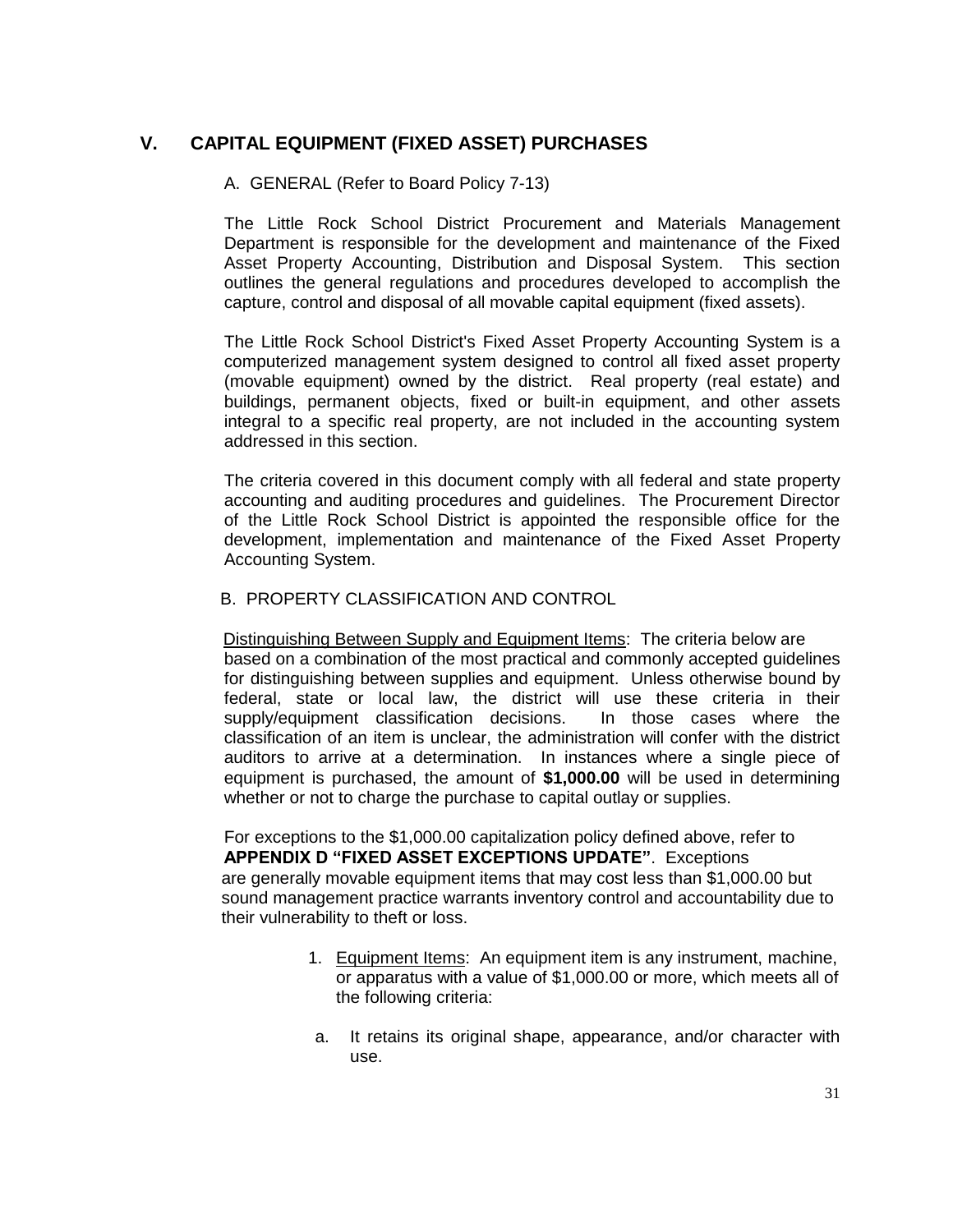- b. It does not lose its identity through fabrication or incorporation into a different or more complex unit or substance.
- c. It is nonexpendable; that is, if the item is damaged or some of its parts are lost or worn out, it is more feasible to repair the item than to replace it with an entirely new unit.
- d. Under normal conditions of use, including reasonable care and maintenance, it can be expected to serve its principal purpose for at least two (2) years.

Equipment items, as defined above, are considered fixed assets and will be formally controlled through inventory and accounting procedures established in the district's Fixed Asset Property Accounting System. The system will only control property that is defined as movable equipment (see later discussion on movable versus built-in equipment).

2. Supply Items: An item should be classified as a supply if it does not meet all the equipment criteria above. In general, a supply has one or more of the following characteristics:

- a. Its acquisition cost is less than \$1,000.00 per unit.
- b. It loses its identity through fabrication or incorporation into a different or more complex unit or substance.
- c. It is expendable; that is, if the item is damaged or some of its parts are lost or worn out, it is usually more feasible to replace the item with an entirely new unit rather than repair it.
- d. It is consumed, worn out, or deteriorated as it is used, to the point of being useless or not available for its principal purpose; and, under normal use, it reaches this state of uselessness or unavailability within two (2) years.

Formal accounting and control procedures are not required for supply items. Supplies may be expendable (consumed) or nonexpendable (having some permanent quality, i.e., furniture). Nonexpendable supplies (tools, for example) may require informal accounting at school or department level, depending upon the expense of the effort involved versus the benefits derived.

Distinguishing Between Built-In and Movable Equipment: After an item has been identified as equipment, the following criteria may be applied to determine if the item is built-in or movable:

- 1. An equipment item is built-in if:
	- a. It is an integral part of a building; that is, it is permanently fastened to the building, functions as part of the building, and causes appreciable damage to the building if it is removed; or
	- b. It is permanently attached to a site and functions as part of the site.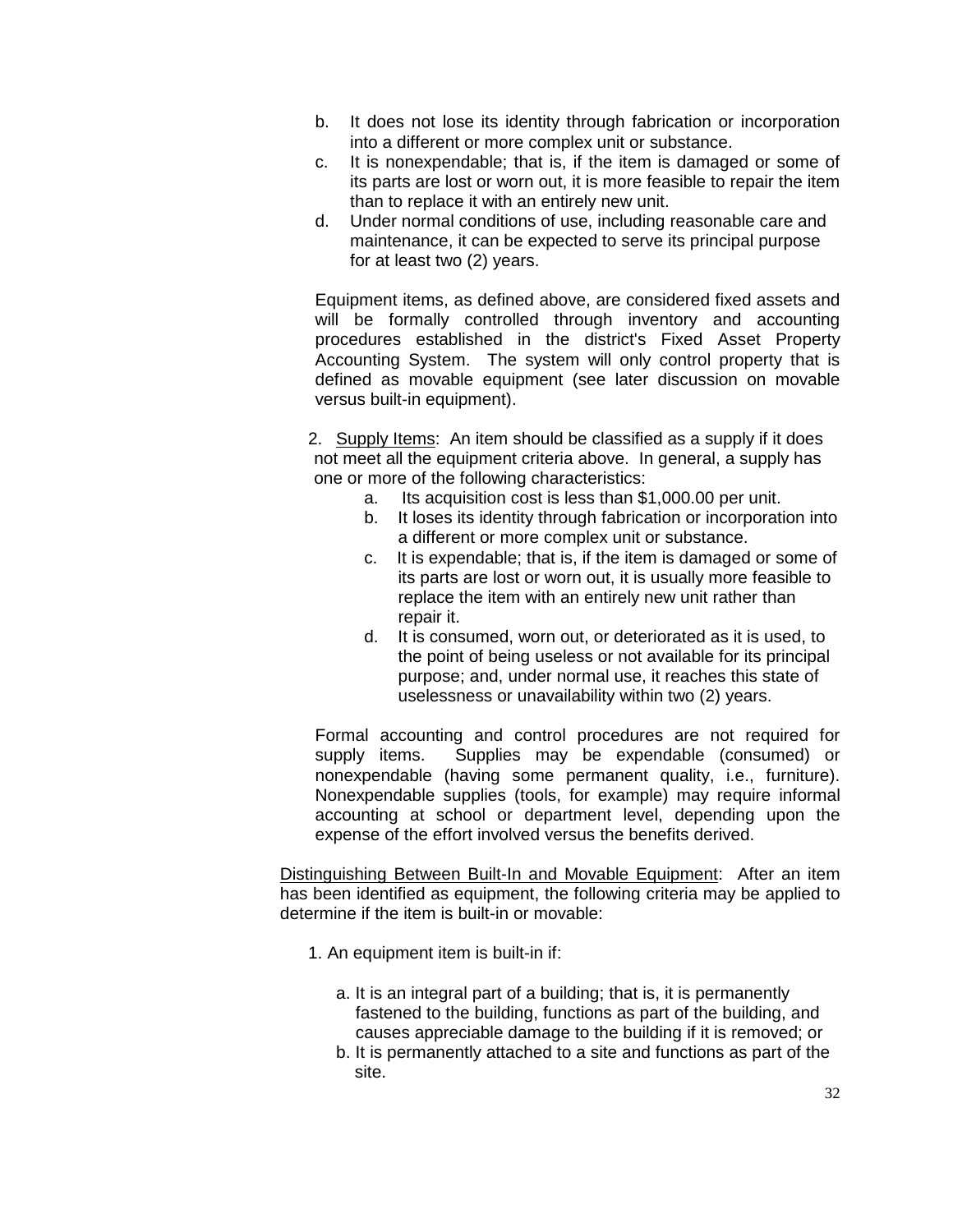Built-in equipment may be incorporated into a building at the time the building is erected or at a later date. See **APPENDIX D "FIXED ASSET EXCEPTIONS UPDATE" for** examples of built-in equipment and the object code to use for purchasing them. Built-in equipment is sometimes referred to as fixed equipment (not to be confused with fixed assets) and will not be captured in the LRSD Fixed Asset Property Accounting System.

- 2. Movable equipment consists of items that:
- a. Are transportable from one location to another without appreciable damage or change to the location from which they are removed or to the location where they are installed; and
- b. Do not function as integral parts of the building or site and are not permanently fastened or attached to the building or site.

A piece of equipment that is simply bolted or screwed to the floor, such as a heavy lathe or desk, and that can be moved as a unit once these fasteners have been removed, is movable equipment. The term movable refers to permanency of installation and not to size and weight.

Movable equipment items are considered personal property or fixed assets and will be formally controlled by the Little Rock School District Fixed Asset Property Accounting System.

# C. PROCEDURES FOR CAPTURING FIXED ASSETS IN THE PROPERTY ACCOUNTING SYSTEM

The procedures outlined below have been developed to insure the capture of all fixed assets that are acquired through the regular procurement cycle regardless of source of funds; i.e., regular, federal, vocational, etc. All asset tags are controlled, assigned and distributed by the Procurement Department.

All approved purchase orders are reviewed and any necessary changes are made in the object codes (to insure capture of all fixed assets) and the deliver to locations (it is determined, at this time, whether property is to be centrally received or shipped directly to receiving site. Factors to consider will include but not be limited to: size of equipment, installation requirements, complexity of project, etc.)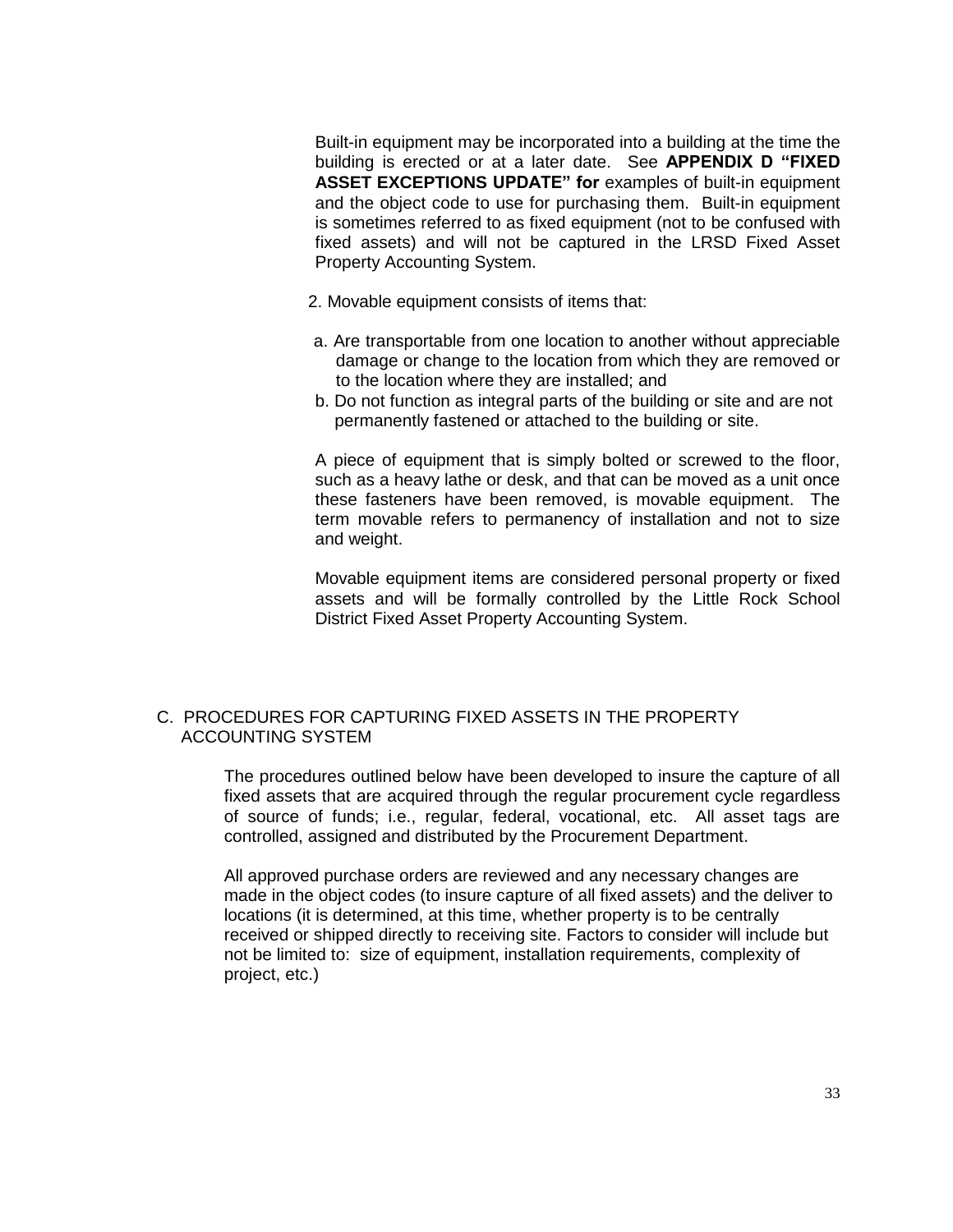Fixed Assets Centrally Received by Procurement:

- 1. Upon receipt of property in Central Receiving, equipment is inspected and tagged with Little Rock School District asset tags (with the exception of computers and laptops that are tagged by Dell prior to shipping) within SEVEN days of receipt of equipment.
- 2. All pertinent information (description, model number, brand name, serial number, asset tag number, purchase order number and location) is scanned and printed on a "Warehouse Items by Location" (WIL) inventory sheet within SEVEN days of receipt of equipment.
- 3. Equipment is delivered to receiving site along with two (2) copies of the completed WIL sheet within SEVEN days of receipt of equipment – exceptions may be granted by the Procurement Director. To indicate receipt of property by school or department, signature is required on the first copy and returned to the Procurement Department by delivery driver.
- 4. Second copy of the WIL sheet is retained at receiving site for insertion of room number and other information. Completed WIL sheet is to be returned to the Procurement Department within THIRTY days of equipment receipt. School or department retains a photocopy for their files.

Fixed Assets Shipped Directly to School or Department:

- 1. Receiving copy of purchase order, a partially completed Property Accounting Source Document (PASD), instruction memo, and applicable asset tags are forwarded to the receiving school/department within SEVEN days of date of purchase order.
- 2. Personnel at user site (receiving school or department) is responsible for receiving, inspecting and tagging all property/equipment that is delivered directly to their site. The signed green receiving copy of purchase order is to be returned to Procurement immediately upon receipt of equipment. Procurement will review outstanding PASD's on a weekly basis to verify vendor payment. The PASD is to be returned within THIRTY days of payment of invoice. If the PASD is not returned within THIRTY days, pending requisitions from the school/location will not be processed. Procurement will send out reminders to the school/location within the THIRTY-day time allotment.

Fixed Asset Reconciliation

- 1. Each school/admin locations will conduct physical inventories of all their fixed assets on an annual basis. In addition, every two years as budget allows, an independent audit will be conducted by a contracted vendor.
- 2. Online fixed asset inventory reports will be available for each district location.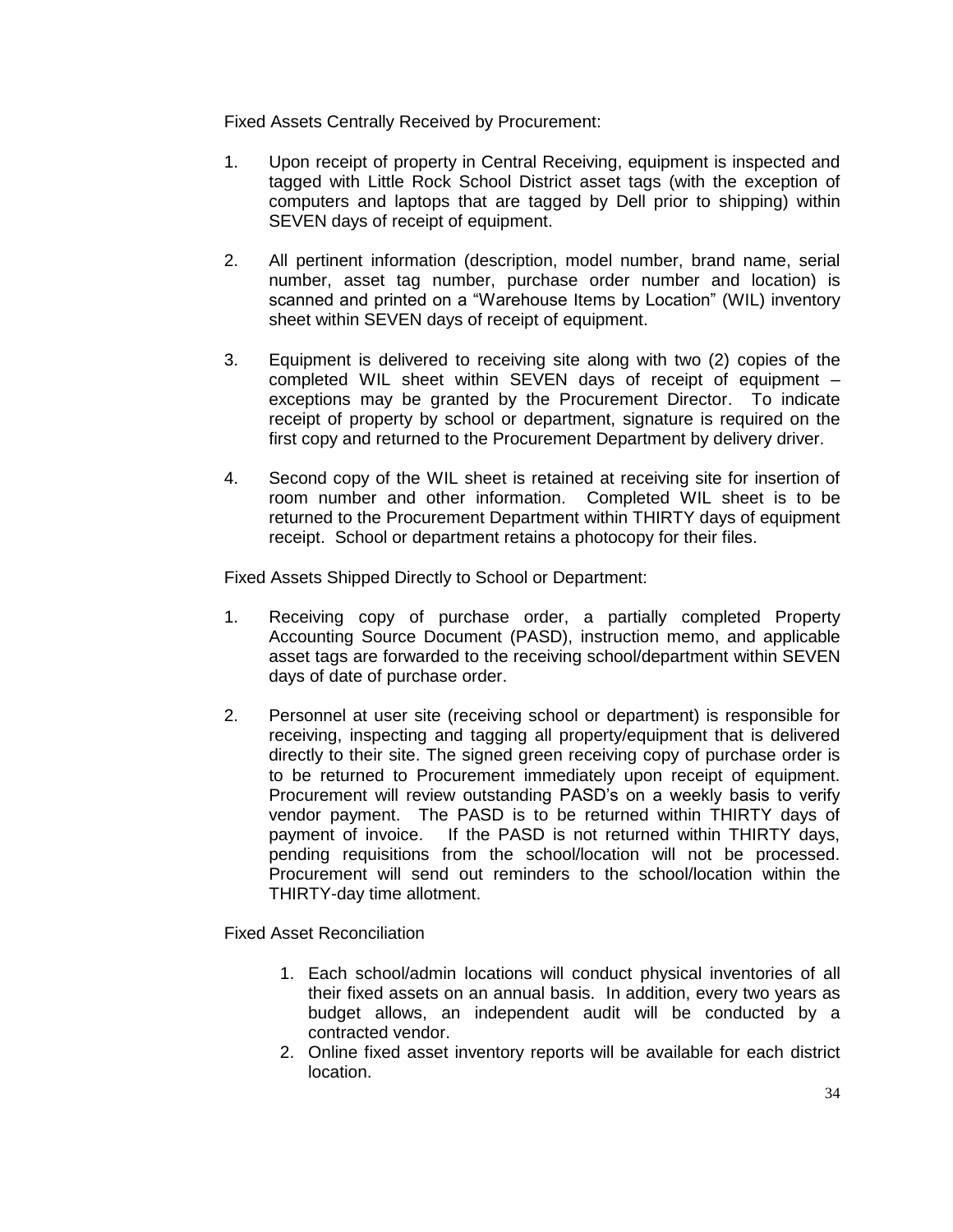3. Procurement will enter all fixed asset information received by schools/departments in its financial system within THIRTY days of receipt of all required documents.

The majority of the LRSD fixed assets are acquired through the regular procurement cycle, as outlined above; however, additional assets are acquired through other channels and procedures may vary, as follows:

- 1. Exchanges of property or trade-ins.
- 2. Property that was acquired, possibly by unknown means, at an earlier date, but was not captured in the Fixed Asset System at time of acquisition.
- 3. Property acquired through Activity Fund should be purchased using an activity fund purchase order with a copy forwarded to Procurement. Since these purchases are not handled by the Procurement Department, it is the responsibility of receiving school to notify the Fixed Asset Property Manager when capital assets are acquired so they can be captured in the Fixed Asset Property Accounting System.

# 4. Donated Property. **SEE APPENDIX E "Donations of Property" and APPENDIX F "Donations of Computer Equipment"**

- a. After approval by the Board, the Procurement Department prepares letter to the donor acknowledging gift and expressing appreciation. The letter is signed by all Board members and the Superintendent.
- b. Asset tags and partially completed Property Accounting Source Document (PASD) are sent to the involved principal or administrator. It is the responsibility of the building principal or administrator at receiving site to tag the donated property, complete the PASD, and return to the Procurement Department. Property is not captured in the Fixed Asset Property Accounting System until completed PASD is received in the Procurement Department.
- c. Once the donation is formally approved by the Board of Directors, it becomes district property and can not be returned to the donor or given away. Disposal can only be accomplished in accordance with established property disposal procedures.

Every attempt has been made to cover all aspects of capturing fixed assets, as outlined previously, regardless of acquisition method. Exceptions to these procedures, if and when they occur, will be worked out on a case to case basis and appropriate procedures will be developed or modified as required.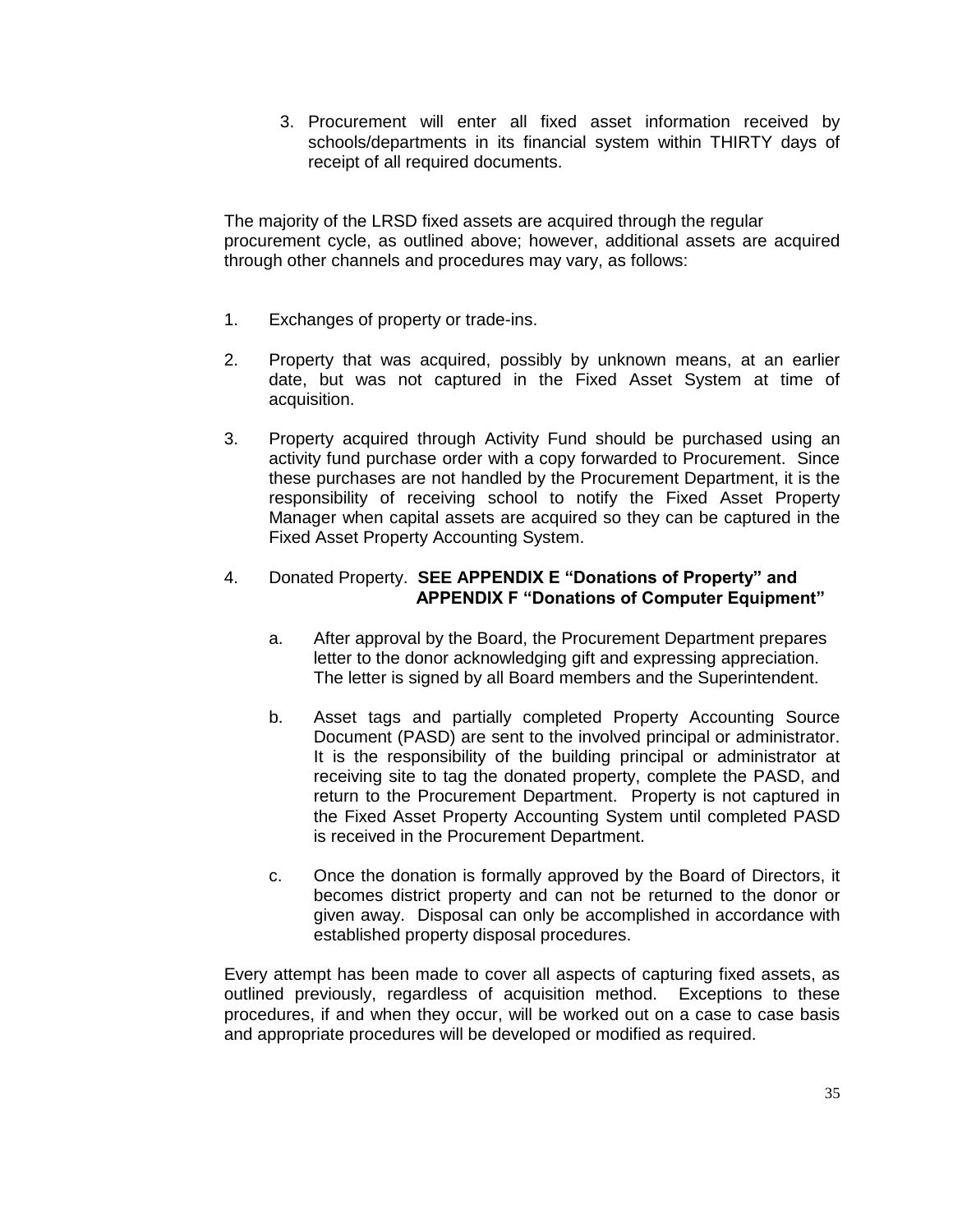# D. ACCOUNTABILITY OF DISTRICT PROPERTY AT SCHOOL/DEPARTMENT LEVEL

- 1 The Procurement Department is assigned the responsibility of accounting for and inventorying fixed assets within the Little Rock School District. No one is to reassign, transfer, dispose of, exchange or initiate any other action affecting the disposition and location of fixed asset property without prior approval of the Director of Procurement.
- 2 Each building principal and account administrator (department head) is accountable at all times for his/her assigned property. Every reasonable effort should be exerted to ensure that district property is protected and secured at all times. School equipment and materials are especially susceptible to theft and disappearance at the end of the school year and during summer months.
- 3 For those schools where summer school sessions are conducted, a form is available from the Procurement Department for use in identifying those property items to be used by the summer school staff. (Form No. PDO026)
- 4. For information on use of school equipment or property, refer to **APPENDIX G "Use of School Equipment or Property" and APPENDIX H "Hand Receipt for Temporary Accountability of District Material/Equipment" (Form No. PDO025).** Form was designed to fulfill the requirement regarding check-out system for equipment to be used for school purposes off of district premises.
- 5. For information on the use and control of employees' possessions while on district property, refer to **APPENDIX I "Use and Control of Employees' Possessions while on District Property & Theft of Personal Property in Schools"** and **APPENDIX J "Record of Employee's Personal Property Approved for use on District Premises" (Form NO. PDO028).** This form was designed to fulfill the requirement regarding maintaining an up-to-date record of employee's personal possessions used on District property.
- 6. On incidents involving damage, destruction, or theft of District property, **it is the principal/budget manager's responsibility to complete an online Criminal/Serious Incident Report.** Be sure that the section of the form entitled "Property Damage Involved" is completed in its entirety to include the following information: **complete description (brand, model #, serial #) and LRSD asset tag number of each missing or damaged item.** This report serves as documentation to remove the stolen or destroyed property from the fixed asset inventory system.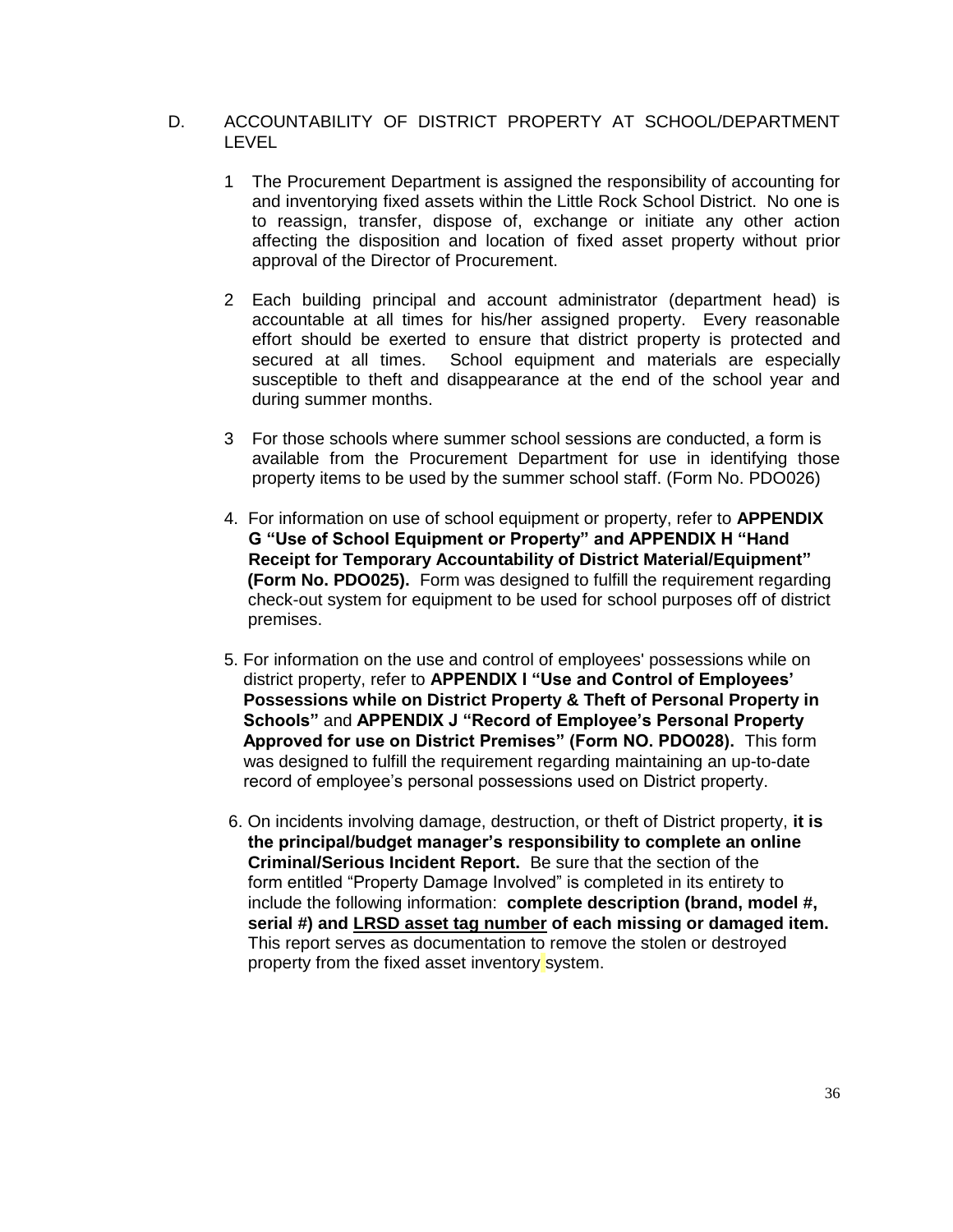# E. EXCESS PROPERTY

Schools are encouraged to call Procurement (539-0543) to arrange for the pickup of excess property/equipment at their location. A list providing a description and tag/serial number (if applicable) is to be submitted before any pick-up will occur. Procurement is responsible for the management and redistribution of all fixed asset property that is excess to the district but in a reusable state. The district operates a warehouse to store excess reusable fixed assets. Schools/Locations may request any reusable fixed asset- please see appendix K for more information.

# F. PROPERTY DISPOSAL

Disposal of all Little Rock School District fixed asset property that has been declared salvage/scrap/obsolete is a function of the Fixed Asset Property Accounting, Distribution and Disposal section of the Procurement Department.

Once property is declared excess by a specific site, it is removed from that site's inventory and placed in storage. Determination is made by the Procurement Department as to whether property is suitable for reuse within the District or declared salvage/scrap and disposed of by either public auction, sealed bid or recycled as waste. The district may also donate excess items to other institutions provided LRSD students benefit.

# G. CAPITAL EQUIPMENT ACCOUNT CODES

(Those codes commonly used at school or department level)

Certain procurement actions require determination concerning the type or classification of the materials or goods ordered so that the expenditure can be charged against the proper account. Refer to **APPENDIX D "Fixed Asset Exceptions Update" for a list of the capital equipment account codes to be used when purchasing movable accountable property.**

ALL OTHER FURNITURE AND EQUIPMENT ITEMS (with the exception of computers) FALLING BELOW \$1,000 SHOULD BE PURCHASED FROM SUPPLY CODES.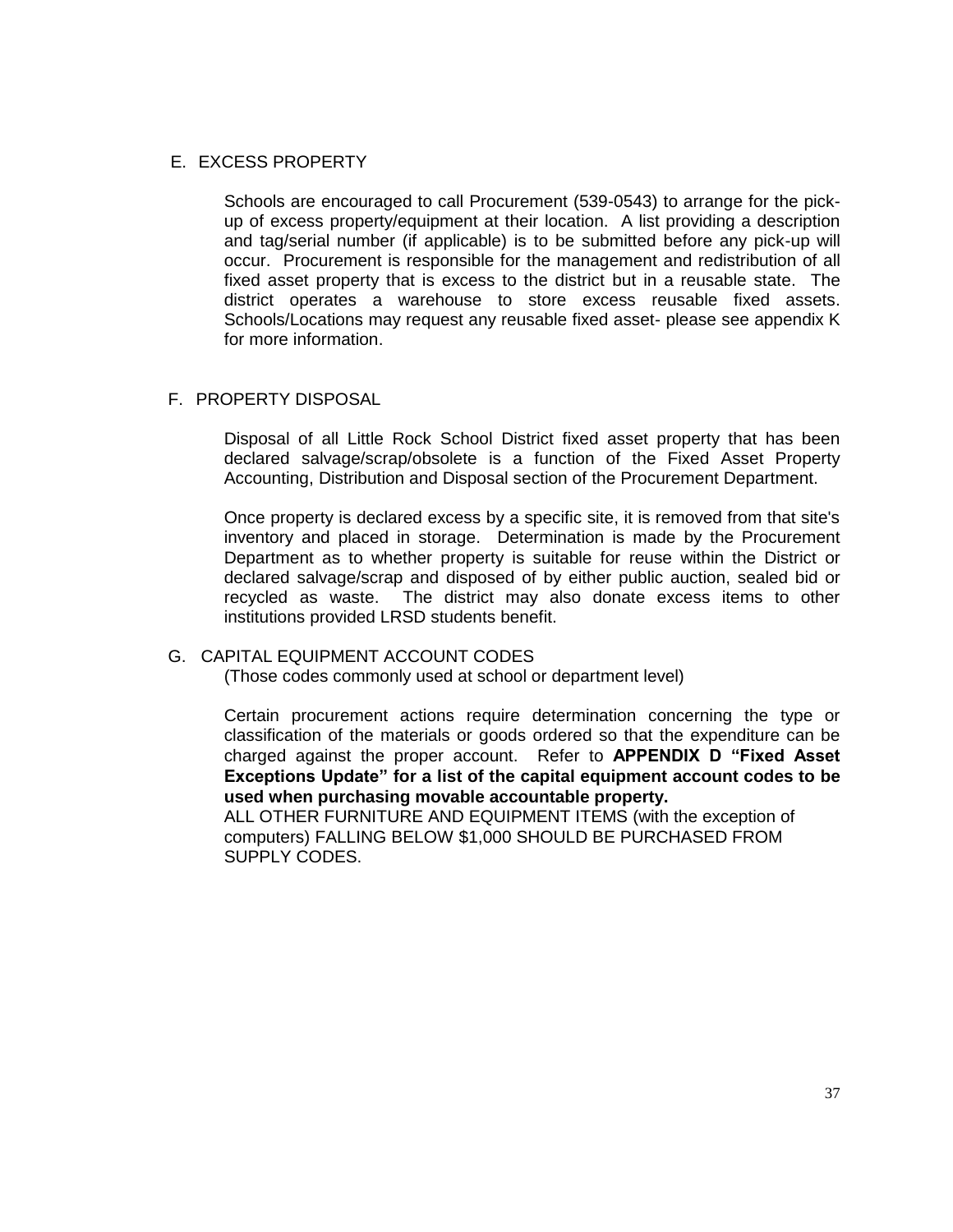#### **VI. TEXTBOOKS**

# A. GENERAL

The District operates a centralized textbook management system. All textbook purchases are coordinated by the district's Textbook Administrator who is an employee at the procurement department.

#### B. REGULATIONS

- i. The District approved textbook list is updated annually in the district's textbook management system. For a new adoption, the responsible curriculum department appoints an adoption committee consisting of experienced teachers and consistent with AR Statute 6-21-413. This committee selects those textbooks that meet all of the district curriculum standards to be implemented for the adoption period. These selections become official upon approval by the Board of Directors.
- ii. Textbook representatives are not to visit schools directly. All textbook representatives are to be referred to the District's Textbook Administrator.
- iii. Any needed textbook workshops or in-service meetings are coordinated through the district's curriculum department.
- iv. Textbooks for the Little Rock School District are ordered from the AR state depository by the Textbook Administrator and shipped directly to the schools. Orders are determined based on class enrollments and the existing textbook inventories provided by each school. Schools are NOT to call the depository. Any questions concerning orders, etc. should be directed to the Textbook Administrator.

 Teachers' editions are not ordered from the state depositories. The Textbook Administrator orders and distributes teachers' editions and ancillaries by contacting each publisher representative. Extra copies are stored at the Supply Center Warehouse. Principals are to contact the Textbook Administrator via e-mail for any additional teachers' editions.

v. Each school principal designates one person called a Textbook Coordinator to maintain textbooks at their site. The designated Textbook Coordinator is responsible for an end of year inventory as well as mid year inventory verification at their discretion. The Textbook Coordinator is required to verify all textbooks are scanned into the Tipweb inventory system at the end of each school year. Schools are allowed up to a 7% loss for textbooks. Any amount over 7% is to be paid back to the District from each school's lost & damaged textbook fund.